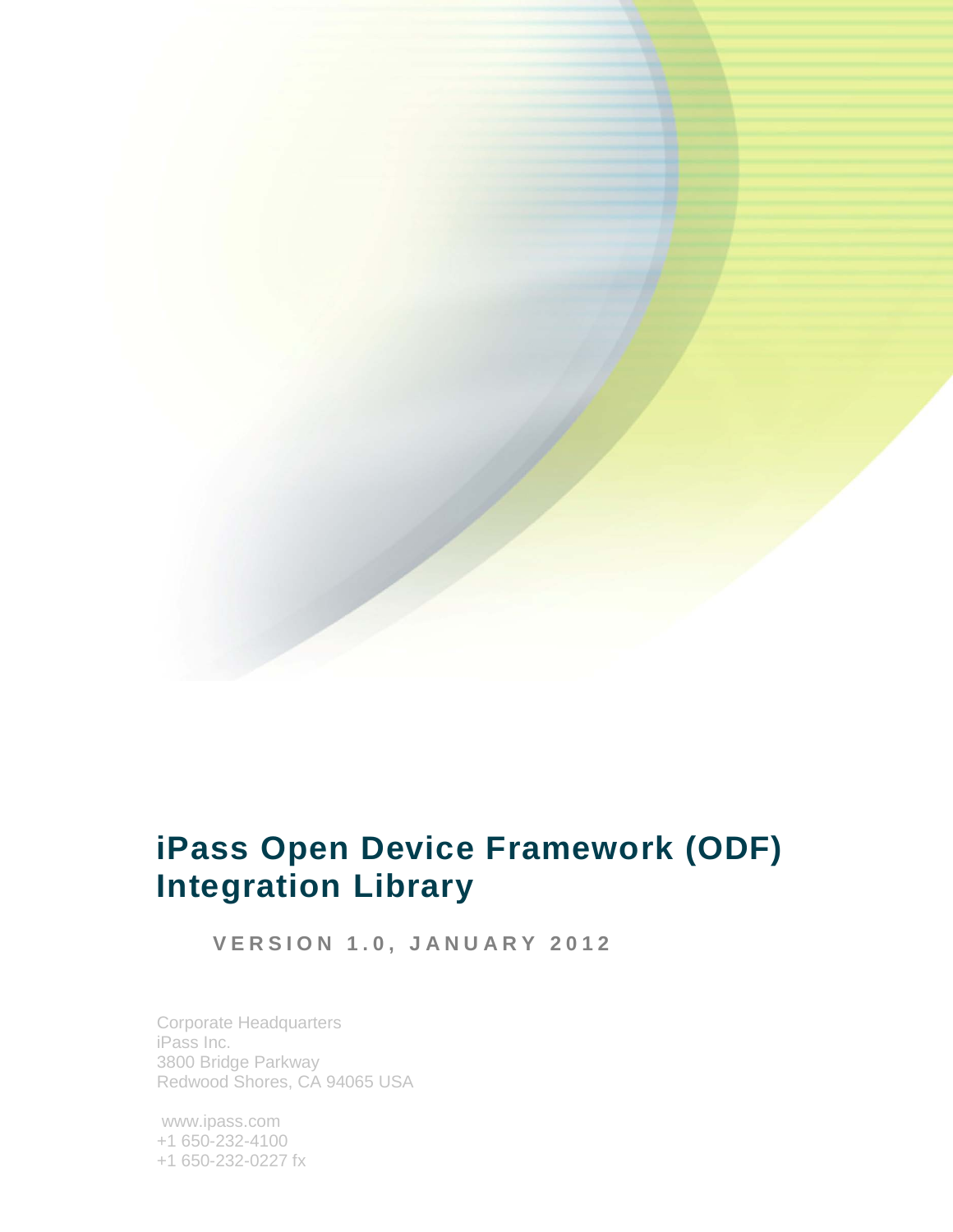

#### *Copyright © 2012, iPass Inc. All rights reserved.*

#### *Trademarks*

*iPass, iPassConnect, ExpressConnect, iPassNet, RoamServer, NetServer, iPass Mobile Office, DeviceID, EPM, iSEEL, iPass Alliance, Open Mobile, and the iPass logo are trademarks of iPass Inc.* 

*All other brand or product names are trademarks or registered trademarks of their respective companies.* 

#### *Warranty*

*No part of this document may be reproduced, disclosed, electronically distributed, or used without the prior consent of the copyright holder.* 

*Use of the software and documentation is governed by the terms and conditions of the iPass Corporate Remote Access Agreement, or Channel Partner Reseller Agreement.*

*Information in this guide is subject to change without notice.* 

*Every effort has been made to use fictional companies and locations in this manual. Any actual company names or locations are strictly coincidental and do not constitute endorsement*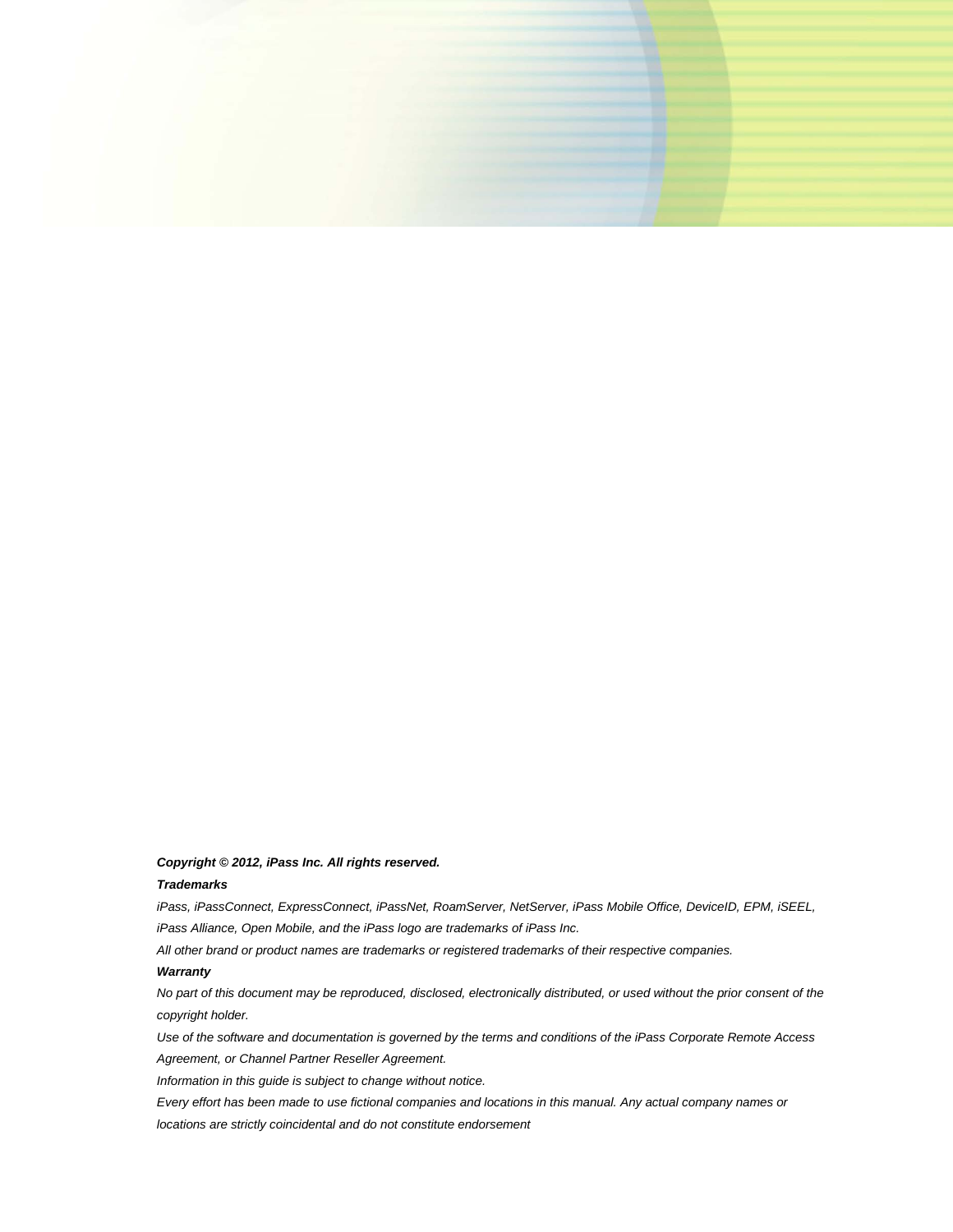#### **TABLE OF CONTENTS**

| The ODF Library                 | iv |
|---------------------------------|----|
| <b>Mobile Broadband Devices</b> |    |
|                                 |    |
|                                 |    |
|                                 |    |
|                                 |    |
|                                 |    |
|                                 |    |
|                                 |    |
|                                 |    |
|                                 |    |
|                                 |    |
|                                 |    |

## **Embedded Devices**



33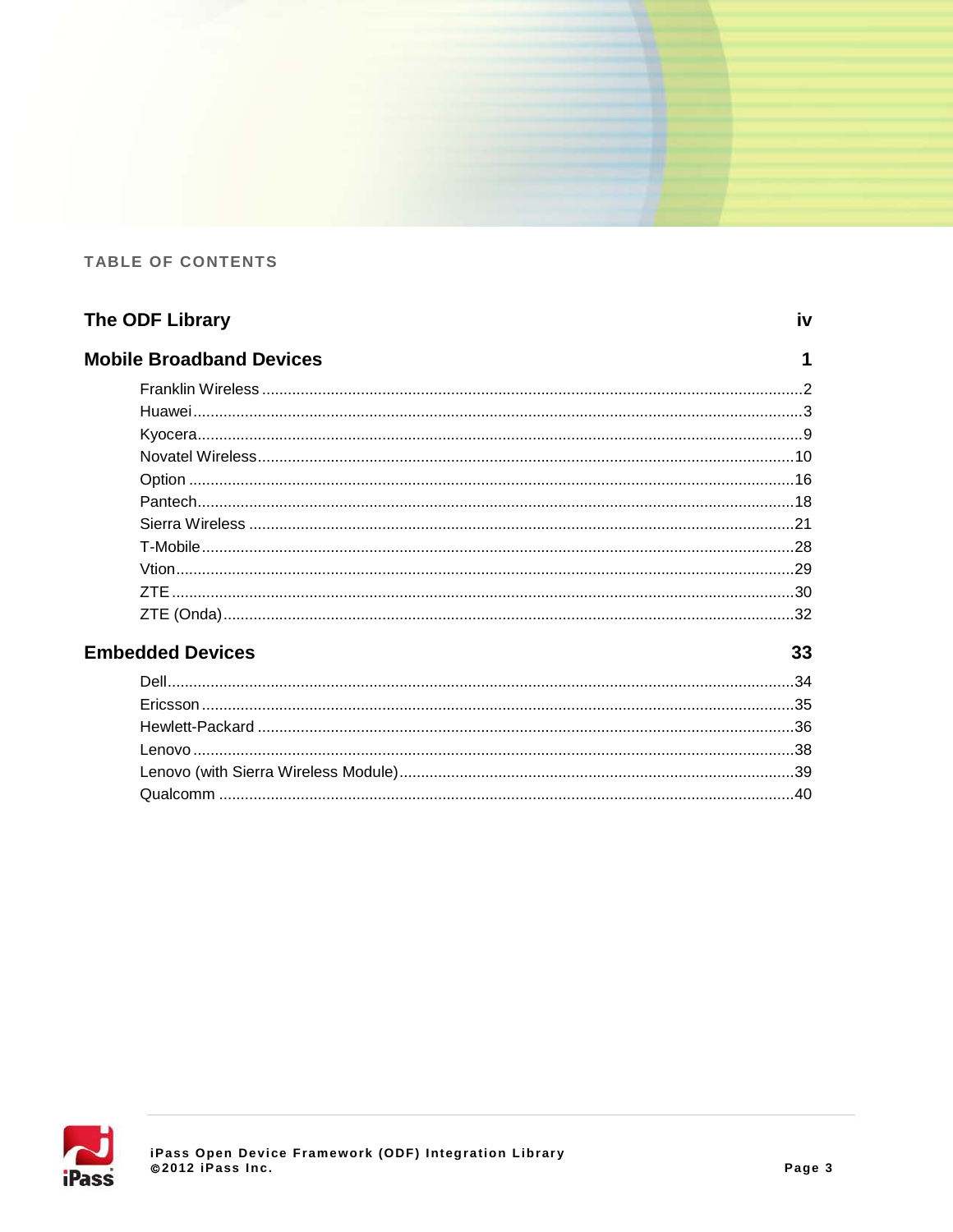## **The ODF Library**

This document contains the complete list of currently available Open Directory Framework (ODF) integrations for Mobile Broadband devices and for embedded devices used with Open Mobile.

ODF integrations are listed by publisher. Each device includes the following information, if available:

- $\mathbb{R}$ **Device Model:** Model number of the device.
- **Type:** Device technology (CDMA, GPRS, and so on)
- **PnPID** (Plug and Play Identifier): Identifier for the integration, derived from the Device Instance Path. A given PnPID may be shared across a group of devices from the same manufacturer.
- $\mathbb{R}^2$ **Device Driver:** Version number of the device driver, if any.
- K **Integration Notes:** Descriptive notes on the integration, if any. *Embedded* indicates the device is embedded in a laptop.

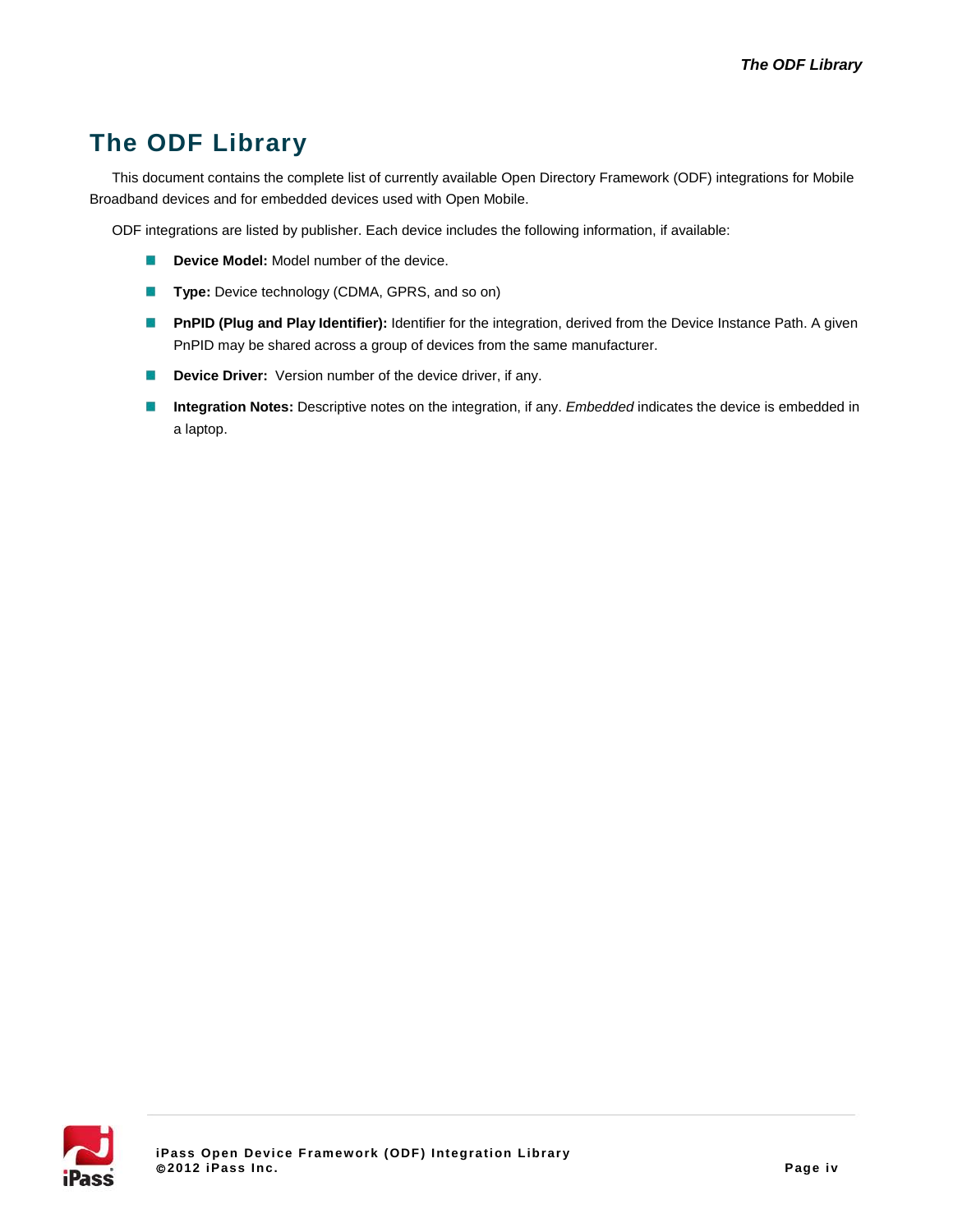## **Mobile Broadband Devices**

This section contains the complete list of currently available Open Directory Framework (ODF) integrations for Mobile Broadband devices used with Open Mobile.



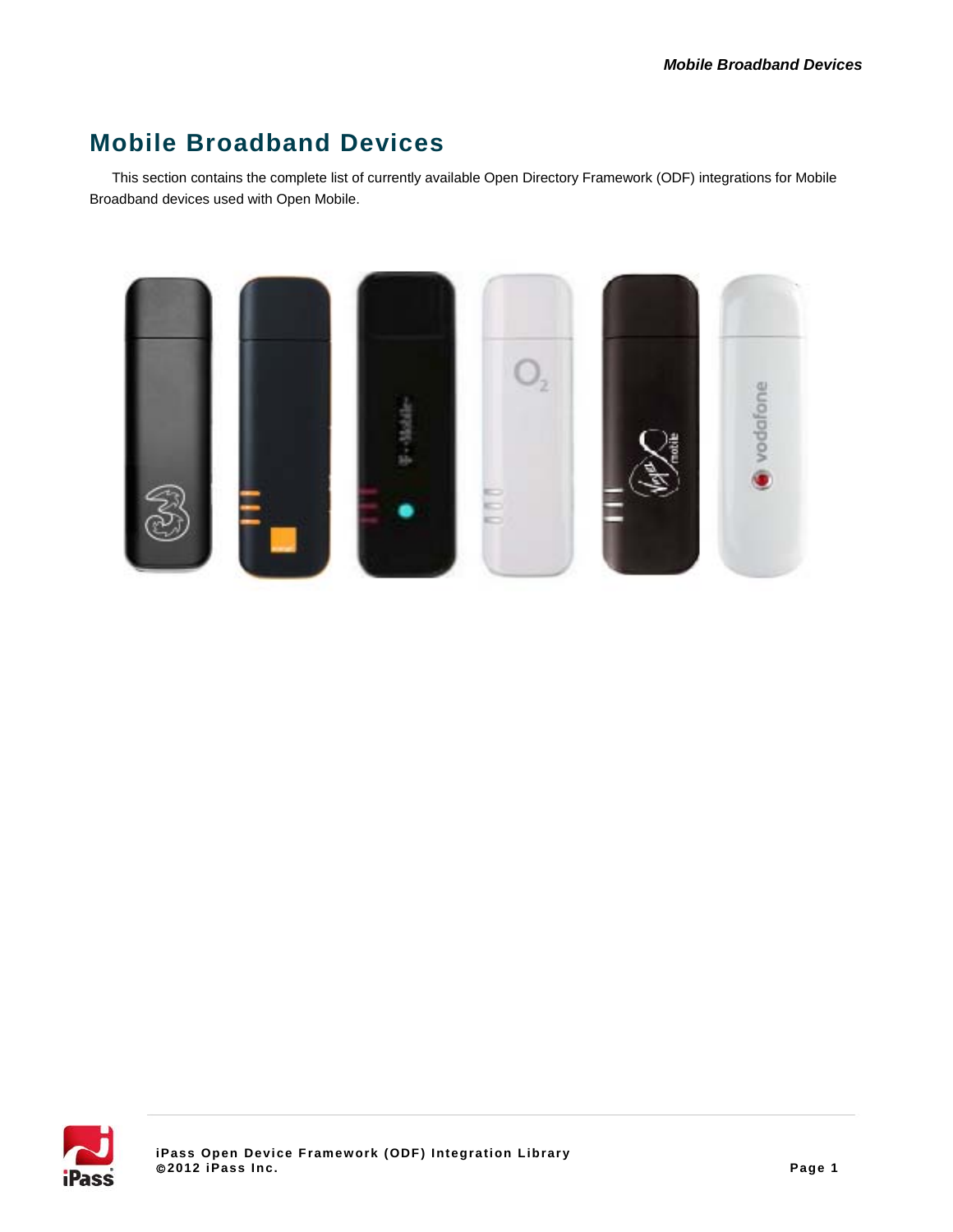## **Franklin Wireless**

| <b>Device Model Type</b> |             | <b>PnPID</b>            | <b>Device Driver</b>      | Notes                                                                                  |
|--------------------------|-------------|-------------------------|---------------------------|----------------------------------------------------------------------------------------|
| <b>U300_EVDO</b>         | <b>CDMA</b> | VID_16D8&PID_6002&MI_00 | SSV-<br>2.40 Drivers Only | Network Name set<br>to "EV-DO<br>Network"                                              |
| U300_Sprint              | <b>CDMA</b> | VID_16D8&PID_6002&MI_00 | SSV-<br>2.40 Drivers Only | • Network Name set to<br>"Sprint"<br>• 3G Only w/ No 4G<br>Mode Switch                 |
| U600 EVDO                | <b>CDMA</b> | VID_1FAC&PID_0151&MI_00 |                           | • Network Name set to<br>"EV-DO Network"<br>• 3G Only - 4G Switch<br><b>Discovered</b> |
| U600_Sprint              | <b>CDMA</b> | VID_1FAC&PID_0151&MI_00 |                           | Network Name set<br>to "Sprint"                                                        |

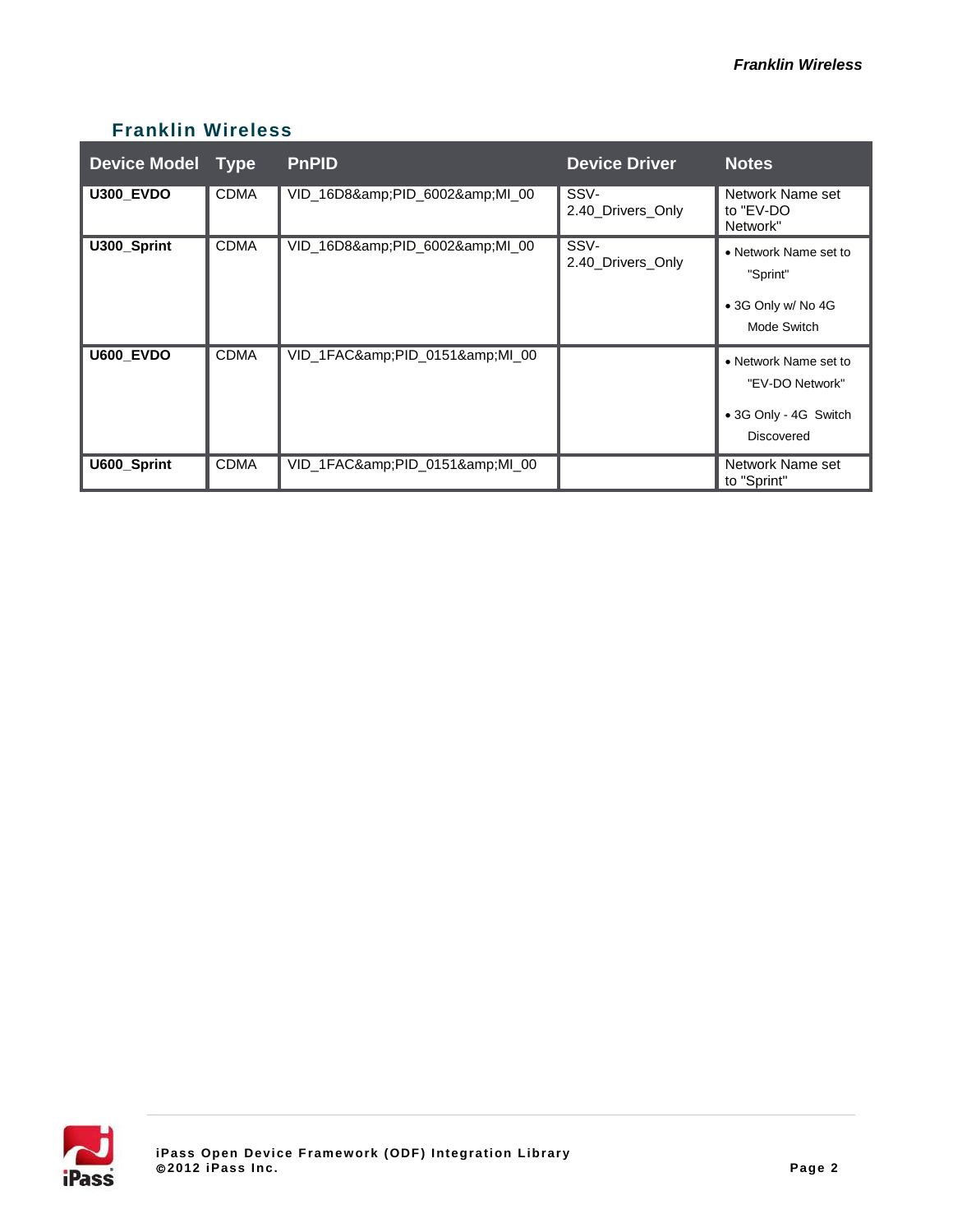| <b>Device Model</b> | <b>Type</b> | <b>PnPID</b>                | <b>Device</b><br><b>Driver</b> | <b>Notes</b>                                                                                                                                               |
|---------------------|-------------|-----------------------------|--------------------------------|------------------------------------------------------------------------------------------------------------------------------------------------------------|
| E169_HSDPA          | <b>GPRS</b> | VID_12D1&PID_1001&MI_00     |                                | <b>Supported Devices</b><br>(Huawei-E600, E618,<br>E620, E660A, E270,<br>E881E, E169).<br>Huawei-<br>E6XX_Generic_HSDP<br>A                                |
| E173                | <b>GPRS</b> | VID_12D1&PID_140C           |                                |                                                                                                                                                            |
| <b>E176_HSPA</b>    | <b>GPRS</b> | VID_12D1&PID_1003&MI_00     |                                | <b>Supported Devices</b><br>(Huawei-E176, E180,<br>E220, E870).                                                                                            |
| E180_HSPA           | <b>GPRS</b> | VID_12D1&PID_1003&MI_00     |                                | <b>Supported Devices</b><br>(Huawei-E176, E180,<br>E220, E870).                                                                                            |
| E182E_HSPA+         | <b>GPRS</b> | VID_12D1&PID_14AC&MI_0<br>0 |                                |                                                                                                                                                            |
| E220_HSDPA          | <b>GPRS</b> | VID_12D1&PID_1003&MI_00     |                                | <b>Supported Devices</b><br>(Huawei-E176, E180,<br>E220, E870).                                                                                            |
| E270_HSPA           | <b>GPRS</b> | VID_12D1&PID_1001&MI_00     |                                | <b>Supported Devices</b><br>(Huawei-E600, E618,<br>E620, E660A, E270,<br>E881E, E169).<br>Huawei-<br>E6XX_Generic_HSDP<br>A                                |
| E367                | <b>GPRS</b> | VID_12D1&SUBCLASS_01        |                                | Gobi 3000                                                                                                                                                  |
| <b>E600_UMTS</b>    | <b>GPRS</b> | VID_12D1&PID_1001&MI_00     |                                | • Also known as "175" No<br>US bands<br>• Supported Devices<br>(Huawei-E600, E618,<br>E620, E660A, E270,<br>E881E, E169).<br>Huawei-<br>E6XX_Generic_HSDPA |
| E618_UMTS           | <b>GPRS</b> | VID_12D1&PID_1001&MI_00     |                                | · Also known as "183"<br>• Supported Devices<br>(Huawei-E600, E618,<br>E620, E660A, E270,<br>E881E, E169).<br>Huawei-<br>E6XX_Generic_HSDPA                |

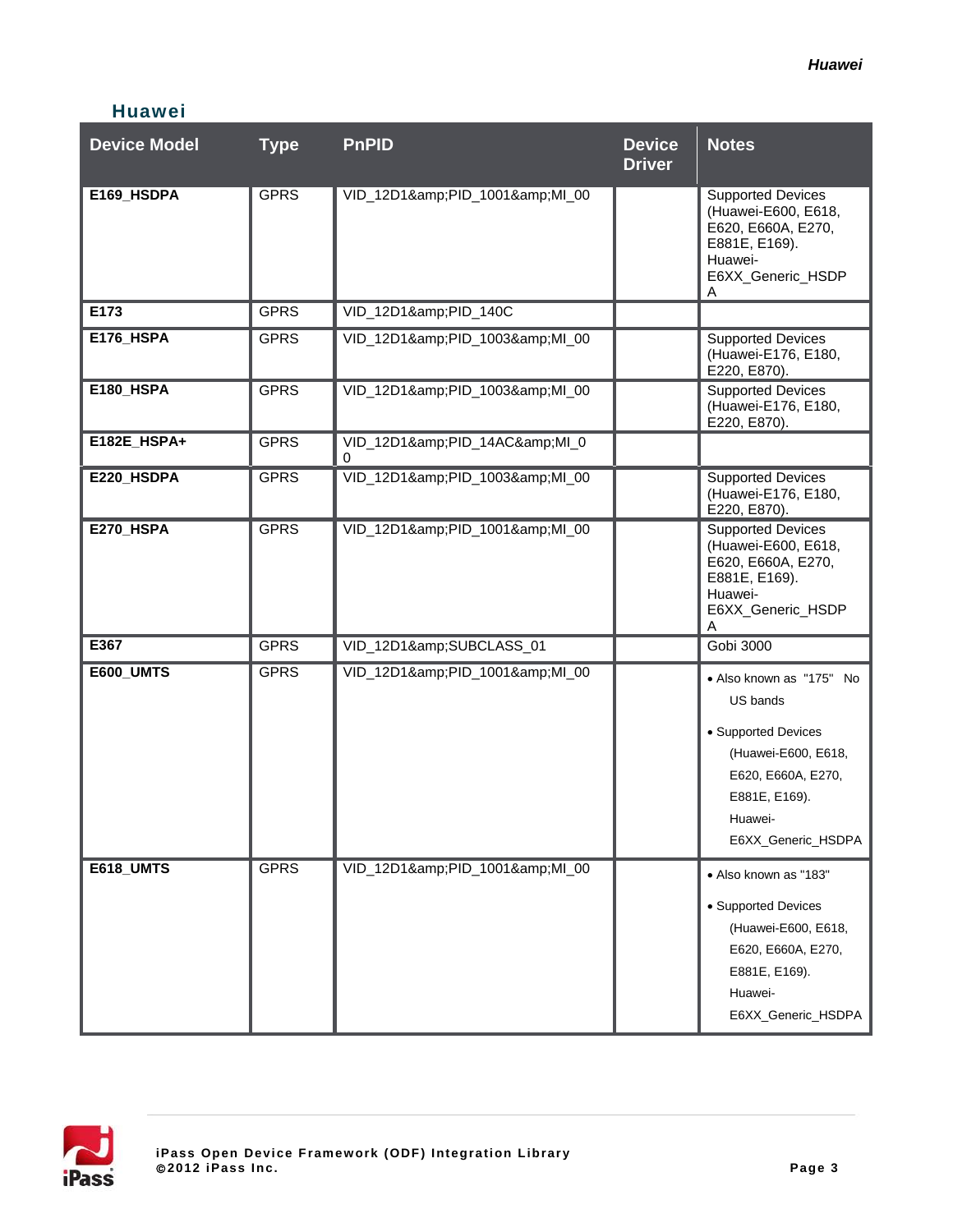| <b>Device Model</b> | <b>Type</b> | <b>PnPID</b>            | <b>Device</b><br><b>Driver</b>               | <b>Notes</b>                                                                                                                                                                                                                            |
|---------------------|-------------|-------------------------|----------------------------------------------|-----------------------------------------------------------------------------------------------------------------------------------------------------------------------------------------------------------------------------------------|
| E620_HSDPA          | <b>GPRS</b> | VID_12D1&PID_1001&MI_00 |                                              | • Requires<br><hwserialnumber> and<br/><swversion> elements<br/>in definition.<br/>• Supported Devices<br/>(Huawei-E600, E618,<br/>E620, E660A, E270,<br/>E881E, E169).<br/>Huawei-<br/>E6XX_Generic_HSDPA</swversion></hwserialnumber> |
| E660A HSDPA         | <b>GPRS</b> | VID_12D1&PID_1001&MI_00 |                                              | • Requires<br><hwserialnumber> and<br/><swversion> elements<br/>in definition<br/>• Supported Devices<br/>(Huawei-E600, E618,<br/>E620, E660A, E270,<br/>E881E, E169).<br/>Huawei-<br/>E6XX_Generic_HSDPA</swversion></hwserialnumber>  |
| E870_HSDPA          | <b>GPRS</b> | VID_12D1&PID_1003&MI_00 |                                              | <b>Supported Devices</b><br>(Huawei-E176, E180,<br>E220, E870).                                                                                                                                                                         |
| E881E_HSPA          | <b>GPRS</b> | VID_12D1&PID_1001&MI_00 |                                              | Supported Devices<br>(Huawei-E600, E618,<br>E620, E660A, E270,<br>E881E, E169).<br>Huawei-<br>E6XX_Generic_HSDP<br>$\mathsf{A}$                                                                                                         |
| EC1260_1xEVDO       | <b>CDMA</b> | VID_12D1&PID_1001&MI_00 | <b>HWDriv</b><br>erSetup<br>(From<br>Device) | • Network Name set to<br>"1xEV-DO Network"<br>1xEV-DO Network<br>• Supported Devices<br>(Huawei-EC1260,<br>EC1261, EC169,<br>EC321, EC325)<br>Huawei-<br>ECXXXX_Generic_1xE<br><b>VDO</b>                                               |

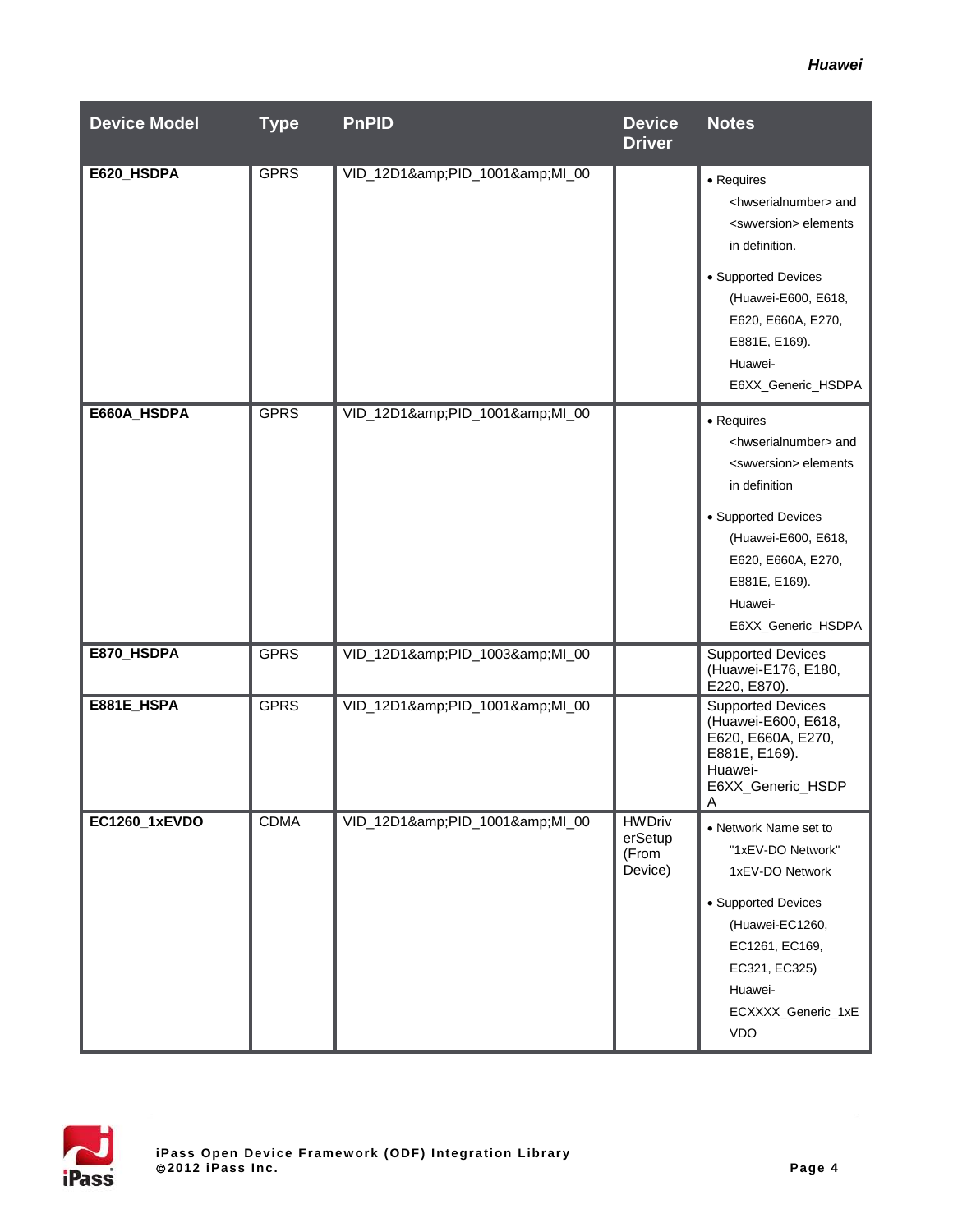| <b>Device Model</b> | <b>Type</b> | <b>PnPID</b>                                       | <b>Device</b><br><b>Driver</b>               | <b>Notes</b>                                                                                                                                                |
|---------------------|-------------|----------------------------------------------------|----------------------------------------------|-------------------------------------------------------------------------------------------------------------------------------------------------------------|
| EC1261_1xEVDO       | <b>CDMA</b> | VID_12D1&PID_1001&MI_00                            | <b>HWDriv</b><br>erSetup<br>(From<br>Device) | • Network Name set to<br>"1xEV-DO Network"<br>1xEV-DO Network<br>• Supported Devices<br>(Huawei-EC1260,<br>EC1261, EC169,<br>EC321, EC325)<br>Huawei-       |
|                     |             |                                                    |                                              | ECXXXX_Generic_1xE<br>VDO                                                                                                                                   |
| EC1261-2_1xEVDO     | <b>CDMA</b> | VID_12D1&PID_140C&MI_00                            | <b>HWDriv</b><br>erSetup<br>(From<br>Device) | • Network Name set to<br>"1xEV-DO Network"<br>1xEV-DO Network<br>• Supported Devices<br>(Huawei- New 2012<br>EC1261<br>Huawei-<br>ECXXXX_Generic_1xE<br>VDO |
| EC1262_1xEVDO       | <b>CDMA</b> | VID_12D1&PID_1001&MI_00                            | <b>HWDriv</b><br>erSetup<br>(From<br>Device) | • Network Name set to<br>"1xEV-DO Network"<br>1xEV-DO Network<br>• Supported Devices<br>(Huawei-EC1262<br>Huawei-<br>ECXXXX_Generic_1xE<br>VDO              |
| EC1262-2_1xEVDO     | <b>CDMA</b> | VID_12D1&PID_140B&MI_00<br>VID_12D1&PID_140B&MI_02 | <b>HWDriv</b><br>erSetup<br>(From<br>Device) | • Network Name set to<br>"1xEV-DO Network"<br>1xEV-DO Network<br>• Supported Devices<br>(Huawei-EC1262<br>Huawei-<br>ECXXXX_Generic_1xE<br>VDO              |

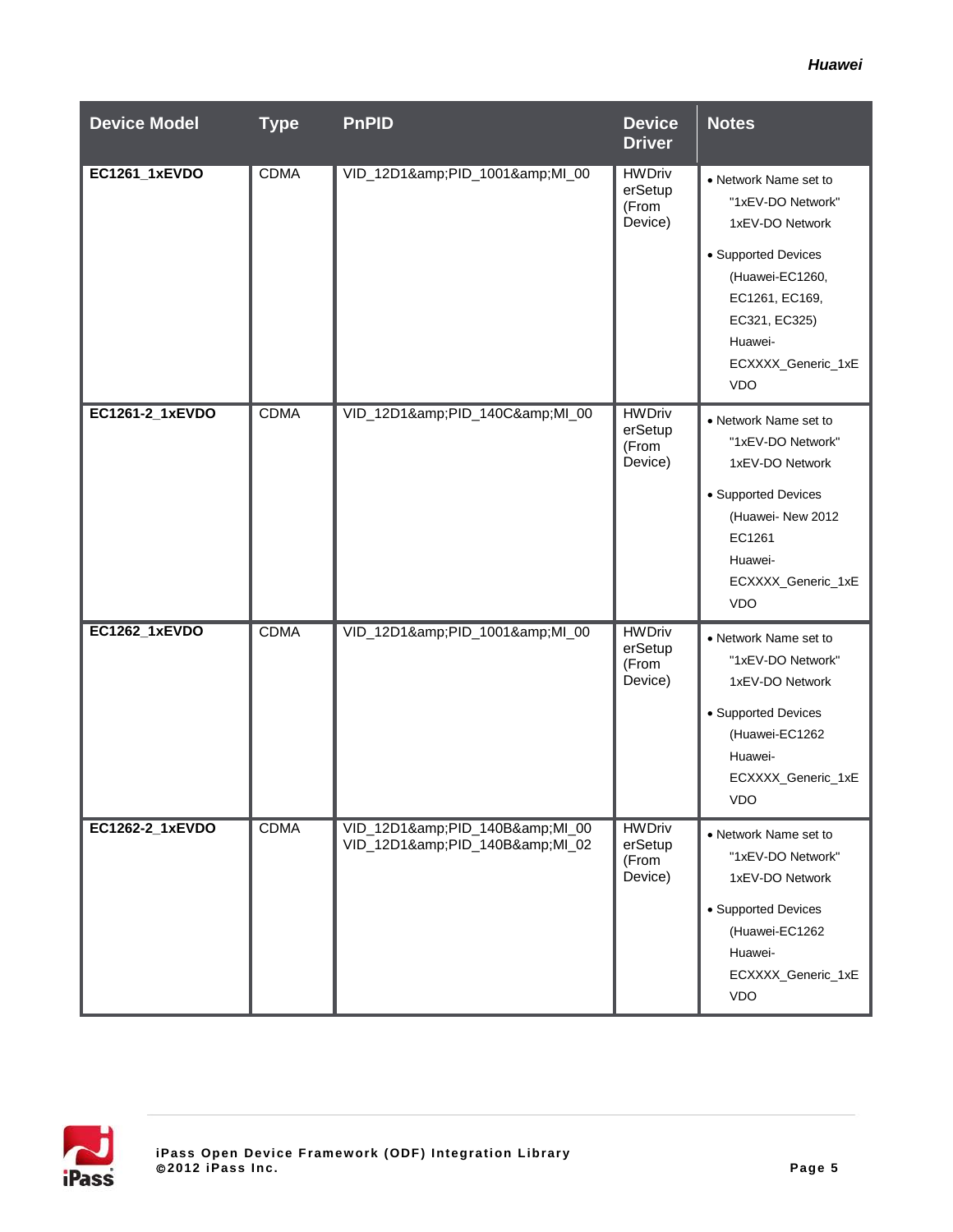| <b>Device Model</b>                 | <b>Type</b> | <b>PnPID</b>                                       | <b>Device</b><br><b>Driver</b>                        | <b>Notes</b>                                                                                                                                                                              |
|-------------------------------------|-------------|----------------------------------------------------|-------------------------------------------------------|-------------------------------------------------------------------------------------------------------------------------------------------------------------------------------------------|
| Huawei-<br>EC1262_reliance_ev<br>do | <b>CDMA</b> | VID_12D1&PID_140B&MI_00<br>VID_12D1&PID_140B&MI_02 | <b>HWDriv</b><br>erSetup<br>(From<br>Device)          | • Network Name set to<br>"Reliance Datacard"<br><b>Reliance Datacard</b><br>• Supported Devices<br>(Huawei-EC1262)<br>Huawei-<br>EC1262_reliance_1xEV<br><b>DO</b>                        |
| EC156_1xEVDO                        | <b>CDMA</b> | VID_12D1&PID_140B&MI_00<br>VID_12D1&PID_140B&MI_02 | <b>Drivers</b><br>were<br>installed<br>from<br>device | • Network Name set to<br>"1xEV-DO Network"<br>1xEV-DO Network<br>• Supported Devices<br>(Huawei-EC156)<br>Huawei-<br>ECXXXX_Generic_1xE<br><b>VDO</b>                                     |
| Huawei-<br>EC156_tata_evdo          | <b>CDMA</b> | VID_12D1&PID_140B&MI_00<br>VID_12D1&PID_140B&MI_02 | <b>Drivers</b><br>were<br>installed<br>from<br>device | • Network Name set to<br>"Tata Photon"<br><b>Tata Photon</b><br>• Supported Devices<br>(Huawei-EC156)<br>Huawei-<br>EC156_tata_1xEVDO                                                     |
| EC169_1xEVDO                        | <b>CDMA</b> | VID_12D1&PID_1001&MI_00                            | <b>Drivers</b><br>were<br>installed<br>from<br>device | • Network Name set to<br>"1xEV-DO Network"<br>1xEV-DO Network<br>• Supported Devices<br>(Huawei-EC1260,<br>EC1261, EC169,<br>EC321, EC325)<br>Huawei-<br>ECXXXX_Generic_1xE<br><b>VDO</b> |

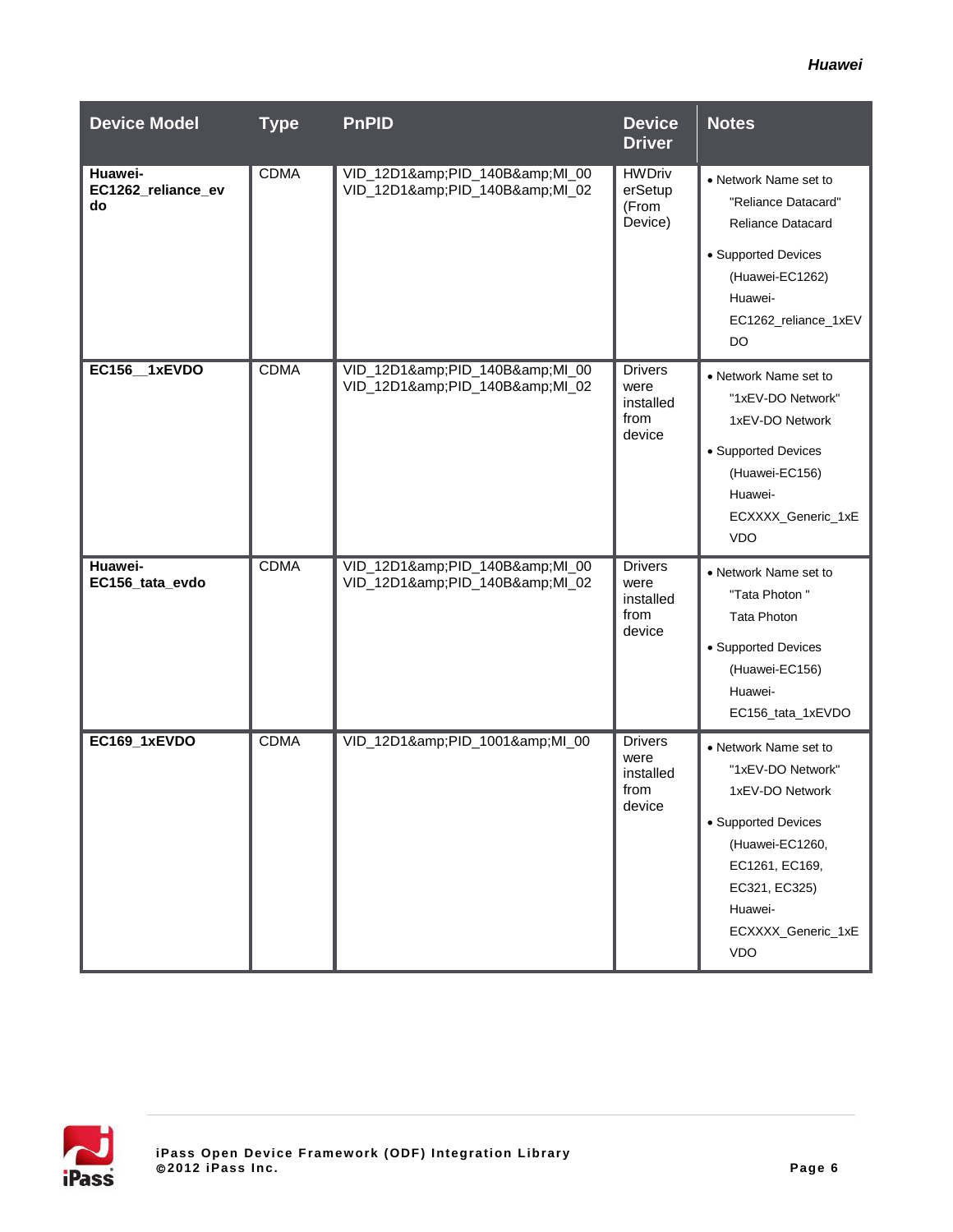| <b>Device Model</b>        | <b>Type</b> | <b>PnPID</b>                                                         | <b>Device</b><br><b>Driver</b>                                                           | <b>Notes</b>                                                                                                                                                                              |
|----------------------------|-------------|----------------------------------------------------------------------|------------------------------------------------------------------------------------------|-------------------------------------------------------------------------------------------------------------------------------------------------------------------------------------------|
| EC306_1xEVDO               | <b>CDMA</b> | VID_12D1&SUBCLASS_01&<br>PROT_10<br>VID_12D1&SUBCLASS_01&<br>PROT 12 | <b>HUAWE</b><br>I Mobile<br>Connect<br>(Drivers)<br>installed<br>from<br>original<br>CD) | • Network Name set to<br>"1xEV-DO Network"<br>1xEV-DO Network<br>• Supported Devices<br>(Huawei-EC306)<br>Huawei-<br>ECXXXX_Generic_1xE<br><b>VDO</b>                                     |
| Huawei-<br>EC306_tata_evdo | <b>CDMA</b> | VID_12D1&SUBCLASS_01&<br>PROT_10<br>VID_12D1&SUBCLASS_01&<br>PROT_12 | <b>HUAWE</b><br>I Mobile<br>Connect<br>(Drivers<br>installed<br>from<br>original<br>CD)  | • Network Name set to<br>"Tata Photon"<br><b>Tata Photon</b><br>• Supported Devices<br>(Huawei-EC306)<br>Huawei-<br>EC306_tata_1xEVDO                                                     |
| EC321_1xEVDO               | <b>CDMA</b> | VID_12D1&PID_1001&MI_00                                              | <b>HUAWE</b><br>I Mobile<br>Connect<br>(Drivers<br>installed<br>from<br>original<br>CD)  | • Network Name set to<br>"1xEV-DO Network"<br>1xEV-DO Network<br>• Supported Devices<br>(Huawei-EC1260,<br>EC1261, EC169,<br>EC321, EC325)<br>Huawei-<br>ECXXXX_Generic_1xE<br><b>VDO</b> |
| EC325_1xEVDO               | <b>CDMA</b> | VID_12D1&PID_1001&MI_00                                              | E620_s<br>W-<br>drivers<br>Window<br>s Driver<br>for(3.09.<br>00.00)                     | • Network Name set to<br>"1xEV-DO Network"<br>1xEV-DO Network<br>• Supported Devices<br>(Huawei-EC1260,<br>EC1261, EC169,<br>EC321, EC325)<br>Huawei-<br>ECXXXX_Generic_1xE<br><b>VDO</b> |
| K3765_HSDPA                | <b>GPRS</b> | VID_12D1&PID_1465&MI_03                                              |                                                                                          |                                                                                                                                                                                           |

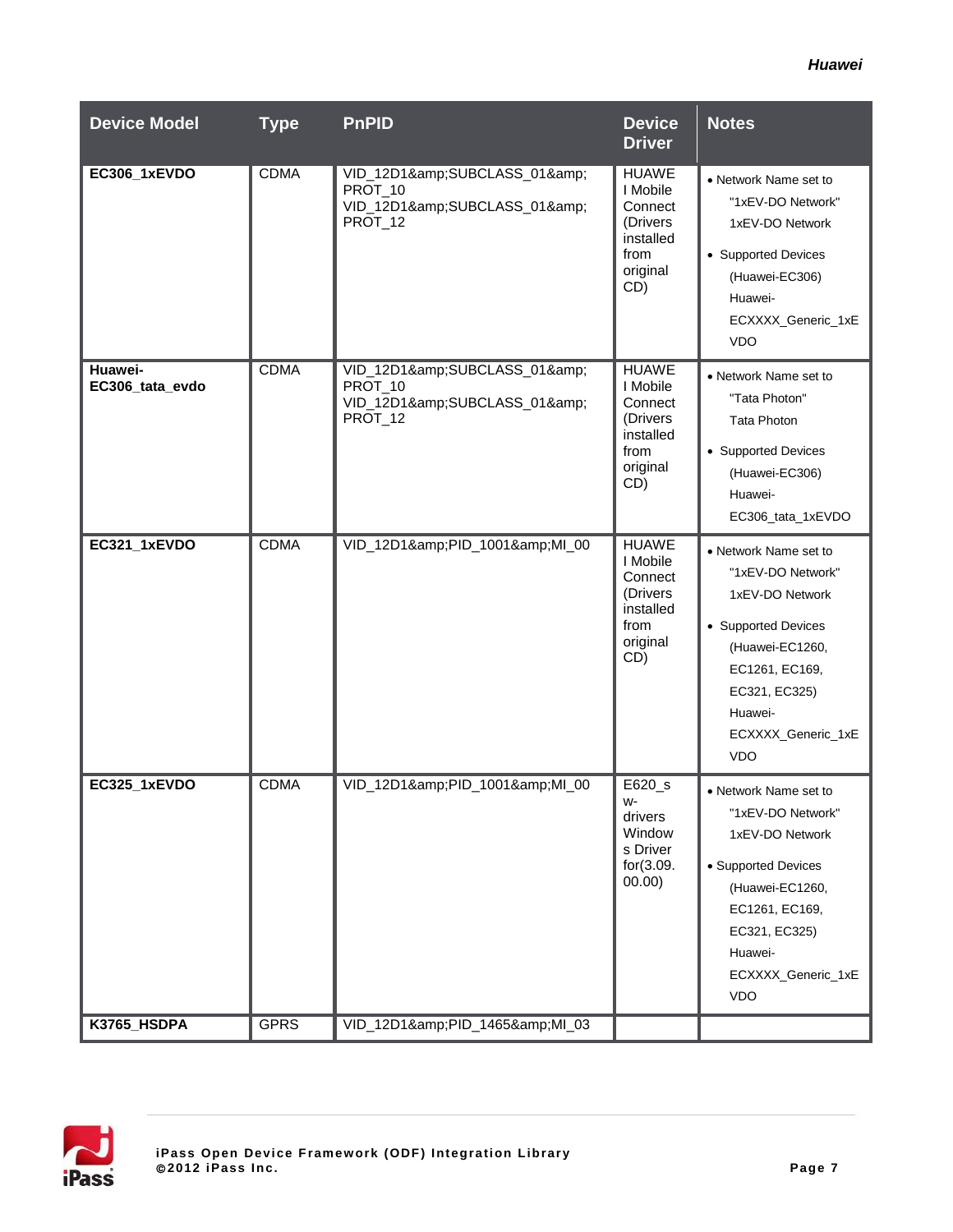| <b>Device Model</b> | Tvpe        | <b>PnPID</b>            | <b>Device</b><br><b>Driver</b> | <b>Notes</b> |
|---------------------|-------------|-------------------------|--------------------------------|--------------|
| K4505 HSPA+         | <b>GPRS</b> | VID_12D1&PID_1464&MI_03 |                                |              |
| UMG181 HSuPA        | <b>GPRS</b> | VID_12D1&PID_1414&MI_00 |                                |              |

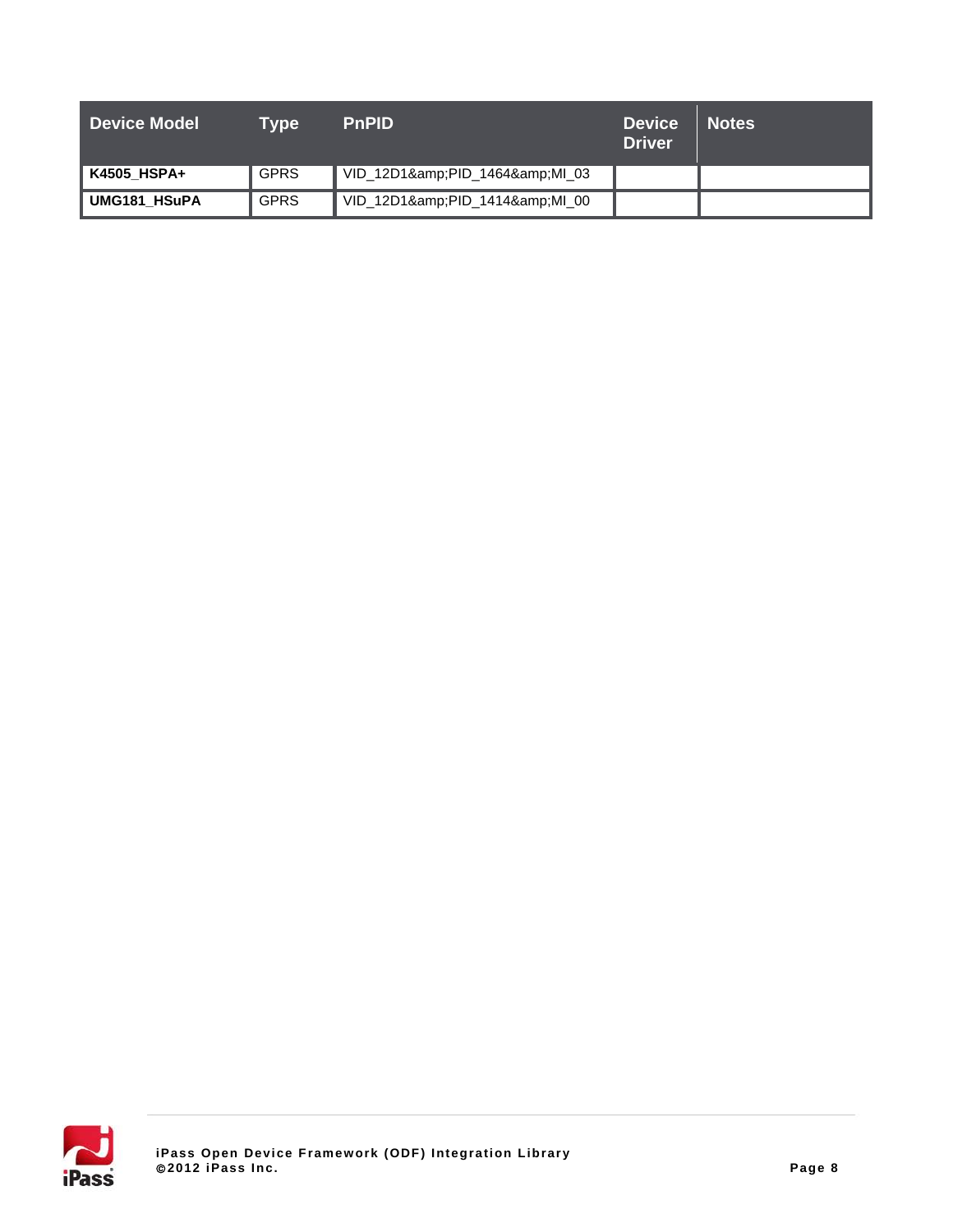## **Kyocera**

| <b>Device Model</b> | <b>Type</b> | <b>PnPID</b>                            | <b>Device Driver</b>                            | <b>Notes</b>                                                |
|---------------------|-------------|-----------------------------------------|-------------------------------------------------|-------------------------------------------------------------|
| KPC650_1xRTT        | <b>CDMA</b> | VID_0C88&PID_17DA&a<br>$mp;$ MI $_0$ 00 | KPC650_VZAccess_Manager_for<br>Kyocera          | <b>Network</b><br>Name set<br>to "1xRTT<br>Network"         |
| KPC650_Verizo<br>n  | <b>CDMA</b> | VID_0C88&PID_17DA&a<br>$mp;$ MI $_0$ 00 | KPC650_VZAccess_Manager_for<br>Kvocera          | <b>Network</b><br>Name set<br>to<br>"Verizon"               |
| KPC680_EVDO         | <b>CDMA</b> | VID_0C88&PID_180A&a<br>$mp;$ MI $_0$ 00 | KPC680-Kyocera_Drivers                          | <b>Network</b><br>Name set<br>to "EV-DO<br>Network"         |
| PC5740_EVDO         | <b>CDMA</b> | VID_106C&PID_3701&a<br>$mp;$ MI $_0$ 00 | VZAM_PC5740_7.0.10_2364a_S<br>ept <sub>21</sub> | <b>Network</b><br>Name set<br>to "EV-DO<br>Network"         |
| PC5740_Verizon      | <b>CDMA</b> | VID_106C&PID_3701&a<br>$mp;$ MI $_0$ 00 | VZAM_PC5740_7.0.10_2364a_S<br>ept <sub>21</sub> | <b>Network</b><br>Name set<br>tο<br>"Verizon"               |
| W04K_1xEVDO         | <b>CDMA</b> | KYOCERA-W04K-BEEE                       | W04K                                            | <b>Network</b><br>Name set<br>to $"1xEV-$<br>DO<br>Network" |

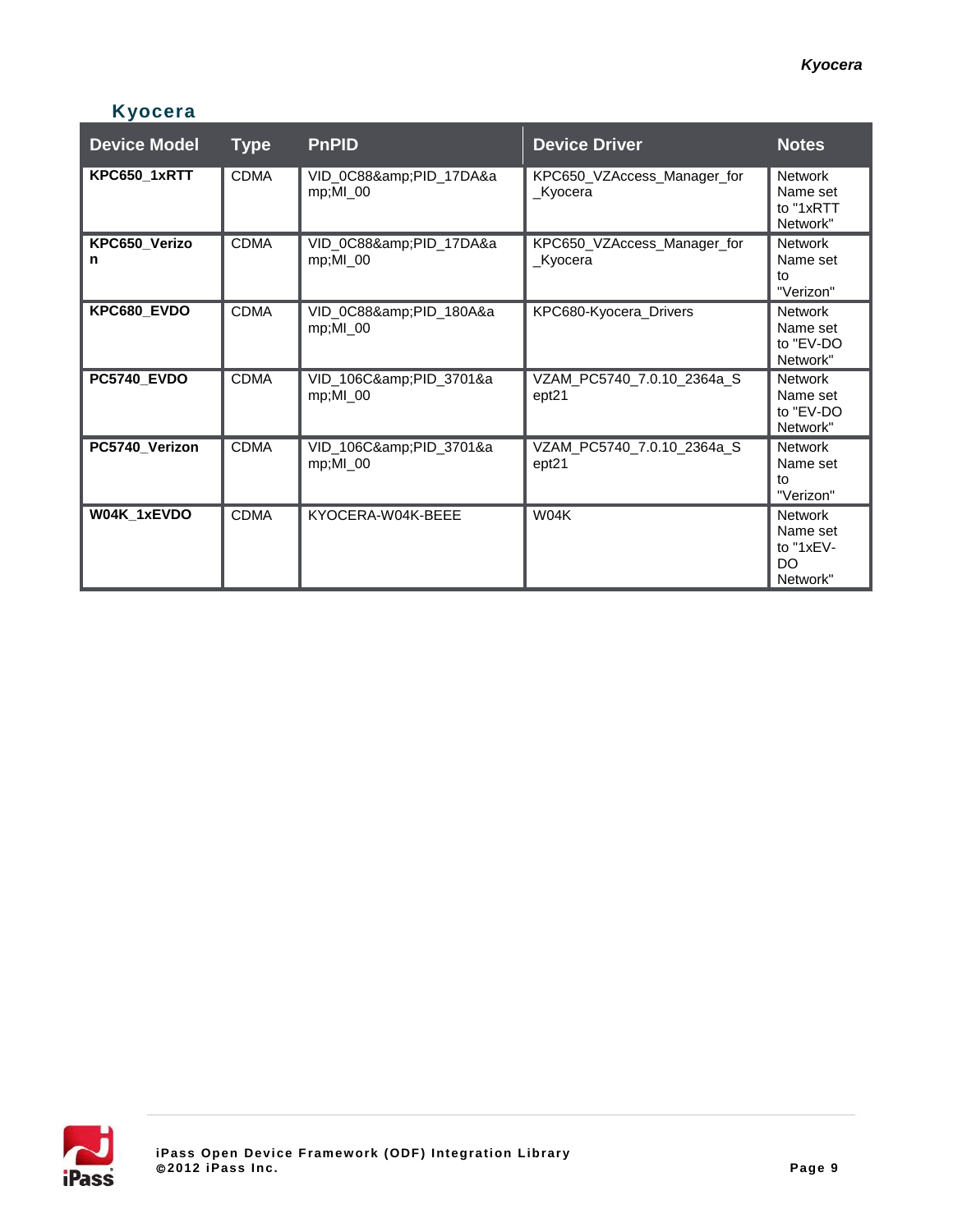| <b>Device Model</b>     | <b>Type</b> | <b>PnPID</b>                 | <b>Device Driver</b>                                     | <b>Notes</b>                                                                                                                            |
|-------------------------|-------------|------------------------------|----------------------------------------------------------|-----------------------------------------------------------------------------------------------------------------------------------------|
| C777_EVDO               | <b>CDMA</b> | VID_1410&PID_600<br>0&MI_00  | SSV-2.40_Drivers_Only                                    | • Network Name set to<br>"EV-DO Network".                                                                                               |
|                         |             |                              |                                                          | • Supported Devices<br>(Novatel-C777,<br>MiFi2200, PC770,<br>U760).                                                                     |
| C777_Sprint             | <b>CDMA</b> | VID_1410&PID_600<br>0&MI_00  | SSV-2.40_Drivers_Only                                    | • Network Name set to<br>"Sprint".<br>• Same as PC770                                                                                   |
| <b>E725_EVDO</b>        | <b>CDMA</b> | VID_1410&PID_212             | 20418673_Novatel_WinDriverIns                            |                                                                                                                                         |
|                         |             | 0&MI_00                      | taller_v2.03.11.001.msi                                  | • Network Name set to<br>"EV-DO Network"                                                                                                |
|                         |             |                              |                                                          | • Embedded                                                                                                                              |
| E725_Sprint             | <b>CDMA</b> | VID_1410&PID_212<br>0&MI_00  | 20418673_Novatel_WinDriverIns<br>taller_v2.03.11.001.msi | • Network Name set to<br>"Sprint".                                                                                                      |
|                         |             |                              |                                                          | $\bullet$ Embedded                                                                                                                      |
| EU860D_HSDP<br>A        | <b>GPRS</b> | VID_1410&PID_242<br>0&MI_00  | 20418673_Novatel_WinDriverIns<br>taller_v2.03.11.001.msi | Embedded                                                                                                                                |
| EX720_EVDO              | <b>CDMA</b> | VID_1410&PID_112<br>0&MI_00  |                                                          | Network Name set<br>to "EV-DO<br>Network".                                                                                              |
| EX720_Sprint            | <b>CDMA</b> | VID_1410&PID_112<br>0&MI_00  |                                                          | • Network Name set to<br>"Sprint".                                                                                                      |
|                         |             |                              |                                                          | · Same as V740                                                                                                                          |
| MC950D_HSUP<br>A        | <b>GPRS</b> | VID_1410&PID_440<br>0& MI_00 | MC950D_NVTL_MLL_AICD                                     |                                                                                                                                         |
| MC990D_HSPA             | <b>GPRS</b> | VID_1410&PID_700<br>1&MI_00  |                                                          | Shares PID with<br>MiFi2352 module                                                                                                      |
| <b>MCD3000_EVD</b><br>Ο | <b>CDMA</b> | VID_1410&PID_211<br>0&MI_00  | 20418673_Novatel_WinDriverIns<br>taller_v2.03.11.001.msi | • Network Name set to<br>"EV-DO Network<br>· Also known as EV720<br>• Supported Devices<br>(Novatel-MCD3000,<br>U720, USB720,<br>E725). |

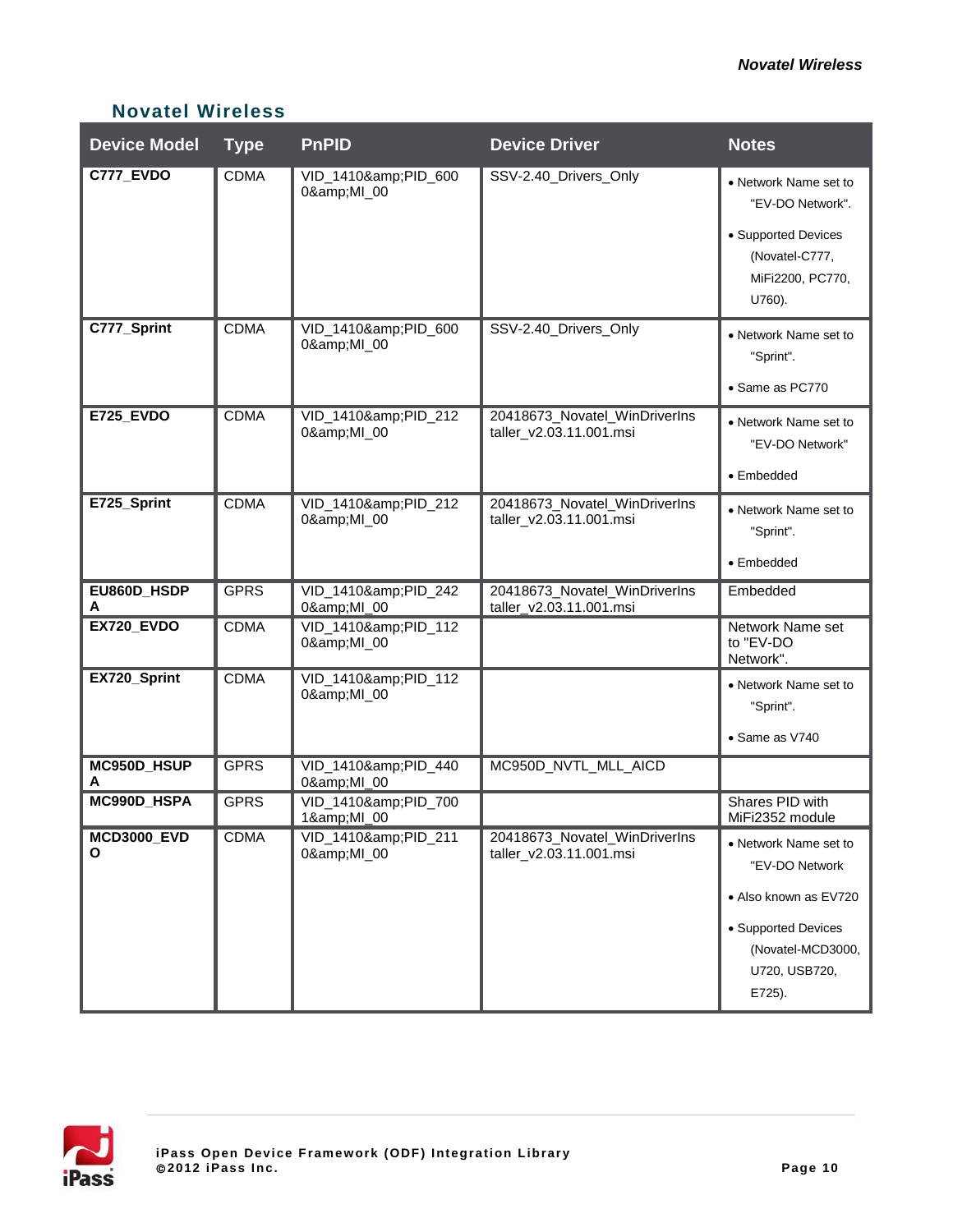| <b>Device Model</b>  | <b>Type</b> | <b>PnPID</b>                 | <b>Device Driver</b>                                     | <b>Notes</b>                                                        |
|----------------------|-------------|------------------------------|----------------------------------------------------------|---------------------------------------------------------------------|
| MCD3000_Veri<br>zon  | <b>CDMA</b> | VID_1410&PID_211<br>0&MI_00  | 20418673_Novatel_WinDriverIns<br>taller_v2.03.11.001.msi | • Network Name set to<br>"Verizon".                                 |
|                      |             |                              |                                                          | • Also known as EV720                                               |
|                      |             |                              |                                                          | • Supported Devices<br>(Novatel-MCD3000,<br>U720, USB720,<br>E725). |
| MiFi2200_EVD<br>O    | <b>CDMA</b> | VID_1410&PID_600<br>0& MI_00 | 20418673_Novatel_WinDriverIns<br>taller_v2.03.11.001.msi | • Network Name set to<br>"EV-DO Network".                           |
|                      |             |                              |                                                          | • Supported Devices<br>(Novatel-C777,<br>MiFi2200, PC770,<br>U760). |
| MiFi2200_Sprin<br>t  | <b>CDMA</b> | VID_1410&PID_600<br>0&MI_00  | 20418673_Novatel_WinDriverIns<br>taller_v2.03.11.001.msi | • Network Name set to<br>"Sprint".                                  |
|                      |             |                              |                                                          | • Supported Devices<br>(Novatel-C777,<br>MiFi2200, PC770,<br>U760). |
| MiFi2200_Veriz<br>on | <b>CDMA</b> | VID_1410&PID_600<br>0&MI_00  | 20418673_Novatel_WinDriverIns<br>taller_v2.03.11.001.msi | • Network Name set to<br>"Verizon"                                  |
|                      |             |                              |                                                          | • Supported Devices<br>(Novatel-C777,<br>MiFi2200, PC770,<br>U760). |
| MiFi2352_HSP<br>A    | <b>GPRS</b> | VID_1410&PID_700<br>1&MI_00  |                                                          | Shares PID with<br>MC990D module                                    |
| P720_1xEVDO          | <b>CDMA</b> | VID_1410&PID_113<br>0&MI_00  | 20418673_Novatel_WinDriverIns<br>taller_v2.03.11.001.msi | Network Name set<br>to "1xEV-DO<br>Network".                        |
| PC770_EVDO           | <b>CDMA</b> | VID_1410&PID_600<br>0&MI_00  | PC770_NvtlDriverCDFilter_V2.0<br>3.09.005                | • Network Name set to<br>"EV-DO Network".                           |
|                      |             |                              |                                                          | • Same as C777                                                      |
|                      |             |                              |                                                          | • Supported Devices<br>(Novatel-C777,<br>MiFi2200, PC770,<br>U760). |
|                      |             |                              |                                                          |                                                                     |

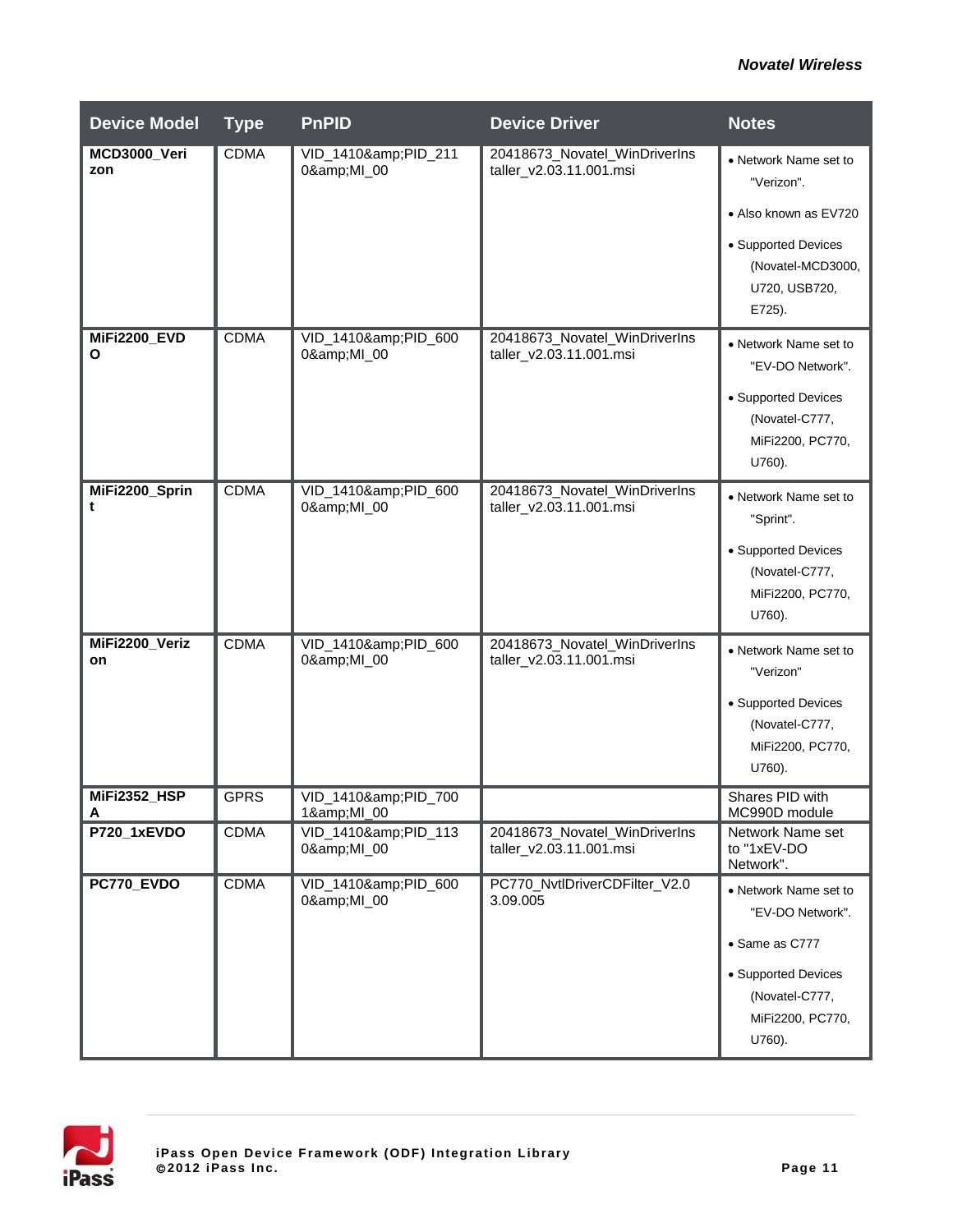| <b>Device Model</b> | <b>Type</b> | <b>PnPID</b>                                               | <b>Device Driver</b>                                     | <b>Notes</b>                                                                                                                    |
|---------------------|-------------|------------------------------------------------------------|----------------------------------------------------------|---------------------------------------------------------------------------------------------------------------------------------|
| PC770_Verizon       | <b>CDMA</b> | VID_1410&PID_600<br>0&MI_00                                | PC770_NvtlDriverCDFilter_V2.0<br>3.09.005                | • Network Name set to<br>"Verizon"<br>• Same as C777<br>• Supported Devices                                                     |
|                     |             |                                                            |                                                          | (Novatel-C777,<br>MiFi2200, PC770,<br>U760).                                                                                    |
| <b>S620_EVDO</b>    | <b>CDMA</b> | VID_1410&PID_111<br>0&MI_00                                | 20418673_Novatel_WinDriverIns<br>taller_v2.03.11.001.msi | Network Name set<br>to "EV-DO<br>Network".                                                                                      |
| S620_Sprint         | <b>CDMA</b> | VID_1410&PID_111<br>0& MI_00                               | 20418673_Novatel_WinDriverIns<br>taller_v2.03.11.001.msi | Network Name set<br>to "Sprint".                                                                                                |
| <b>S720_EVDO</b>    | <b>CDMA</b> | VID_1410&PID_113<br>0&MI_00                                | 20418673_Novatel_WinDriverIns<br>taller_v2.03.11.001.msi | • Network Name set to<br>"EV-DO Network".<br>• Required SignalLevel                                                             |
|                     |             |                                                            |                                                          | declaration                                                                                                                     |
| S720_Sprint         | <b>CDMA</b> | VID_1410&PID_113<br>0&MI_00                                | 20418673_Novatel_WinDriverIns<br>taller_v2.03.11.001.msi | • Network Name set to<br>"Sprint".<br>• Required SignalLevel                                                                    |
|                     |             |                                                            |                                                          | declaration                                                                                                                     |
| <b>U520_SDK</b>     | <b>GPRS</b> | 22                                                         | <b>SDK Drivers</b>                                       |                                                                                                                                 |
| <b>U520_UMTS</b>    | <b>GPRS</b> | PCMCIA#NOVATEL_WI<br>RELESS-<br>MERLIN_UMTS_MODE<br>M-D022 |                                                          | • Supported Devices<br>(Novatel-U630,<br>U530, U520).<br>• Latest SDK Drivers<br>requires new Set<br>• Also known as<br>"TU520" |
| <b>U530_SDK</b>     | <b>GPRS</b> | ??                                                         | <b>SDK Drivers</b>                                       |                                                                                                                                 |
| <b>U530_UMTS</b>    | <b>GPRS</b> | PCMCIA#NOVATEL_WI<br>RELESS-<br>MERLIN_UMTS_MODE<br>M-D022 |                                                          | • Supported Devices<br>(Novatel-U630,<br>U530, U520).<br>• Latest SDK Drivers<br>requires new Set                               |

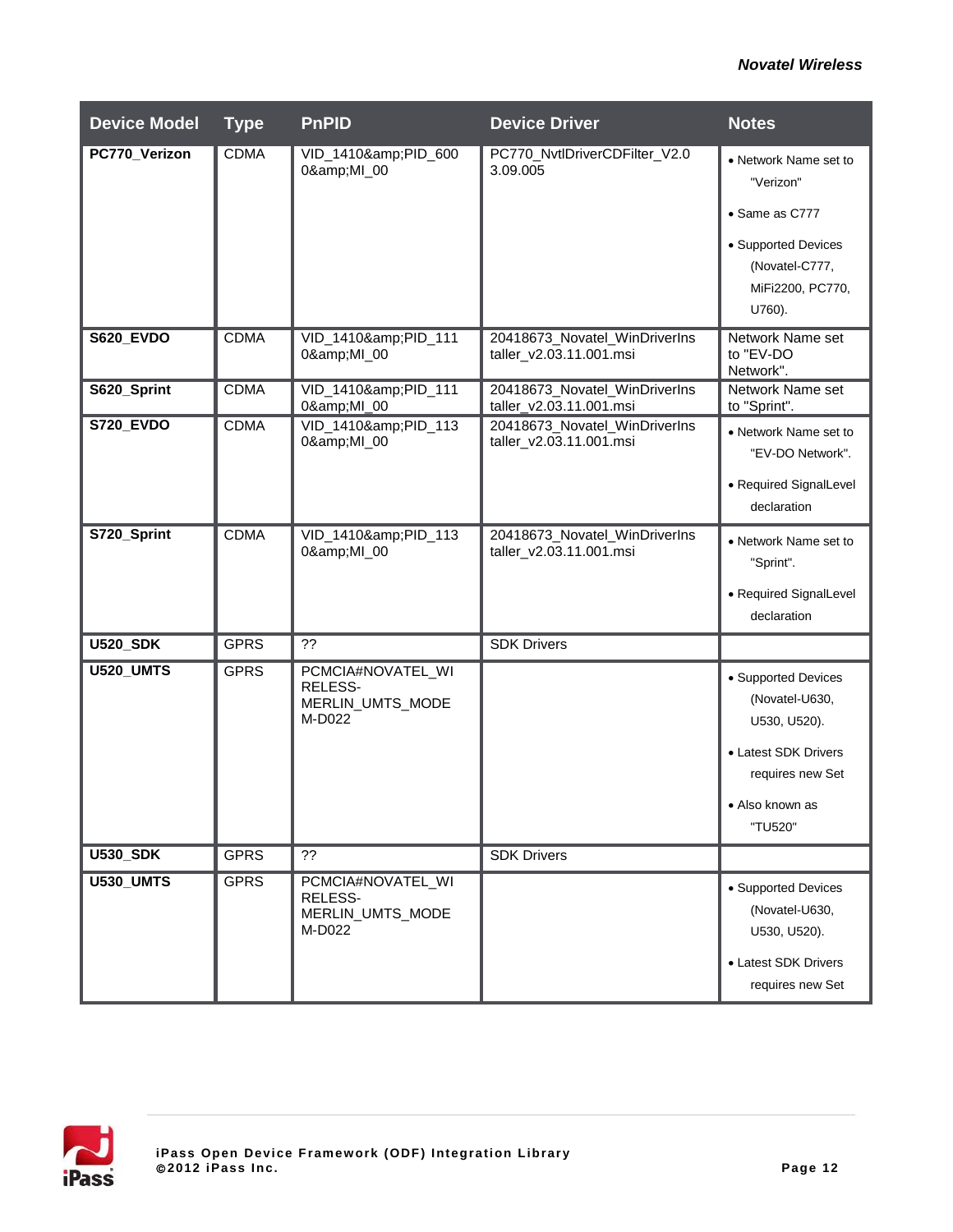| <b>Device Model</b> | <b>Type</b> | <b>PnPID</b>                                               | <b>Device Driver</b>                                     | <b>Notes</b>                                                                                                                         |
|---------------------|-------------|------------------------------------------------------------|----------------------------------------------------------|--------------------------------------------------------------------------------------------------------------------------------------|
| U630_HSDPA          | <b>GPRS</b> | PCMCIA#NOVATEL_WI<br>RELESS-<br>MERLIN_UMTS_MODE<br>M-29E4 |                                                          | • Supported Devices<br>(Novatel-U630,<br>U530, U520).<br>• Latest SDK Drivers<br>requires new Set                                    |
| <b>U630_SDK</b>     | <b>GPRS</b> | ??                                                         | <b>SDK Drivers</b>                                       |                                                                                                                                      |
| <b>U720_EVDO</b>    | <b>CDMA</b> | VID_1410&PID_211<br>0&MI_00                                | 20418673_Novatel_WinDriverIns<br>taller_v2.03.11.001.msi | • Network Name set to<br>"EV-DO Network".<br>• Same as USB720<br>• Supported Devices<br>(Novatel-MCD3000,<br>U720, USB720,<br>E725). |
| U720_Sprint         | <b>CDMA</b> | VID_1410&PID_211<br>0&MI_00                                | 20418673_Novatel_WinDriverIns<br>taller_v2.03.11.001.msi | • Network Name set to<br>"Sprint".<br>• Same as USB720<br>• Supported Devices<br>(Novatel-MCD3000,<br>U720, USB720,<br>E725).        |
| U720_Verizon        | <b>CDMA</b> | VID_1410&PID_211<br>0&MI_00                                | 20418673_Novatel_WinDriverIns<br>taller_v2.03.11.001.msi | • Network Name set to<br>"Verizon"<br>• Same as USB720<br>• Supported Devices<br>(Novatel-MCD3000,<br>U720, USB720,<br>E725).        |
| U730_HSDPA          | <b>GPRS</b> | VID_1410&PID_1400&M<br>$\overline{1}$ 00                   |                                                          | Shares PID with<br>U740                                                                                                              |
| U740_HSDPA          | <b>GPRS</b> | VID_1410&PID_140<br>0&MI_00                                |                                                          | <b>Retesting ND&amp;S</b>                                                                                                            |

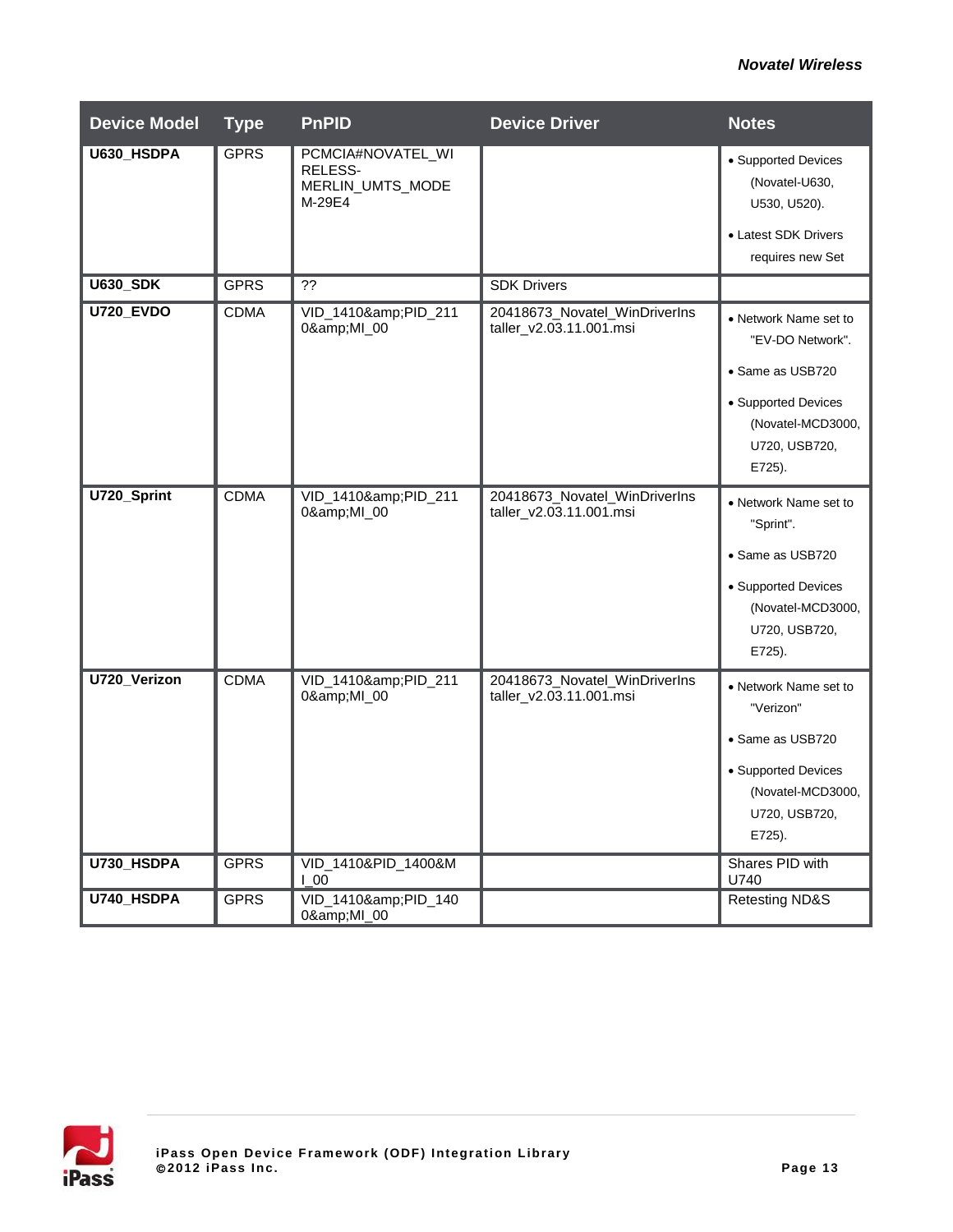| <b>Device Model</b>     | <b>Type</b> | <b>PnPID</b>                | <b>Device Driver</b>                                     | <b>Notes</b>                                                                                                                       |
|-------------------------|-------------|-----------------------------|----------------------------------------------------------|------------------------------------------------------------------------------------------------------------------------------------|
| <b>U760 EVDO</b>        | <b>CDMA</b> | vid_1410&pid_6000<br>&mi_00 |                                                          | • Network Name set to<br>"EV-DO Network".<br>• Supported Devices<br>(Novatel-C777,<br>MiFi2200, PC770,<br>U760).                   |
| U760_Sprint             | <b>CDMA</b> | vid_1410&pid_6000<br>&mi_00 |                                                          | • Network Name set to<br>"Sprint".<br>• Supported Devices<br>(Novatel-C777,<br>MiFi2200, PC770,<br>U760).                          |
| <b>U760 Verizon</b>     | <b>CDMA</b> | vid_1410&pid_6000<br>&mi_00 |                                                          | • Network Name set to<br>"Verizon".<br>• Supported Devices<br>(Novatel-C777,<br>MiFi2200, PC770,<br>U760).                         |
| <b>USB1000_EVD</b><br>O | <b>CDMA</b> | VID_1410&PID_A0<br>01&MI_02 | • Drivers from VZW CD                                    | • Network Name set to<br>"EV-DO Network".<br>• MBLiteCdma set<br>"InUse"                                                           |
| <b>USB1000_HSP</b><br>A | <b>GPRS</b> | VID_1410&PID_A0<br>01&MI_02 | Drivers from VZW CD                                      | <b>MBLiteGprs set</b><br>"InUse"                                                                                                   |
| USB1000_Veriz<br>on     | <b>CDMA</b> | VID_1410&PID_A0<br>01&MI_02 | Drivers from VZW CD                                      | • Network Name set to<br>"Verizon".<br>· BLiteCdma set<br>"InUse"                                                                  |
| USB720_EVDO             | <b>CDMA</b> | VID_1410&PID_211<br>0&MI_00 | 20418673_Novatel_WinDriverIns<br>taller_v2.03.11.001.msi | • Network Name set to<br>"EV-DO Network".<br>• Same as U720<br>• Supported Devices<br>(Novatel-MCD3000,<br>U720, USB720,<br>E725). |

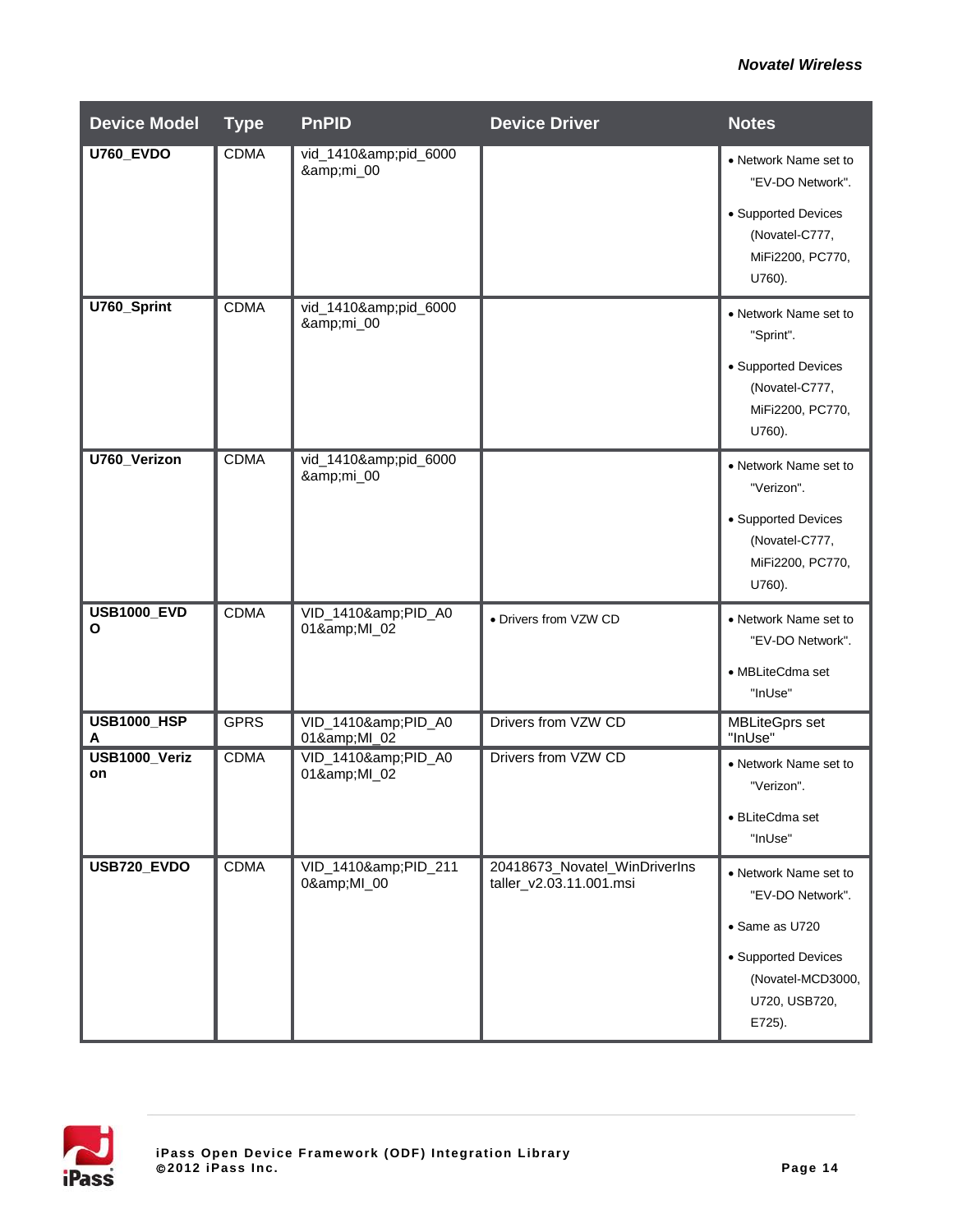| <b>Device Model</b> | <b>Type</b> | <b>PnPID</b>                | <b>Device Driver</b>                                     | <b>Notes</b>                                                                                                                 |
|---------------------|-------------|-----------------------------|----------------------------------------------------------|------------------------------------------------------------------------------------------------------------------------------|
| USB720_Verizo<br>n  | <b>CDMA</b> | VID_1410&PID_211<br>0&MI_00 | 20418673_Novatel_WinDriverIns<br>taller_v2.03.11.001.msi | • Network Name set to<br>"Verizon".<br>• Same as U720<br>• Supported Devices<br>(Novatel-MCD3000,<br>U720, USB720,<br>E725). |
| USB727_EVDO         | <b>CDMA</b> | VID_1410&PID_410<br>0&MI_00 | 20418673_Novatel_WinDriverIns<br>taller_v2.03.11.001.msi | Network Name set<br>to "EV-DO<br>Network".                                                                                   |
| USB727_Verizo<br>n  | <b>CDMA</b> | VID_1410&PID_410<br>0&MI_00 | 20418673_Novatel_WinDriverIns<br>taller_v2.03.11.001.msi | Network Name set<br>to "Verizon".                                                                                            |
| <b>V620_EVDO</b>    | <b>CDMA</b> | VID 1410&PID 111<br>0&MI_00 | 20418673_Novatel_WinDriverIns<br>taller_v2.03.11.001.msi | Network Name set<br>to "EV-DO<br>Network".                                                                                   |
| V620_Verizon        | <b>CDMA</b> | VID_1410&PID_111<br>0&MI_00 | 20418673_Novatel_WinDriverIns<br>taller_v2.03.11.001.msi | Network Name set<br>to "Verizon".                                                                                            |
| <b>V740_EVDO</b>    | <b>CDMA</b> | VID_1410&PID_112<br>0&MI_00 | 20418673_Novatel_WinDriverIns<br>taller_v2.03.11.001.msi | • Network Name set to<br>"EV-DO Network".<br>• Same as X720,<br>EX720                                                        |
| V740_Verizon        | <b>CDMA</b> | VID_1410&PID_112<br>0&MI_00 | 20418673_Novatel_WinDriverIns<br>taller_v2.03.11.001.msi | • Network Name set to<br>"Verizon".<br>• Same as X720,<br>EX720                                                              |
| <b>X720_EVDO</b>    | <b>CDMA</b> | VID_1410&PID_112<br>0&MI_00 |                                                          | • Network Name set to<br>"EV-DO Network".<br>• Same as V740                                                                  |
| X720_Verizon        | <b>CDMA</b> | VID_1410&PID_112<br>0&MI_00 |                                                          | • Network Name set to<br>"Verizon".<br>• Same as V740                                                                        |
| XU870_HSDPA         | <b>GPRS</b> | VID_1410&PID_143<br>0&MI_00 |                                                          |                                                                                                                              |

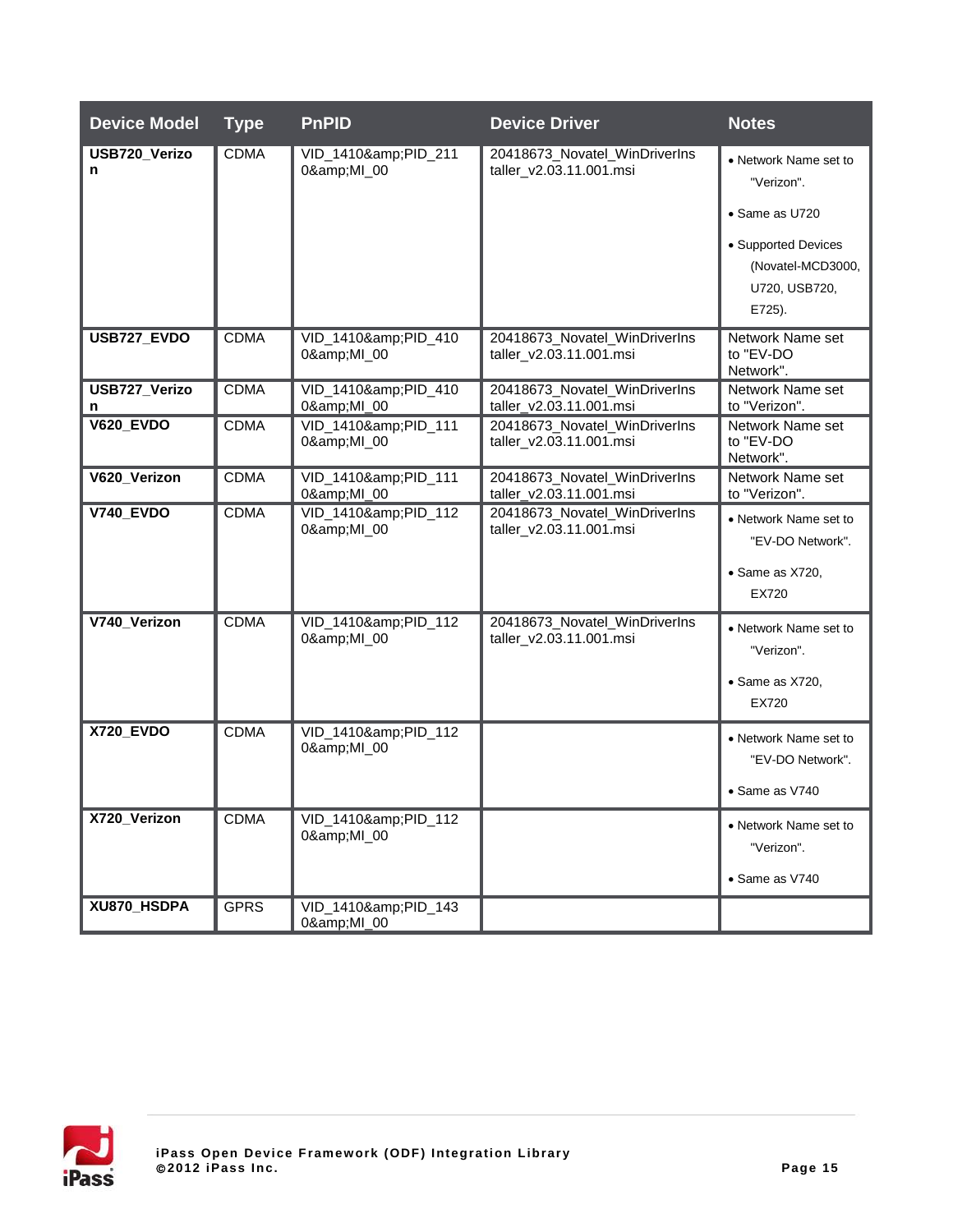## **Option**

| <b>Device Model</b>            | <b>Type</b> | <b>PnPID</b>                 | <b>Device</b><br><b>Driver</b> | <b>Notes</b>                                                                                                                                                 |
|--------------------------------|-------------|------------------------------|--------------------------------|--------------------------------------------------------------------------------------------------------------------------------------------------------------|
| 3G_Datacard_UMTS               | <b>GPRS</b> | VID_0AF0&PID_5000&<br>;MI_00 |                                | • Also known as<br>3G Datacard, GT5400                                                                                                                       |
| GE0201_HSDPA                   | <b>GPRS</b> | GTF_FF_SER                   |                                | • Also known as<br>GlobeTrotter HSDPA<br>Modem<br>• Supported Devices (Option-<br>GE0201, GX0201,<br>GX0202)<br>Option-<br>GEGX020X_Generic_HS<br><b>DPA</b> |
| GE0421_HSUPA                   | <b>GPRS</b> | GTHSF_MDM                    |                                | Also known as E3730<br>Vodafone                                                                                                                              |
| GE0442_HSUPA                   | <b>GPRS</b> | GTHSF44_MDM                  |                                | Also Includes GE0441                                                                                                                                         |
| GEGX0301_HSUPA                 | <b>GPRS</b> | GT72E_MDM                    |                                |                                                                                                                                                              |
| GI0201 HSDPA                   | <b>GPRS</b> | GTS_FF_SER                   |                                | Also known as "iCON<br>7.2", GTM378", "iCON<br>7.2 GE"                                                                                                       |
| <b>GI0225_HSUPA</b>            | <b>GPRS</b> | GT72V_MDM                    |                                | iCon 225                                                                                                                                                     |
| GI0322_HSPA                    | <b>GPRS</b> | GT72322V_MDM                 |                                | iCon 322                                                                                                                                                     |
| GI0401_HSUPA                   | <b>GPRS</b> | GTHSV_MDM                    |                                | $\bullet$ iCon 401<br>• Supported Devices (Option-<br>GTM382, MO40x,<br>GI0401).                                                                             |
| GI0431_HSUPA                   | <b>GPRS</b> | GTHSV41_MDM                  |                                | iCon431                                                                                                                                                      |
| GI0505_HSUPA                   | <b>GPRS</b> | GTHSV505_MDM                 |                                | iCon 505                                                                                                                                                     |
| GT_3G_Quad_UMTS                | GPRS        | VID_0AF0&PID_6300&<br>;MI_00 |                                | Also known as GT7404                                                                                                                                         |
| GT_3G+_HSDPA                   | <b>GPRS</b> | GTNOZ_MODEM                  |                                | Same as the GT0201?                                                                                                                                          |
| GT_Fusion_3G+_HSDP<br>A        | <b>GPRS</b> | GTNOZ_MODEM                  |                                |                                                                                                                                                              |
| <b>GT_Fusion_Quad_UMT</b><br>S | <b>GPRS</b> | VID_0AF0&PID_6000&<br>;MI_00 |                                | Also known as<br>"GT7402",<br>"GlobeTrotter Fusion"                                                                                                          |

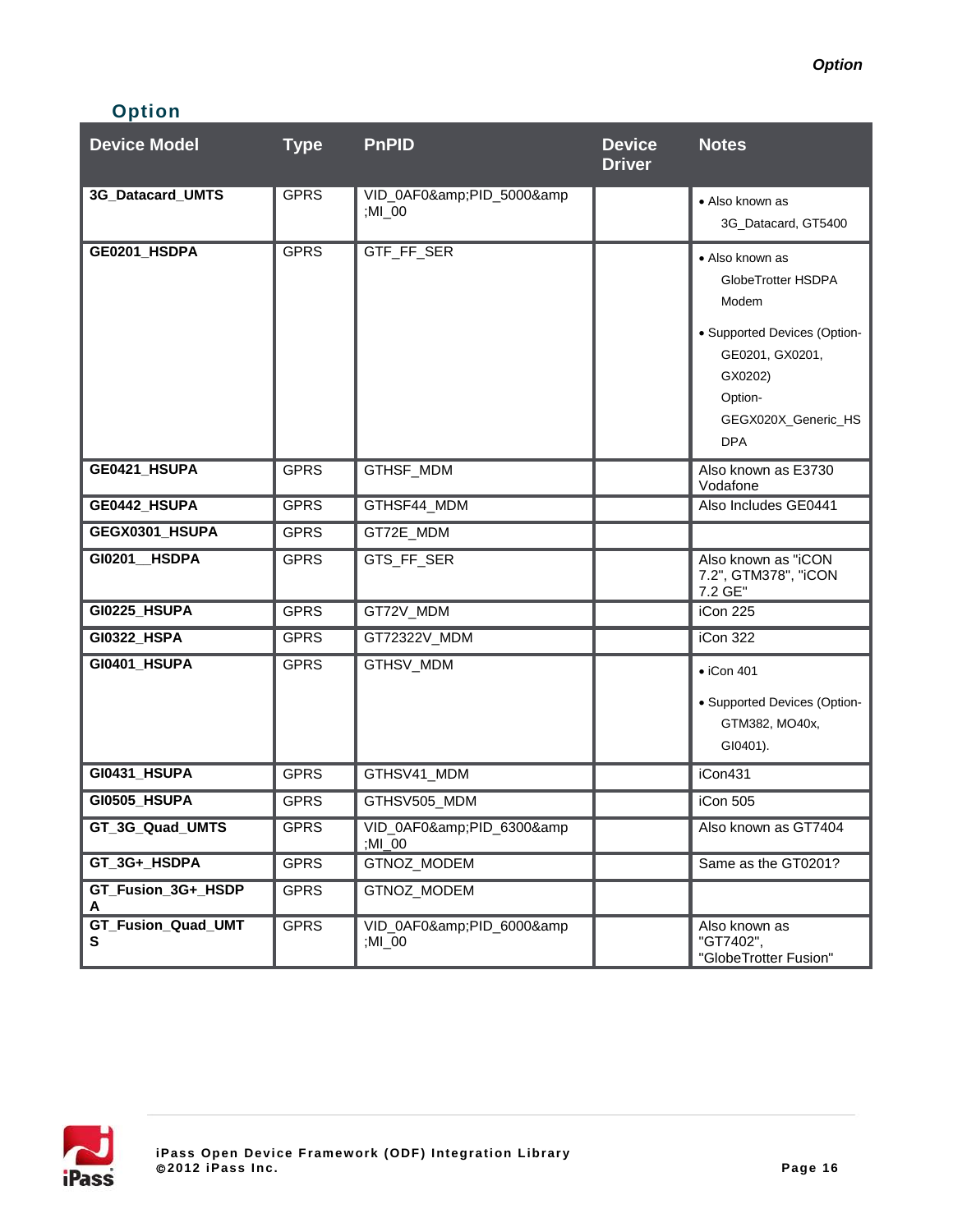| <b>Device Model</b> | <b>Type</b> | <b>PnPID</b> | <b>Device</b><br><b>Driver</b> | <b>Notes</b>                                                                                                                                  |
|---------------------|-------------|--------------|--------------------------------|-----------------------------------------------------------------------------------------------------------------------------------------------|
| GTM382_HSDPA        | <b>GPRS</b> | GTHSM_MDM    |                                | • Embedded<br>• Supported Devices (Option-<br>GTM382, MO40x,<br>GI0401).                                                                      |
| GX0201_HSDPA        | <b>GPRS</b> | GTF_FF_SER   |                                | • Also known as "GT Max<br>7.2"<br>• Supported Devices (Option-<br>GE0201, GX0201,<br>GX0202)<br>Option-<br>GEGX020X_Generic_HS<br><b>DPA</b> |
| GX0202_HSDPA        | <b>GPRS</b> | GTF_FF_SER   |                                | • Also known as "GT MAX<br>3.6"<br>• Supported Devices (Option-<br>GE0201, GX0201,<br>GX0202)<br>Option-<br>GEGX020X_Generic_HS<br><b>DPA</b> |
| MO40x_HSDPA         | <b>GPRS</b> | GTHSM_MDM    |                                | • Also known as GTM382<br>• Supported Devices (Option-<br>GTM382, MO40x,<br>GI0401).                                                          |

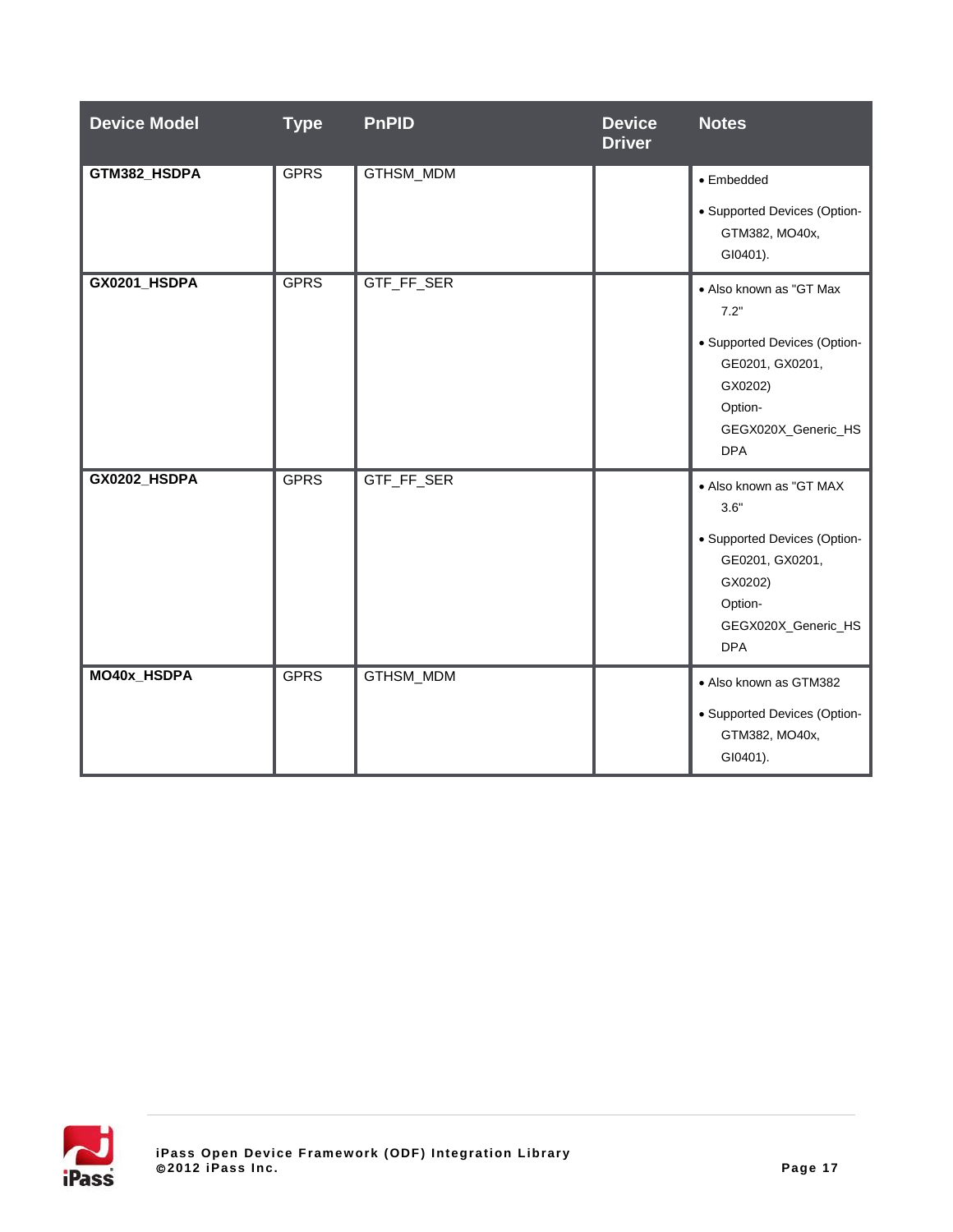## **Pantech**

| <b>Device Model</b> | <b>Type</b> | <b>PnPID</b>            | <b>Device Driver</b> | <b>Notes</b>                                                                                                                                                                                                                            |
|---------------------|-------------|-------------------------|----------------------|-----------------------------------------------------------------------------------------------------------------------------------------------------------------------------------------------------------------------------------------|
| <b>PC5750_EVDO</b>  | <b>CDMA</b> | VID_106C&PID_3702&MI_00 |                      | • Network Name set<br>to "EV-DO<br>Network".<br>Shares PID with<br>PX-500 and<br>PC5750_Verizon<br>• Also known as<br>PC-5750VE<br>• Supported Devices<br>(Pantech-PX500,<br>PLS5750,<br>PC5750)<br>Pantech-<br>PXXXXX_Generi<br>c_EVDO |
| PC5750_Verizon      | <b>CDMA</b> | VID_106C&PID_3702&MI_00 |                      | • Network Name set<br>to "Verizon".<br>Shares PID with<br>PX-500 and<br>PC5750_Verizon<br>Also known as<br>PC-5750VE<br>• Supported Devices<br>(Pantech-PX500,<br>PLS5750,<br>PC5750)<br>Pantech-<br>PXXXXX_Generi<br>c_EVDO            |

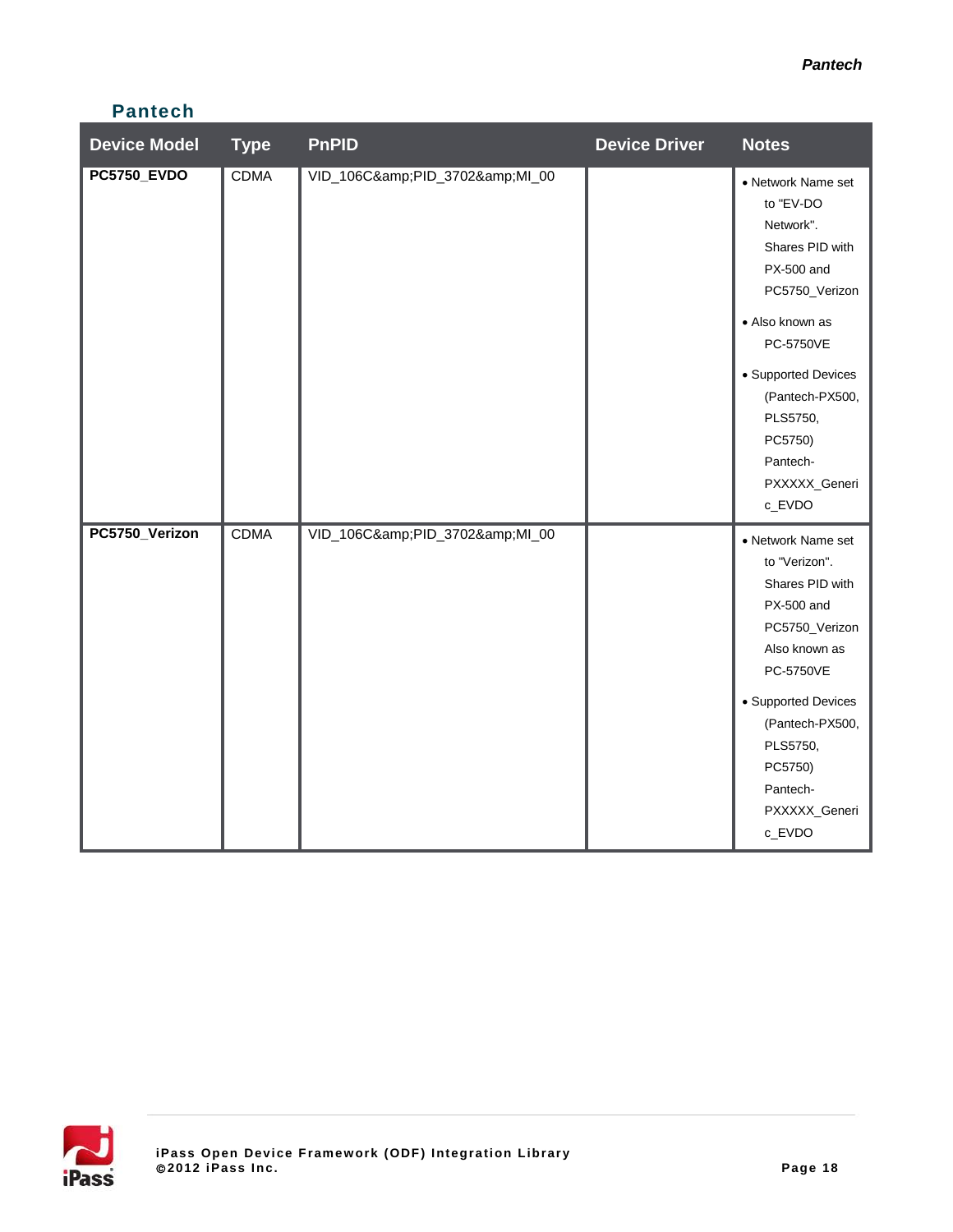#### *Pantech*

| <b>Device Model</b> | <b>Type</b> | <b>PnPID</b>            | <b>Device Driver</b>                                     | <b>Notes</b>                                                                                                                                                                                                                                                          |
|---------------------|-------------|-------------------------|----------------------------------------------------------|-----------------------------------------------------------------------------------------------------------------------------------------------------------------------------------------------------------------------------------------------------------------------|
| <b>PLS5750_EVDO</b> | <b>CDMA</b> | VID_106C&PID_3702&MI_00 |                                                          | • Network Name set<br>to "EV-DO<br>Network".<br>EVDO-Network<br>only; Shares PID<br>with PX-500 and<br>PC5750_Verizon.<br>• Also known as<br><b>PSL5750DC</b><br>• Supported Devices<br>(Pantech-PX500,<br>PLS5750,<br>PC5750)<br>Pantech-<br>PXXXXX_Generi<br>c_EVDO |
| <b>PX-500_EVDO</b>  | <b>CDMA</b> | VID_106C&PID_3702&MI_00 | PX500.SSV_Wind<br>ows2.40.0054<br>(Sprint smart<br>view) | • Network Name set<br>to "EV-DO<br>Network".<br>Supported<br>Devices<br>(Pantech-PX500,<br>PLS5750,<br>PC5750)<br>Pantech-<br>PXXXXX_Generi<br>c_EVDO                                                                                                                 |
| PX-500_Sprint       | <b>CDMA</b> | VID_106C&PID_3702&MI_00 | PX500.SSV_Wind<br>ows2.40.0054<br>(Sprint smart<br>view) | • Network Name set<br>to "Sprint".<br>• Supported Devices<br>(Pantech-PX500,<br>PLS5750,<br>PC5750)<br>Pantech-<br>PXXXXX_Generi<br>c_EVDO                                                                                                                            |
| UM150_EVDO          | <b>CDMA</b> | VID_106C&PID_3711&MI_00 | VZAM_Pantech_U<br>M150_7.3.5_2520<br>a                   | Also known as<br>UM150VW,<br><b>UM150VE</b>                                                                                                                                                                                                                           |

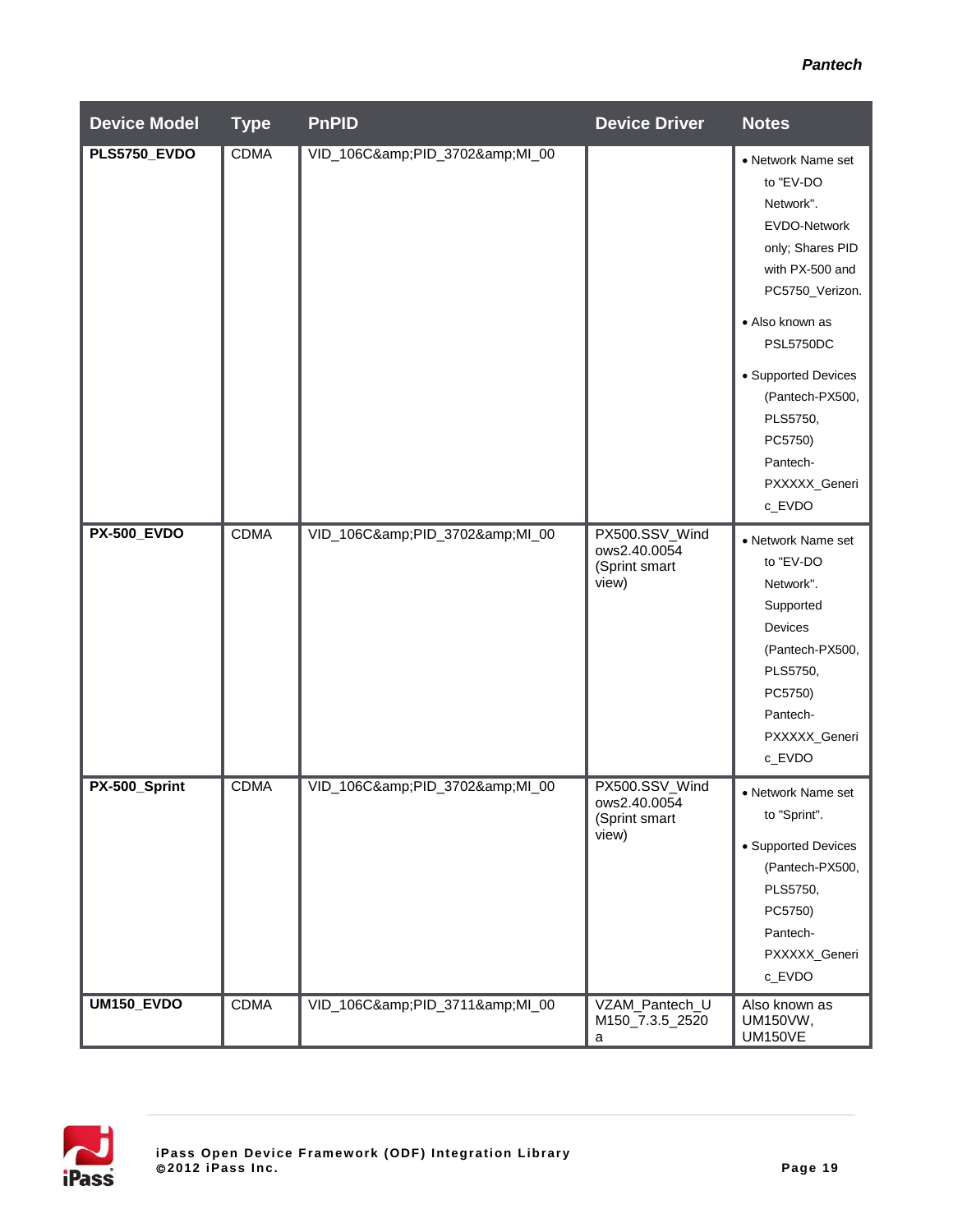| <b>Device Model</b>    | Tvpe        | <b>PnPID</b>                                                         | <b>Device Driver</b>                     | <b>Notes</b>                                       |
|------------------------|-------------|----------------------------------------------------------------------|------------------------------------------|----------------------------------------------------|
| <b>UM150 Verizon</b>   | <b>CDMA</b> | VID_106C&PID_3711&MI_00                                              | VZAM Pantech U<br>M150 7.3.5 2520<br>a   | Also known as<br><b>UM150VW,</b><br><b>UM150VE</b> |
| UML290 Verizo<br>n LTE | <b>CDMA</b> | VID_106C&PID_3718&MI_00&<br>amp;CLASS_02&SUBCLASS_02&a<br>mp;PROT_01 | Pantech-<br>UML290_PTUML<br>V1 5 24 1102 |                                                    |

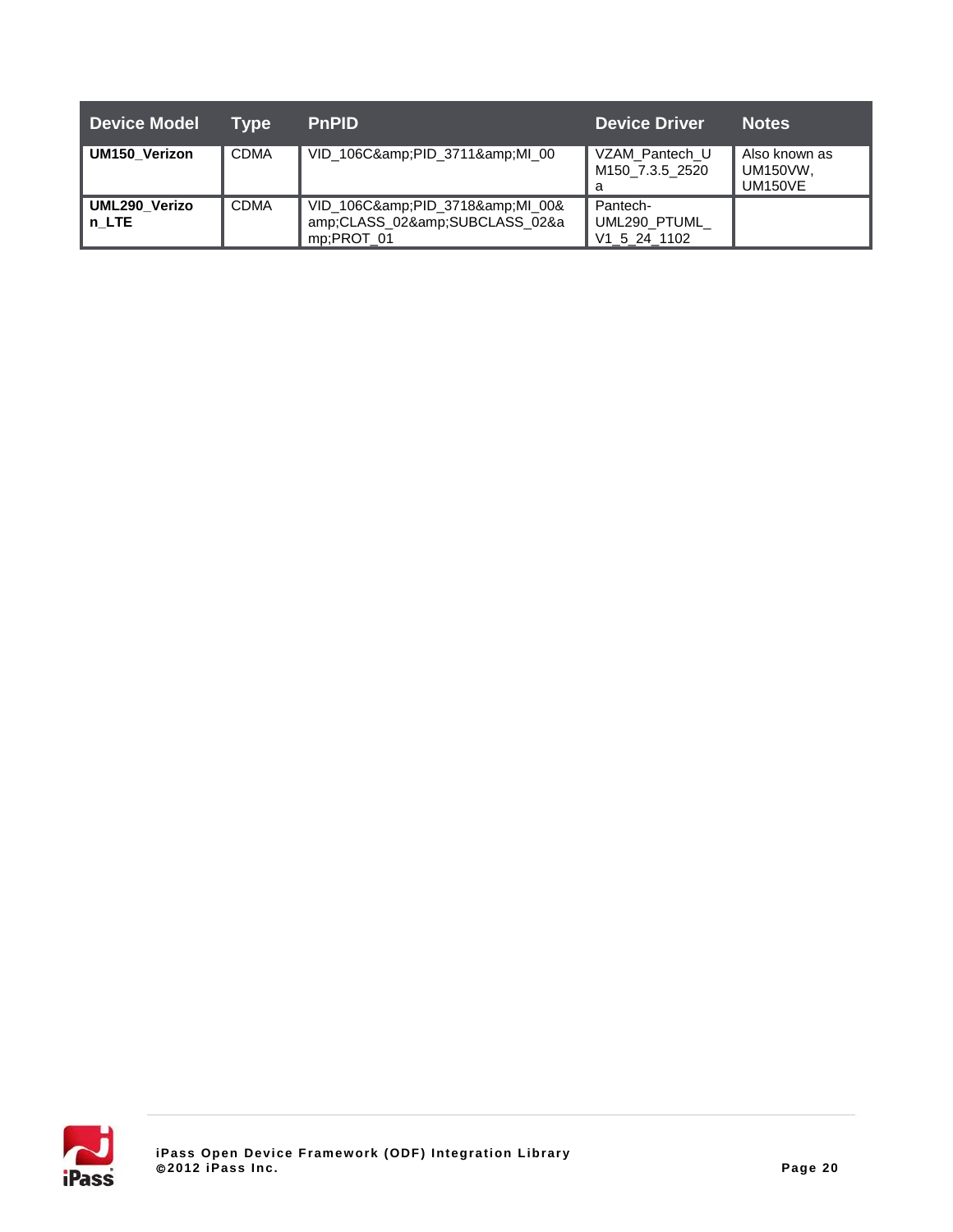| <b>Device Model</b> | <b>Type</b> | <b>PnPID</b> | <b>Device Driver</b>              | <b>Notes</b>                                                                                                                                                                                                                                                 |
|---------------------|-------------|--------------|-----------------------------------|--------------------------------------------------------------------------------------------------------------------------------------------------------------------------------------------------------------------------------------------------------------|
| 597E_EVDO           | <b>CDMA</b> | SW_MODEM     | CDMA_SDKs_SWI_<br>Driver_0.55.0.1 | • Network Name set to "EV-DO Network".<br>· Supported Devices (Sierra-AC402, AC595,<br>AC595U, USB_598, 597E).<br>Sierra-ACUSB5XX_AC4XX_EVDO.                                                                                                                |
| AC310U_HSPA         | <b>GPRS</b> | SW_SERIAL    |                                   | Supported Devices (AC310U, AC503,<br>AC875, AC875U, AC880, AC880E,<br>AC880U, AC881, AirCard 312U, C885,<br>MC8755, MC8775, MC8780, MC8790,<br>USB 305, USB 308, USB 30, USB306,<br>USB306).<br>Sierra-<br>ACUSB3XX_AC5XX_AC8XX_MC8XX<br>X_C8XX_Generic_HSPA |
| AC313U_HSPA         | <b>GPRS</b> | SW_SERIAL    |                                   |                                                                                                                                                                                                                                                              |
| AC320U_HSPA         | <b>GPRS</b> | SW_SERIAL    |                                   | RAT Set to 4G/HSPA                                                                                                                                                                                                                                           |
| AC320U_LTE          | <b>GPRS</b> | SW_SERIAL    |                                   | RAT Set to 4G/LTE                                                                                                                                                                                                                                            |
| AC402_EVDO          | <b>CDMA</b> | SW_MODEM     | CDMA_SDKs_SWI_<br>Driver_0.55.0.1 | • Network Name set to "EV-DO Network".<br>· Supported Devices (Sierra-AC402, AC595,<br>AC595U, USB_598, 597E).<br>Sierra-ACUSB5XX_AC4XX_EVDO.                                                                                                                |
| AC402_Sprint        | <b>CDMA</b> | SW_MODEM     | CDMA_SDKs_SWI_<br>Driver_0.55.0.1 | • Network Name set to "Sprint".<br>• Supported Devices (Sierra-AC402, AC595,<br>AC595U, USB_598, 597E).<br>Sierra-ACUSB5XX_AC4XX_EVDO.                                                                                                                       |
| AC402_Verizon       | <b>CDMA</b> | SW_MODEM     | CDMA_SDKs_SWI_<br>Driver_0.55.0.1 | • Network Name set to "Verizon".<br>• Supported Devices (Sierra-AC402, AC595,<br>AC595U, USB_598, 597E).<br>Sierra-ACUSB5XX AC4XX EVDO.                                                                                                                      |
| AC503_HSPA+         | <b>GPRS</b> | SW_SERIAL    |                                   | Supported Devices (AC310U, AC503,<br>AC875, AC875U, AC880, AC880E,<br>AC880U, AC881, AirCard 312U, C885,<br>MC8755, MC8775, MC8780, MC8790,<br>USB 305, USB 308, USB 30, USB306,<br>USB306).<br>Sierra-<br>ACUSB3XX_AC5XX_AC8XX_MC8XX<br>X_C8XX_Generic_HSPA |

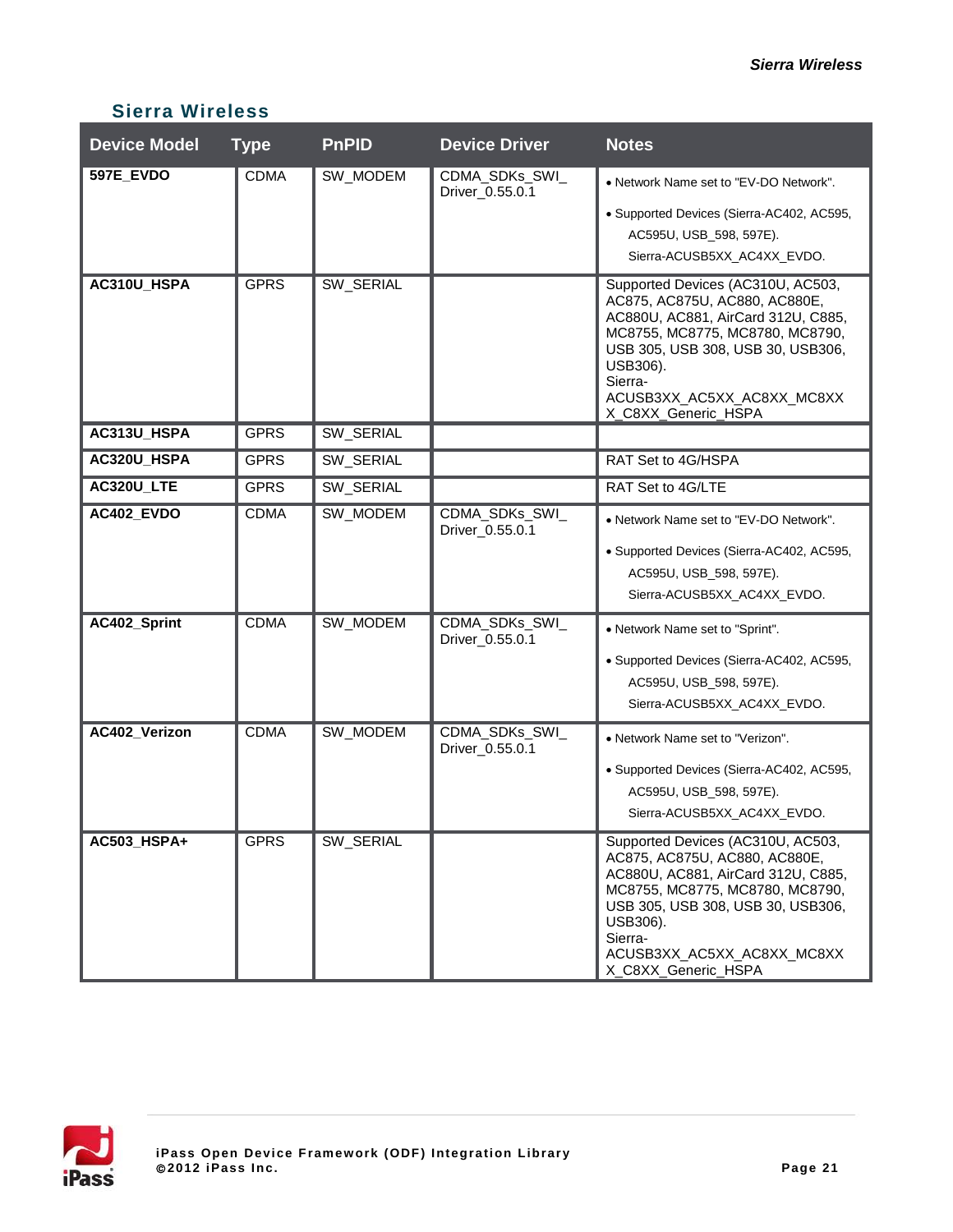| <b>Device Model</b> | <b>Type</b> | <b>PnPID</b> | <b>Device Driver</b>              | <b>Notes</b>                                                                                                                                                                                                                                                                                          |
|---------------------|-------------|--------------|-----------------------------------|-------------------------------------------------------------------------------------------------------------------------------------------------------------------------------------------------------------------------------------------------------------------------------------------------------|
| AC595_EVDO          | <b>CDMA</b> | SW_MODEM     |                                   | • Network Name set to "EV-DO Network".<br>· Supported Devices (Sierra-AC402, AC595,<br>AC595U, USB_598, 597E).<br>Sierra-ACUSB5XX_AC4XX_EVDO.                                                                                                                                                         |
| AC595_Verizon       | <b>CDMA</b> | SW_MODEM     |                                   | • Network Name set to "Verizon".<br>• Supported Devices (Sierra-AC402, AC595,<br>AC595U, USB_598, 597E).<br>Sierra-ACUSB5XX_AC4XX_EVDO.                                                                                                                                                               |
| AC595U_EVDO         | <b>CDMA</b> | SW_MODEM     | CDMA_SDKs_SWI_<br>Driver_0.55.0.1 | • Network Name set to "EV-DO Network".<br>• Also known as MC5725<br>• Supported Devices (Sierra-AC402, AC595,<br>AC595U, USB_598, 597E).<br>Sierra-ACUSB5XX_AC4XX_EVDO.                                                                                                                               |
| AC595U_Sprint       | <b>CDMA</b> | SW_MODEM     | CDMA_SDKs_SWI_<br>Driver_0.55.0.1 | • Network Name set to "Sprint".<br>Also known as MC5725<br>• Supported Devices (Sierra-AC402, AC595,<br>AC595U, USB_598, 597E).<br>Sierra-ACUSB5XX_AC4XX_EVDO.                                                                                                                                        |
| AC595U_Verizon      | <b>CDMA</b> | SW_MODEM     | CDMA_SDKs_SWI_<br>Driver_0.55.0.1 | • Network Name set to "Verizon".<br>• Also known as MC5725<br>• Supported Devices (Sierra-AC402, AC595,<br>AC595U, USB_598, 597E).<br>Sierra-ACUSB5XX_AC4XX_EVDO.                                                                                                                                     |
| AC875_HSDPA         | <b>GPRS</b> | SW_SERIAL    |                                   | • Same as 875,880,880E,881 and 881E<br>• Supported Devices (AC310U, AC503,<br>AC875, AC875U, AC880, AC880E,<br>AC880U, AC881, AirCard 312U, C885,<br>MC8755, MC8775, MC8780, MC8790,<br>USB 305, USB 308, USB 30, USB306,<br>USB306).<br>Sierra-<br>ACUSB3XX_AC5XX_AC8XX_MC8XXX_<br>C8XX_Generic_HSPA |

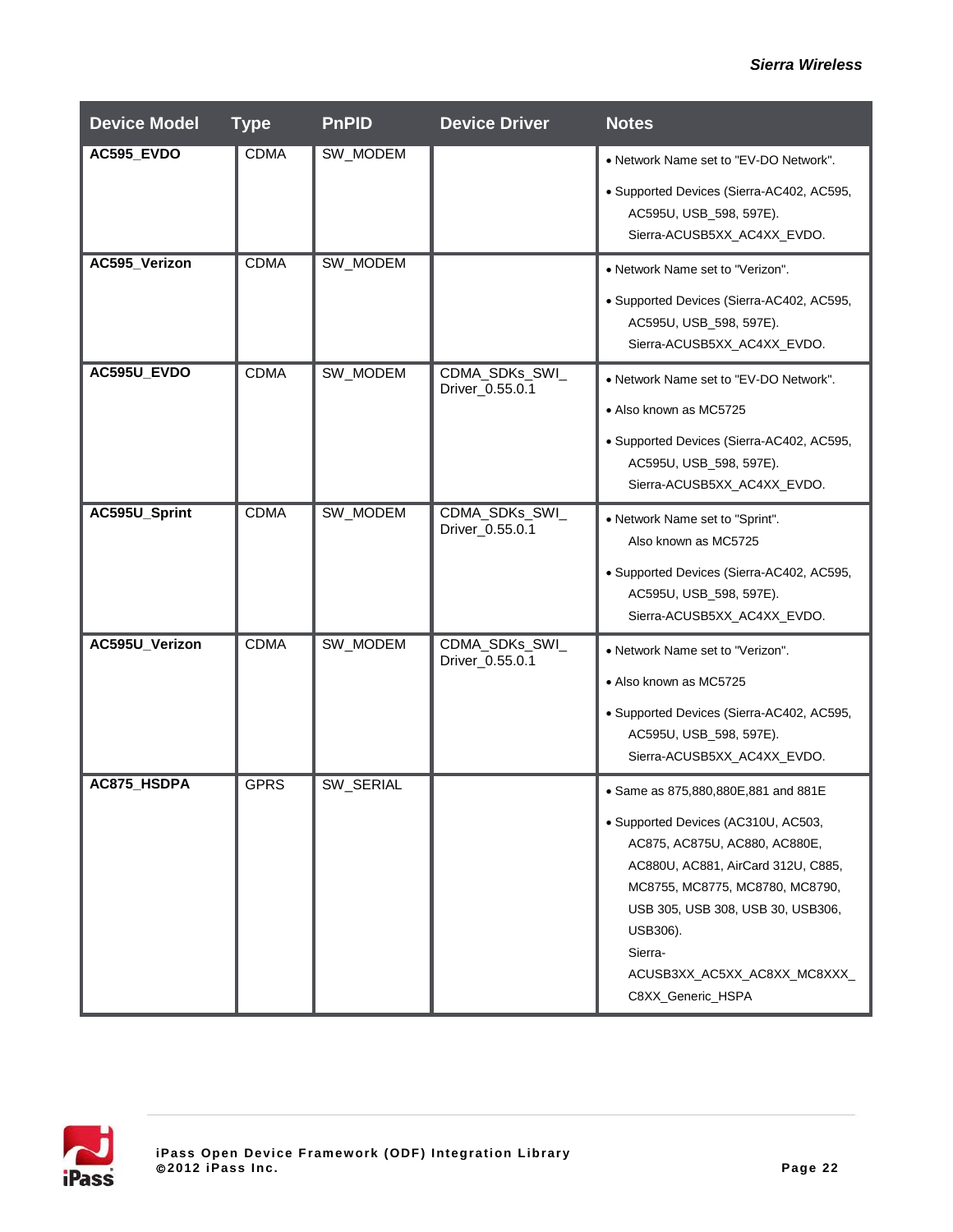| <b>Device Model</b> | <b>Type</b> | <b>PnPID</b> | <b>Device Driver</b> | <b>Notes</b>                                                                                                                                                                                                                                                                                          |
|---------------------|-------------|--------------|----------------------|-------------------------------------------------------------------------------------------------------------------------------------------------------------------------------------------------------------------------------------------------------------------------------------------------------|
| AC875U_HSDPA        | <b>GPRS</b> | SW_SERIAL    |                      | • Also known as MC8775<br>· Supported Devices (AC310U, AC503,<br>AC875, AC875U, AC880, AC880E,<br>AC880U, AC881, AirCard 312U, C885,<br>MC8755, MC8775, MC8780, MC8790,<br>USB 305, USB 308, USB 30, USB306,<br>USB306).<br>Sierra-<br>ACUSB3XX_AC5XX_AC8XX_MC8XXX_<br>C8XX_Generic_HSPA              |
| AC880_HSPA          | <b>GPRS</b> | SW_SERIAL    |                      | • Same as 875,880,880E,881 and 881E<br>· Supported Devices (AC310U, AC503,<br>AC875, AC875U, AC880, AC880E,<br>AC880U, AC881, AirCard 312U, C885,<br>MC8755, MC8775, MC8780, MC8790,<br>USB 305, USB 308, USB 30, USB306,<br>USB306).<br>Sierra-<br>ACUSB3XX_AC5XX_AC8XX_MC8XXX_<br>C8XX_Generic_HSPA |
| AC880E_HSPA         | <b>GPRS</b> | SW_SERIAL    |                      | · Same as 875,880,880E,881 and 881E<br>· Supported Devices (AC310U, AC503,<br>AC875, AC875U, AC880, AC880E,<br>AC880U, AC881, AirCard 312U, C885,<br>MC8755, MC8775, MC8780, MC8790,<br>USB 305, USB 308, USB 30, USB306,<br>USB306).<br>Sierra-<br>ACUSB3XX_AC5XX_AC8XX_MC8XXX_<br>C8XX_Generic_HSPA |

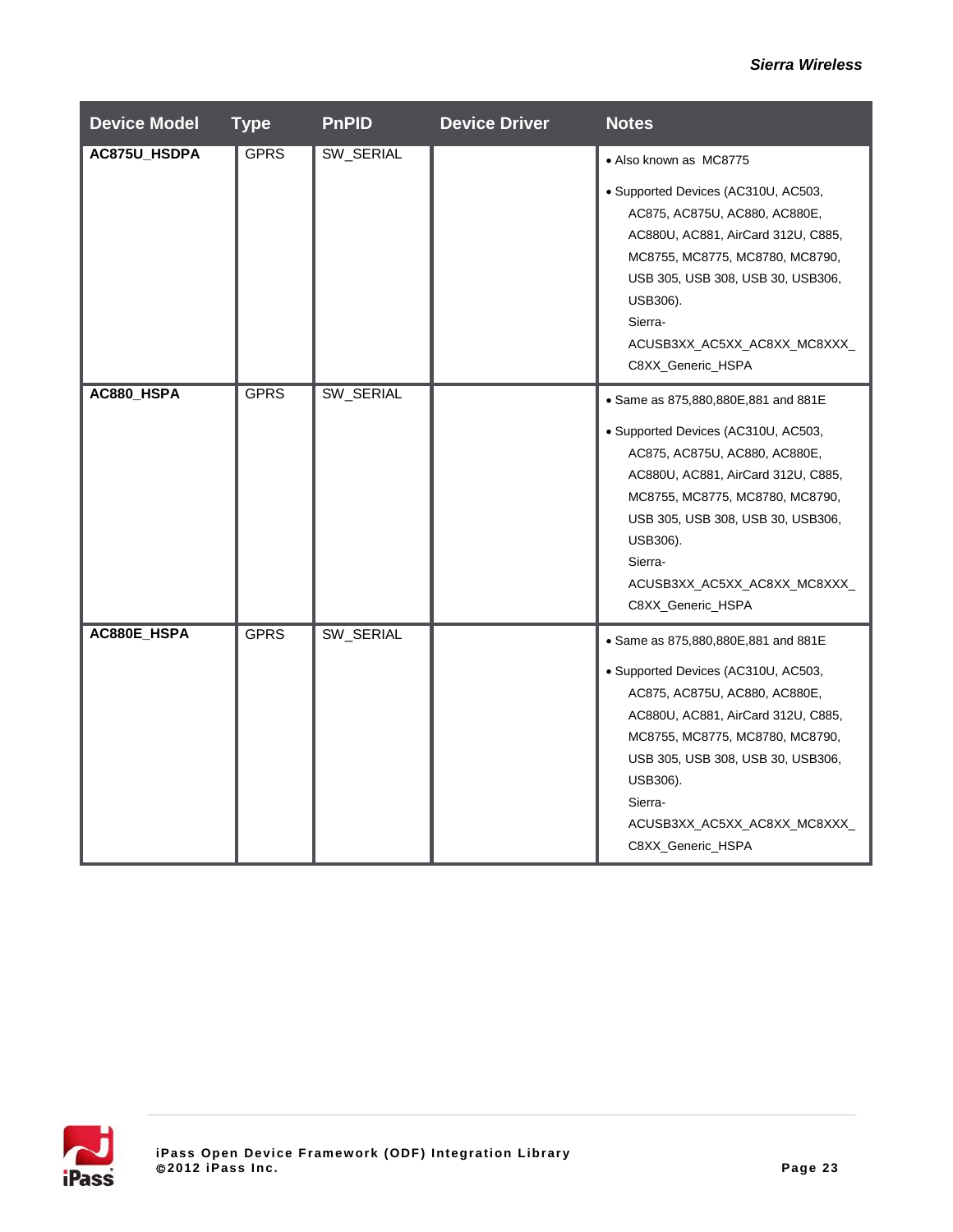| <b>Device Model</b>      | <b>Type</b> | <b>PnPID</b>                        | <b>Device Driver</b> | <b>Notes</b>                                                                                                                                                                                                                                                   |
|--------------------------|-------------|-------------------------------------|----------------------|----------------------------------------------------------------------------------------------------------------------------------------------------------------------------------------------------------------------------------------------------------------|
| AC880U_HSDPA             | <b>GPRS</b> | SW_SERIAL                           |                      | • Also known as MC8780                                                                                                                                                                                                                                         |
|                          |             |                                     |                      | · Supported Devices (AC310U, AC503,<br>AC875, AC875U, AC880, AC880E,<br>AC880U, AC881, AirCard 312U, C885,<br>MC8755, MC8775, MC8780, MC8790,<br>USB 305, USB 308, USB 30, USB306,<br>USB306).<br>Sierra-<br>ACUSB3XX_AC5XX_AC8XX_MC8XXX_<br>C8XX_Generic_HSPA |
| AC881                    | <b>GPRS</b> | SW_SERIAL                           |                      | • Same as 875,880,880E,881 and 881E<br>Not Network Tested.                                                                                                                                                                                                     |
|                          |             |                                     |                      | • Supported Devices (AC310U, AC503,<br>AC875, AC875U, AC880, AC880E,<br>AC880U, AC881, AirCard 312U, C885,<br>MC8755, MC8775, MC8780, MC8790,<br>USB 305, USB 308, USB 30, USB306,<br>USB306).<br>Sierra-<br>ACUSB3XX_AC5XX_AC8XX_MC8XXX_<br>C8XX_Generic_HSPA |
| AirCard_312U_HS<br>$PA+$ | <b>GPRS</b> | SW_SERIAL                           |                      | Supported Devices (AC310U, AC503,<br>AC875, AC875U, AC880, AC880E,<br>AC880U, AC881, AirCard 312U, C885,<br>MC8755, MC8775, MC8780, MC8790,<br>USB 305, USB 308, USB 30, USB306,<br>USB306).<br>Sierra-<br>ACUSB3XX_AC5XX_AC8XX_MC8XX<br>X_C8XX_Generic_HSPA   |
| Compass_885_HS<br>PA     | <b>GPRS</b> | SW_SERIAL                           |                      | Supported Devices (AC310U, AC503,<br>AC875, AC875U, AC880, AC880E,<br>AC880U, AC881, AirCard 312U, C885,<br>MC8755, MC8775, MC8780, MC8790,<br>USB 305, USB 308, USB 30, USB306,<br>USB306).<br>Sierra-<br>ACUSB3XX_AC5XX_AC8XX_MC8XX<br>X_C8XX_Generic_HSPA   |
| Gobi-2000_EVDO           | <b>CDMA</b> | VID_1199&a<br>mp;PID_9001<br>&MI_02 | 72-VR322-8_1.1.90    | Network Name set to "EV-DO<br>Network". MBLiteCdma set "InUse"                                                                                                                                                                                                 |
| Gobi-2000_HSDPA          | <b>GPRS</b> | VID_1199&a<br>mp;PID_9001<br>&MI_02 | 72-VR322-8_1.1.90    | MBLiteGprs set "InUse"                                                                                                                                                                                                                                         |

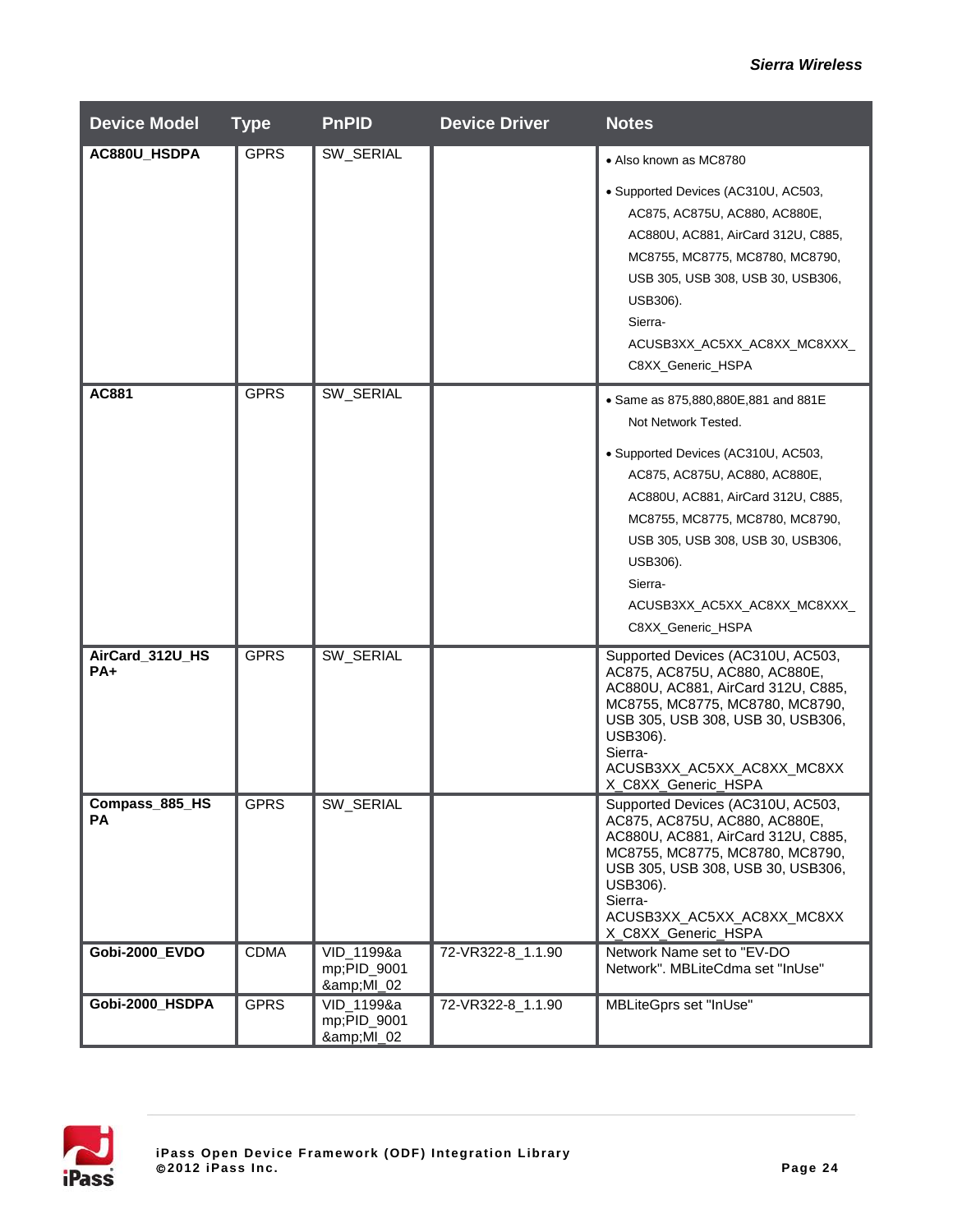| <b>Device Model</b>   | <b>Type</b> | <b>PnPID</b>                        | <b>Device Driver</b> | <b>Notes</b>                                                                                                                                                                                                                                                                  |
|-----------------------|-------------|-------------------------------------|----------------------|-------------------------------------------------------------------------------------------------------------------------------------------------------------------------------------------------------------------------------------------------------------------------------|
| Gobi-2000_Sprint      | <b>CDMA</b> | VID 1199&a<br>mp;PID_9001<br>&MI_02 | 72-VR322-8_1.1.90    | • Network Name set to "Sprint".<br>• MBLiteCdma set "InUse"                                                                                                                                                                                                                   |
| Gobi-<br>2000_Verizon | <b>CDMA</b> | VID_1199&a<br>mp;PID_9001<br>&MI_02 | 72-VR322-8_1.1.90    | • Network Name set to "Verizon".<br>• MBLiteCdma set "InUse"                                                                                                                                                                                                                  |
| MC8755_HSDPA          | <b>GPRS</b> | SW SERIAL                           |                      | • Embedded<br>• Supported Devices (AC310U, AC503,<br>AC875, AC875U, AC880, AC880E,<br>AC880U, AC881, AirCard 312U, C885,<br>MC8755, MC8775, MC8780, MC8790,<br>USB 305, USB 308, USB 30, USB 306,<br>USB306).<br>Sierra-<br>ACUSB3XX_AC5XX_AC8XX_MC8XXX_<br>C8XX_Generic_HSPA |
| MC8775_HSDPA          | <b>GPRS</b> | SW_SERIAL                           |                      | Supported Devices (AC310U, AC503,<br>AC875, AC875U, AC880, AC880E,<br>AC880U, AC881, AirCard 312U, C885,<br>MC8755, MC8775, MC8780, MC8790,<br>USB 305, USB 308, USB 30, USB306,<br>USB306).<br>Sierra-<br>ACUSB3XX_AC5XX_AC8XX_MC8XX<br>X_C8XX_Generic_HSPA                  |
| MC8780 HSDPA          | <b>GPRS</b> | SW_SERIAL                           |                      | • Embedded<br>• Supported Devices (AC310U, AC503,<br>AC875, AC875U, AC880, AC880E,<br>AC880U, AC881, AirCard 312U, C885,<br>MC8755, MC8775, MC8780, MC8790,<br>USB 305, USB 308, USB 30, USB 306,<br>USB306).<br>Sierra-<br>ACUSB3XX_AC5XX_AC8XX_MC8XXX_<br>C8XX_Generic_HSPA |

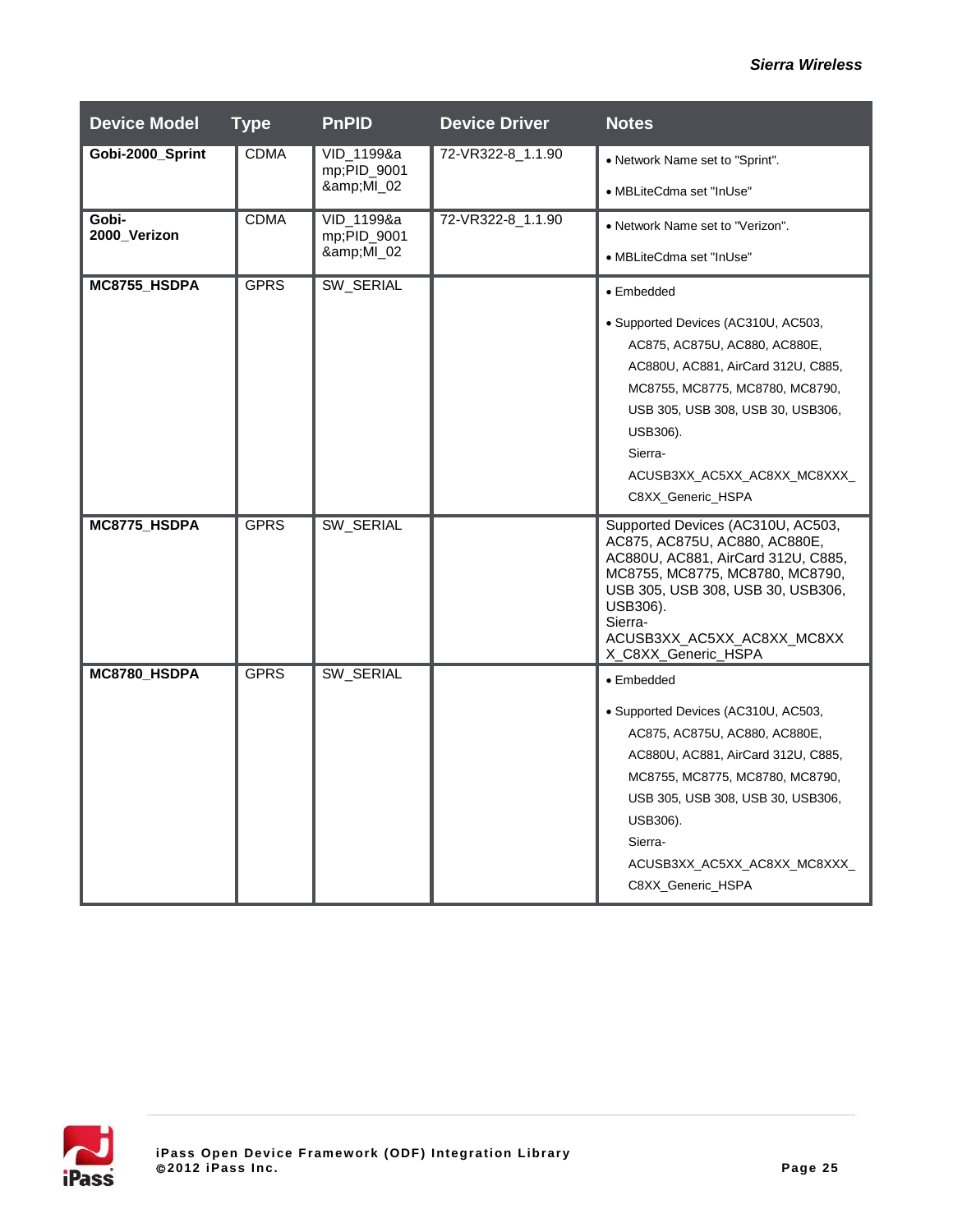| <b>Device Model</b> | <b>Type</b> | <b>PnPID</b> | <b>Device Driver</b> | <b>Notes</b>                                                                                                                                                                                                                                                                               |
|---------------------|-------------|--------------|----------------------|--------------------------------------------------------------------------------------------------------------------------------------------------------------------------------------------------------------------------------------------------------------------------------------------|
| MC8790_HSDPA        | <b>GPRS</b> | SW_SERIAL    |                      | • Embedded                                                                                                                                                                                                                                                                                 |
|                     |             |              |                      | • Supported Devices (AC310U, AC503,<br>AC875, AC875U, AC880, AC880E,<br>AC880U, AC881, AirCard 312U, C885,<br>MC8755, MC8775, MC8780, MC8790,<br>USB 305, USB 308, USB 30, USB 306,<br>USB306).<br>Sierra-<br>ACUSB3XX_AC5XX_AC8XX_MC8XXX_<br>C8XX_Generic_HSPA                            |
| USB_305_HSPA        | <b>GPRS</b> | SW_SERIAL    |                      | Supported Devices (AC310U, AC503,<br>AC875, AC875U, AC880, AC880E,<br>AC880U, AC881, AirCard 312U, C885,<br>MC8755, MC8775, MC8780, MC8790,<br>USB 305, USB 308, USB 30, USB306,<br>USB306).<br>Sierra-<br>ACUSB3XX_AC5XX_AC8XX_MC8XX<br>X_C8XX_Generic_HSPA                               |
| USB_306_HSPA        | <b>GPRS</b> | SW_SERIAL    |                      | Supported Devices (AC310U, AC503,<br>AC875, AC875U, AC880, AC880E,<br>AC880U, AC881, AirCard 312U, C885,<br>MC8755, MC8775, MC8780, MC8790,<br>USB 305, USB 308, USB 30, USB306,<br>USB306).<br>Sierra-<br>ACUSB3XX_AC5XX_AC8XX_MC8XX<br>X_C8XX_Generic_HSPA                               |
| USB_308_HSPA+       | <b>GPRS</b> | SW_SERIAL    |                      | • Full and Lite volatile<br>• Supported Devices (AC310U, AC503,<br>AC875, AC875U, AC880, AC880E,<br>AC880U, AC881, AirCard 312U, C885,<br>MC8755, MC8775, MC8780, MC8790,<br>USB 305, USB 308, USB 30, USB306,<br>USB306).<br>Sierra-<br>ACUSB3XX_AC5XX_AC8XX_MC8XXX_<br>C8XX_Generic_HSPA |

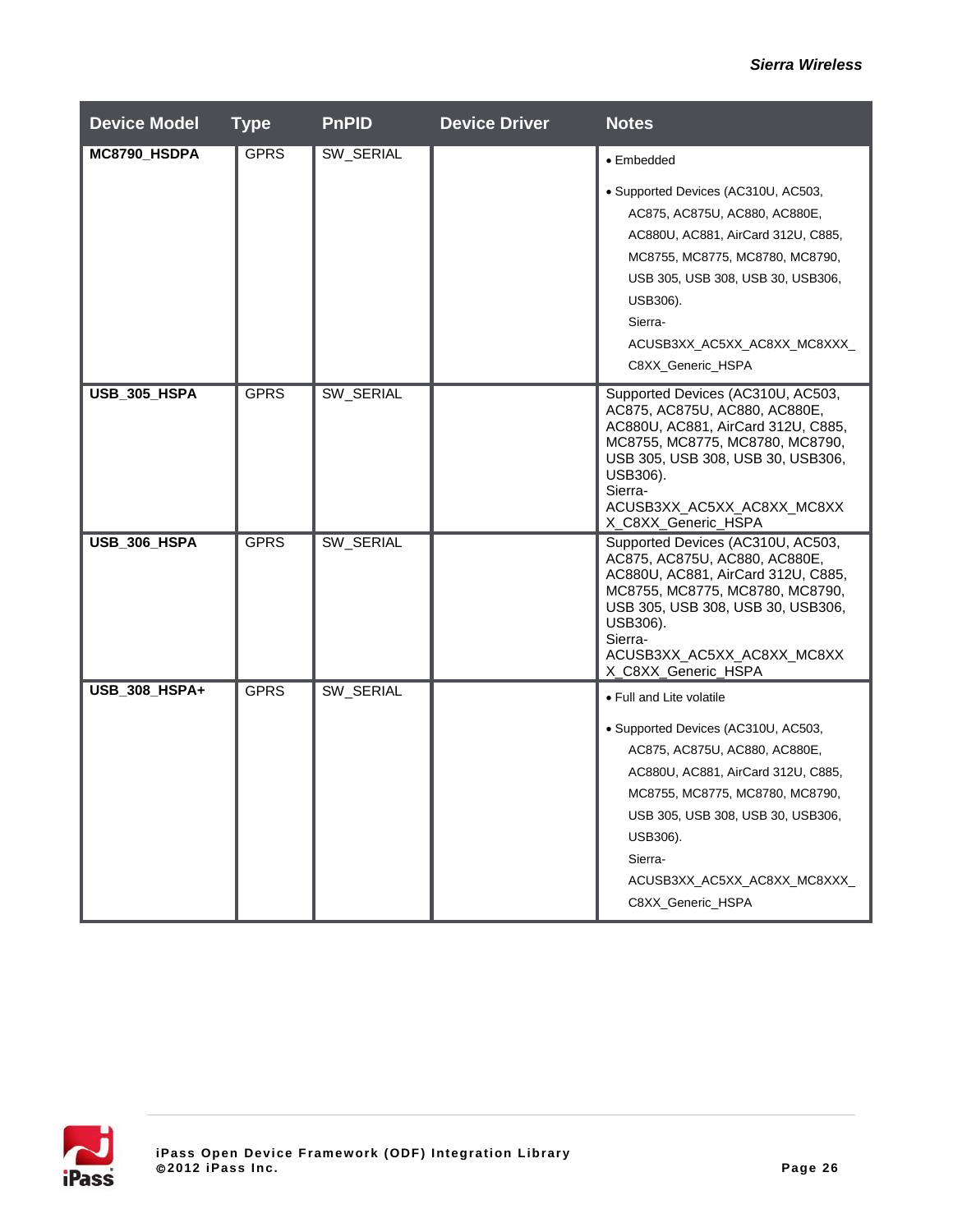| <b>Device Model</b> | <b>Type</b> | <b>PnPID</b> | <b>Device Driver</b>              | <b>Notes</b>                                                                                                                                                                                                                                                                       |
|---------------------|-------------|--------------|-----------------------------------|------------------------------------------------------------------------------------------------------------------------------------------------------------------------------------------------------------------------------------------------------------------------------------|
| USB_309_HSPA+       | <b>GPRS</b> | SW_SERIAL    |                                   | • Europe 3G only<br>• Supported Devices (AC310U, AC503,<br>AC875, AC875U, AC880, AC880E,<br>AC880U, AC881, AirCard 312U, C885,<br>MC8755, MC8775, MC8780, MC8790,<br>USB 305, USB 308, USB 30, USB 306,<br>USB306).<br>Sierra-<br>ACUSB3XX AC5XX AC8XX MC8XXX<br>C8XX_Generic_HSPA |
| <b>USB_598_EVDO</b> | <b>CDMA</b> | SW MODEM     | CDMA_SDKs_SWI_<br>Driver 0.55.0.1 | • Network Name set to "EV-DO Network".<br>• Supported Devices (Sierra-AC402, AC595,<br>AC595U, USB_598, 597E).<br>Sierra-ACUSB5XX AC4XX EVDO.                                                                                                                                      |
| USB 598 Verizon     | <b>CDMA</b> | SW_MODEM     | CDMA_SDKs_SWI_<br>Driver_0.55.0.1 | • Network Name set to "Verizon".<br>• Supported Devices (Sierra-AC402, AC595,<br>AC595U, USB_598, 597E).<br>Sierra-ACUSB5XX AC4XX EVDO.                                                                                                                                            |

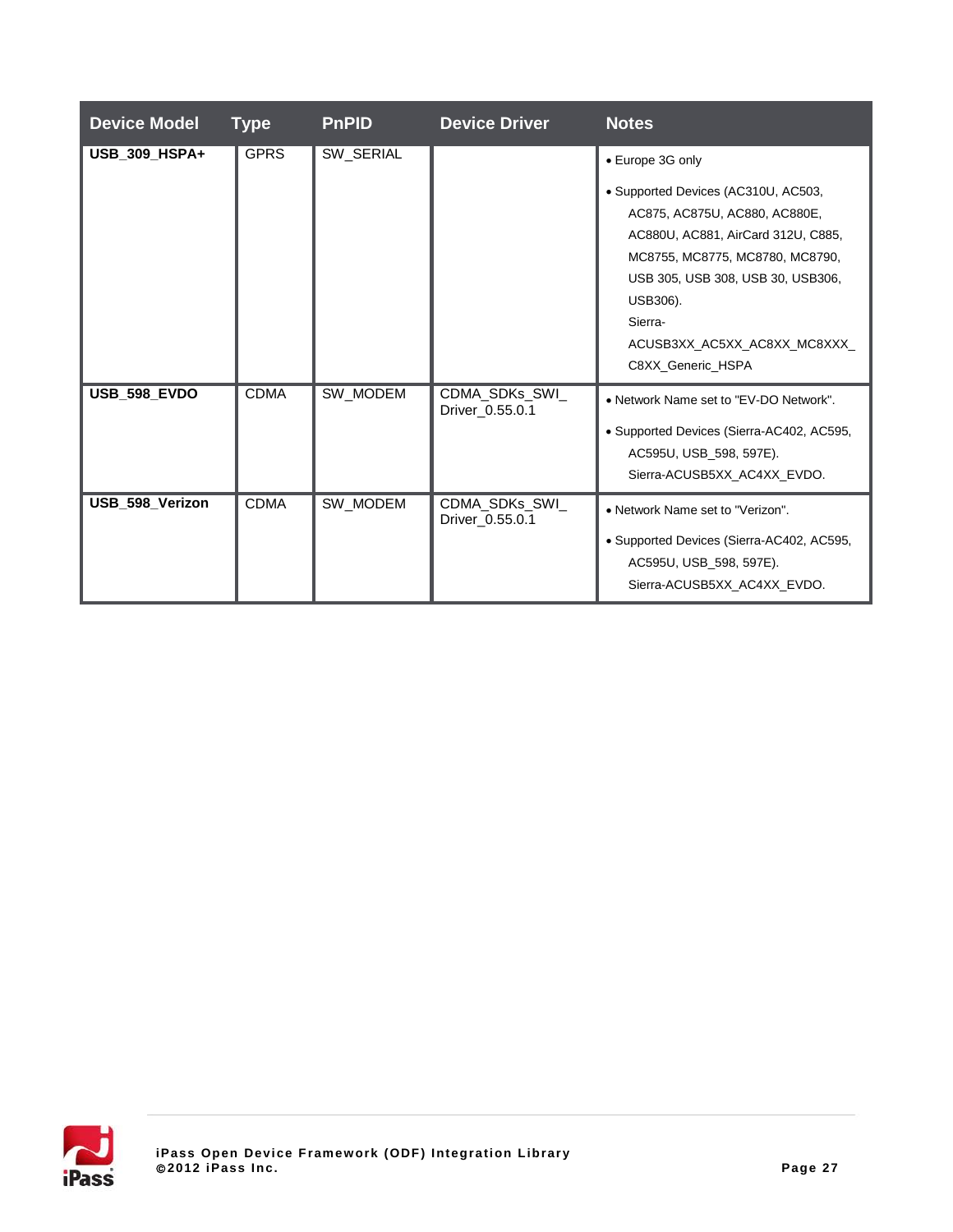## **T-Mobile**

| <b>Device Model</b>    | <b>Type</b> | <b>PnPID</b>                | <b>Device Driver</b>                                                                 | <b>Notes</b>                                                                                                                                                                     |
|------------------------|-------------|-----------------------------|--------------------------------------------------------------------------------------|----------------------------------------------------------------------------------------------------------------------------------------------------------------------------------|
| MF691 Rocket 2.0 HSPA+ | <b>GPRS</b> | VID_19D2&PID_1202<br>&MI_00 | On-board Drivers.<br>Drivers Only<br>package created in<br>/Mobile_Broadband<br>/ZTE | • Displays 2G/GSM<br>with a legacy 2G<br>SIM. Requires 4G<br>SIM to operate<br>and display at<br>higher speeds.<br>• Incorrectly displays<br>Sofware Version<br>as "modem mode". |

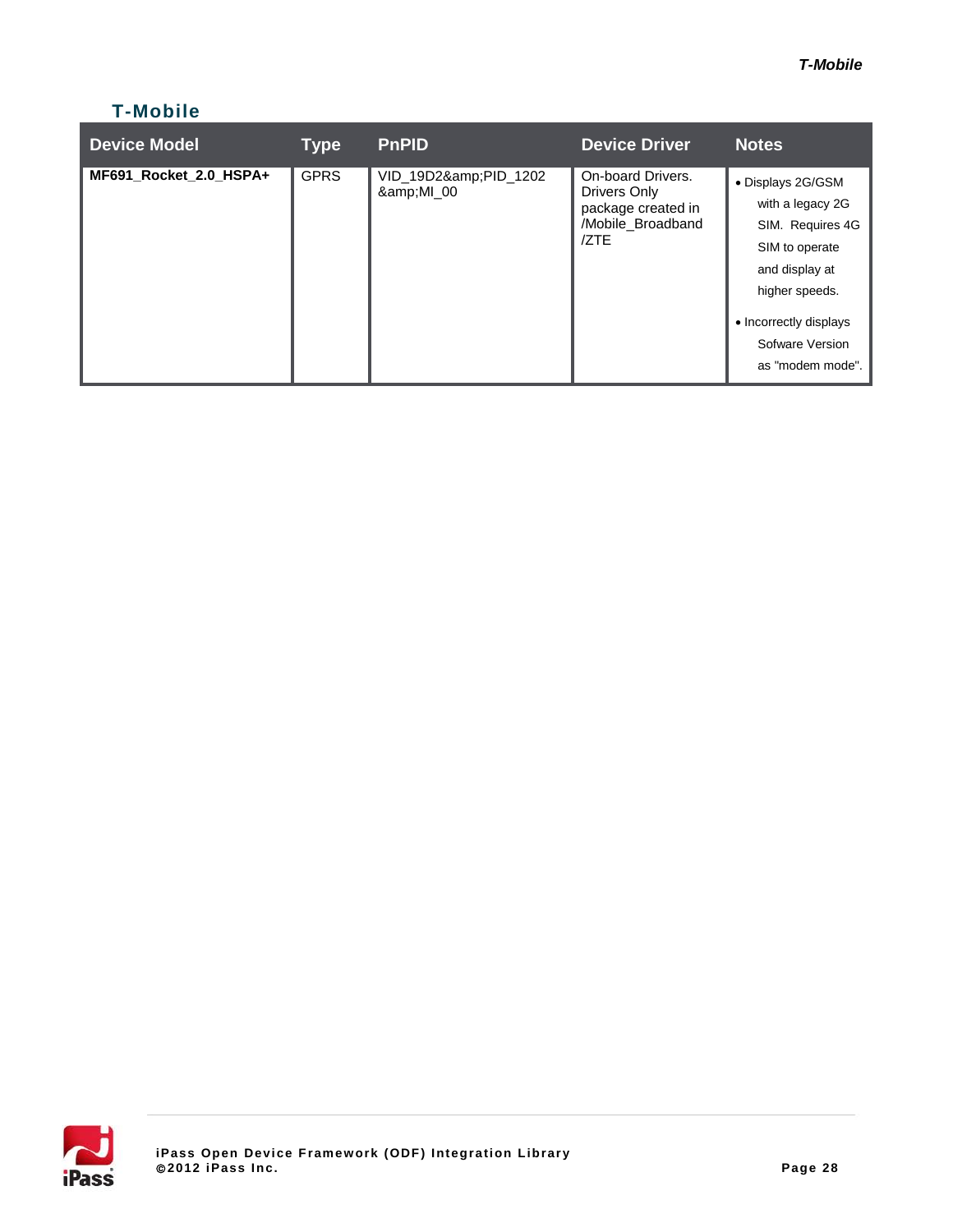### **Vtion**

| Vtion               |             |                                     |                                      |                                                        |
|---------------------|-------------|-------------------------------------|--------------------------------------|--------------------------------------------------------|
| <b>Device Model</b> | <b>Type</b> | <b>PnPID</b>                        | <b>Device Driver</b>                 | Notes                                                  |
| E1916 1xEVDO        | <b>CDMA</b> | VID_1E89&PID_1E16&MI_<br>00         | Drivers from the device              | <b>Network</b><br>Name set to<br>"1xEV-DO<br>Network". |
| <b>V1806 1xRTT</b>  | <b>CDMA</b> | VTION-VTION-V1806 WIRELESS-<br>0816 | Vtion 18XX MBE2.5 EN                 | Network<br>Name set to<br>"1xRTT<br>Network".          |
| <b>V1880 1xRTT</b>  | <b>CDMA</b> | VID 1E89&PID 6000&MI<br>00          | V1810_V1880_V1890_CHI<br><b>NESE</b> | <b>Network</b><br>Name set to<br>"1xRTT<br>Network".   |

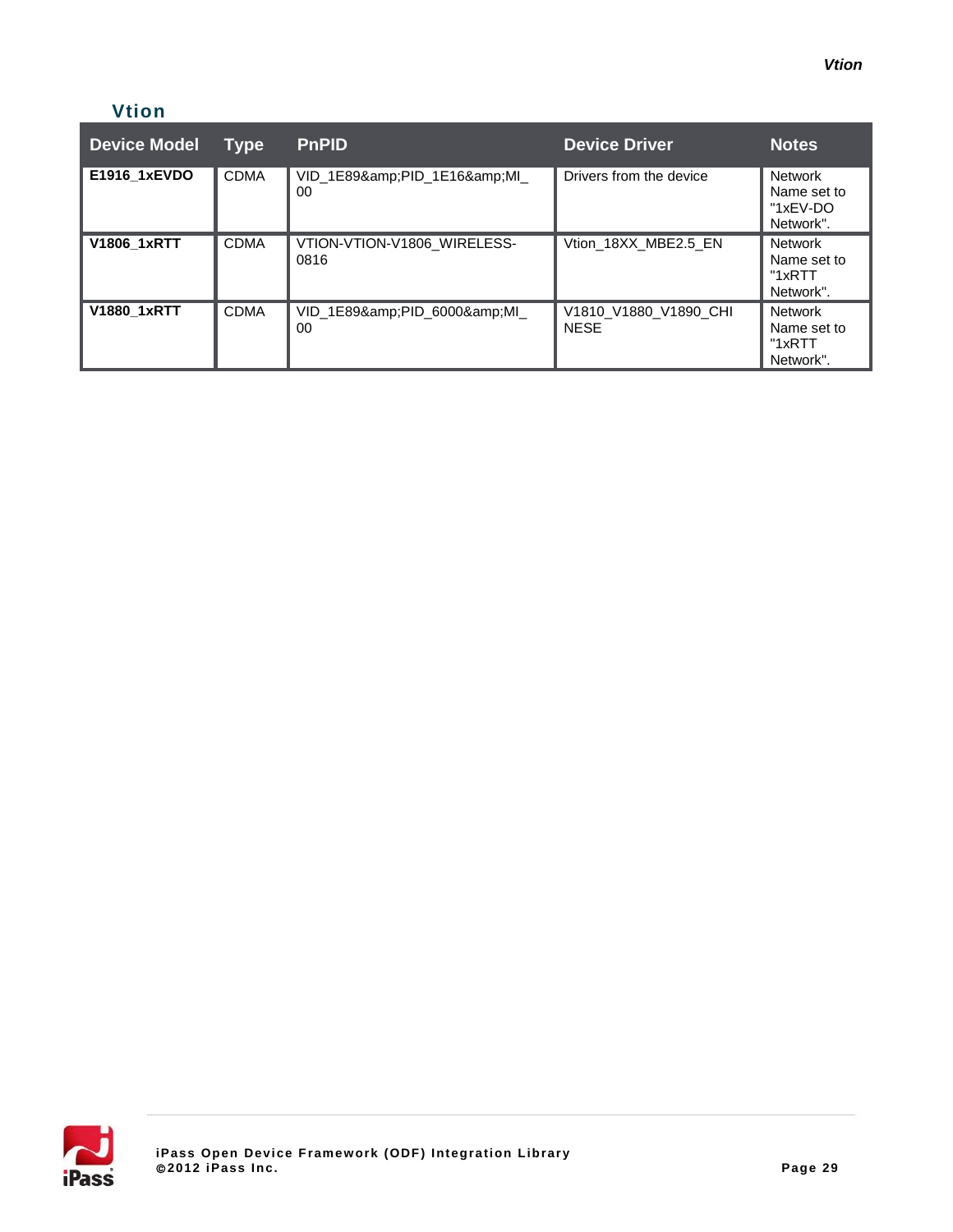## **ZTE**

| <b>Device Model</b> | <b>Type</b> | <b>PnPID</b>            | <b>Device Driver</b>                    | <b>Notes</b>                                                                                                       |
|---------------------|-------------|-------------------------|-----------------------------------------|--------------------------------------------------------------------------------------------------------------------|
| AC560_1xEVDO        | <b>CDMA</b> | VID_19D2&PID_0070&MI_02 | CT_ZTE_DOA_Ge<br>neral (From<br>Device) | <b>Network Name</b><br>set to "1xEV-<br>DO Network".<br>Model AC580                                                |
| AC581_1xEVDO        | <b>CDMA</b> | VID_19D2&PID_0094&MI_02 | Drivers installed<br>from the device.   | Network Name<br>set to "1xEV-<br>DO Network".<br>Model AC580                                                       |
| 110FU_HSDPA         | <b>GPRS</b> | VID_19D2&PID_0016&MI_02 |                                         | • Also known as<br>MF633<br>• Supported<br>Devices (ZTE-<br>120FU, 110FU,<br>MF633)                                |
| 120FU_HSUPA         | <b>GPRS</b> | VID_19D2&PID_0016&MI_02 |                                         | • Also known as<br>MF633<br>• Supported<br>Devices (ZTE-<br>120FU, 110FU,<br>MF633)                                |
| MF332_HSDPA         | <b>GPRS</b> | VID_19D2&PID_0001&MI_00 |                                         | • Default HSDPA<br>NetworkType<br>• Same PID as the<br>110FE                                                       |
| MF626i_HSUPA        | <b>GPRS</b> | VID_19D2&PID_0031&MI_01 |                                         | • No Connection<br>Testing<br>Performed<br>• Supported<br>Devices (ZTE-<br>MF626i,<br>MF633+,<br>MF636,<br>MF637U) |

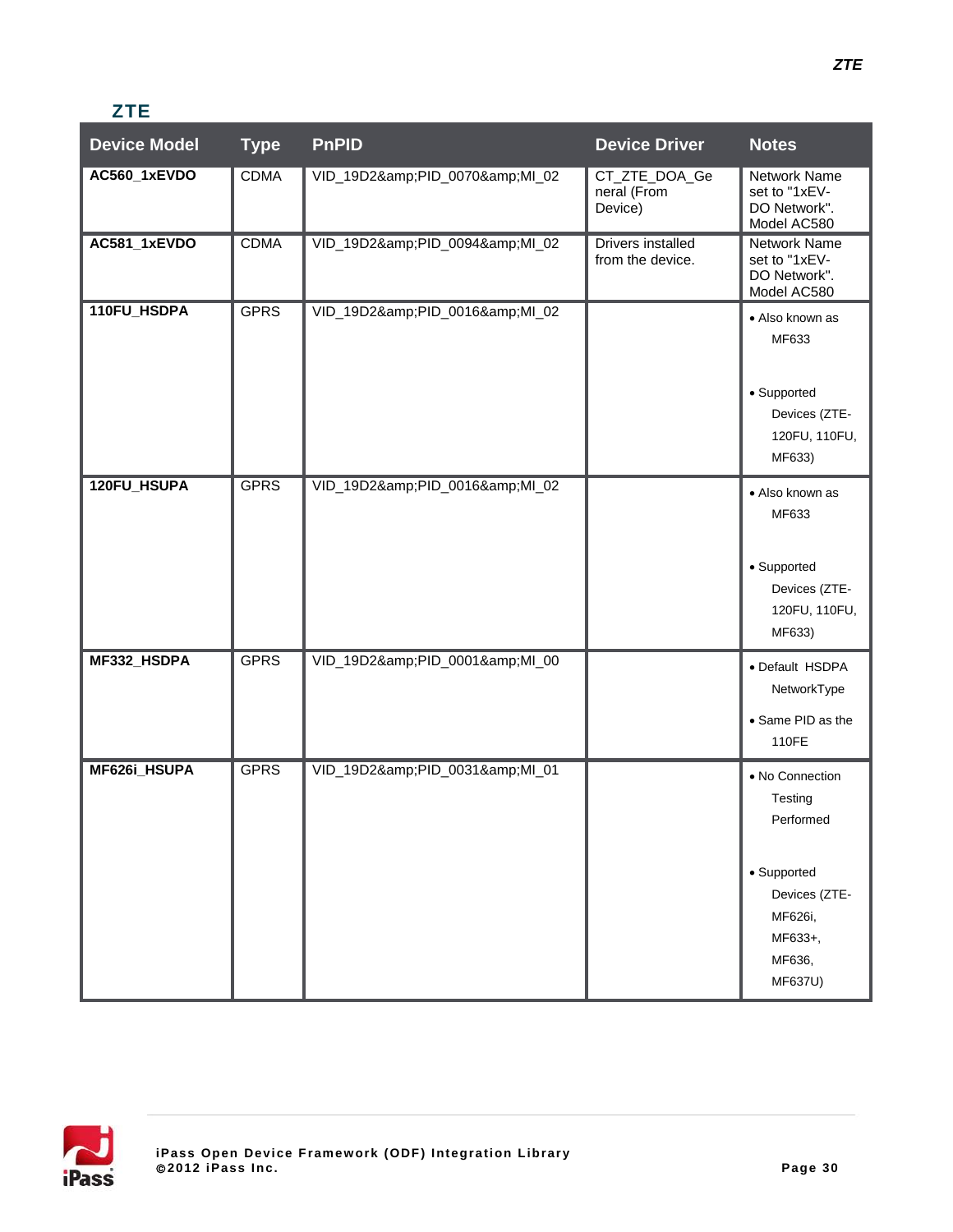| <b>Device Model</b> | <b>Type</b> | <b>PnPID</b>            | <b>Device Driver</b> | <b>Notes</b>                                                                                                  |
|---------------------|-------------|-------------------------|----------------------|---------------------------------------------------------------------------------------------------------------|
| MF633_HSUPA         | <b>GPRS</b> | VID_19D2&PID_0016&MI_02 |                      | • Also known as<br>110FU, 120FU<br>• Supported<br>Devices (ZTE-<br>120FU, 110FU,<br>MF633)                    |
| MF633+_HSPA+        | <b>GPRS</b> | VID_19D2&PID_0031&MI_01 |                      | • Used Option RAT<br>Select<br>• Supported<br>Devices (ZTE-<br>MF626i,<br>MF633+,<br>MF636,<br><b>MF637U)</b> |
| MF636_HSUPA         | <b>GPRS</b> | VID_19D2&PID_0031&MI_03 |                      | Supported<br>Devices (ZTE-<br>MF626i,<br>MF633+,<br>MF636,<br><b>MF637U)</b>                                  |
| MF636DB_HSUPA       | <b>GPRS</b> | VID_19D2&PID_0033&MI_04 |                      | Not the same<br>as Generic<br>MF636                                                                           |
| MF637U_HSUPA        | <b>GPRS</b> | VID_19D2&PID_0031&MI_03 |                      | Supported<br>Devices (ZTE-<br>MF626i,<br>MF633+,<br>MF636,<br><b>MF637U)</b>                                  |

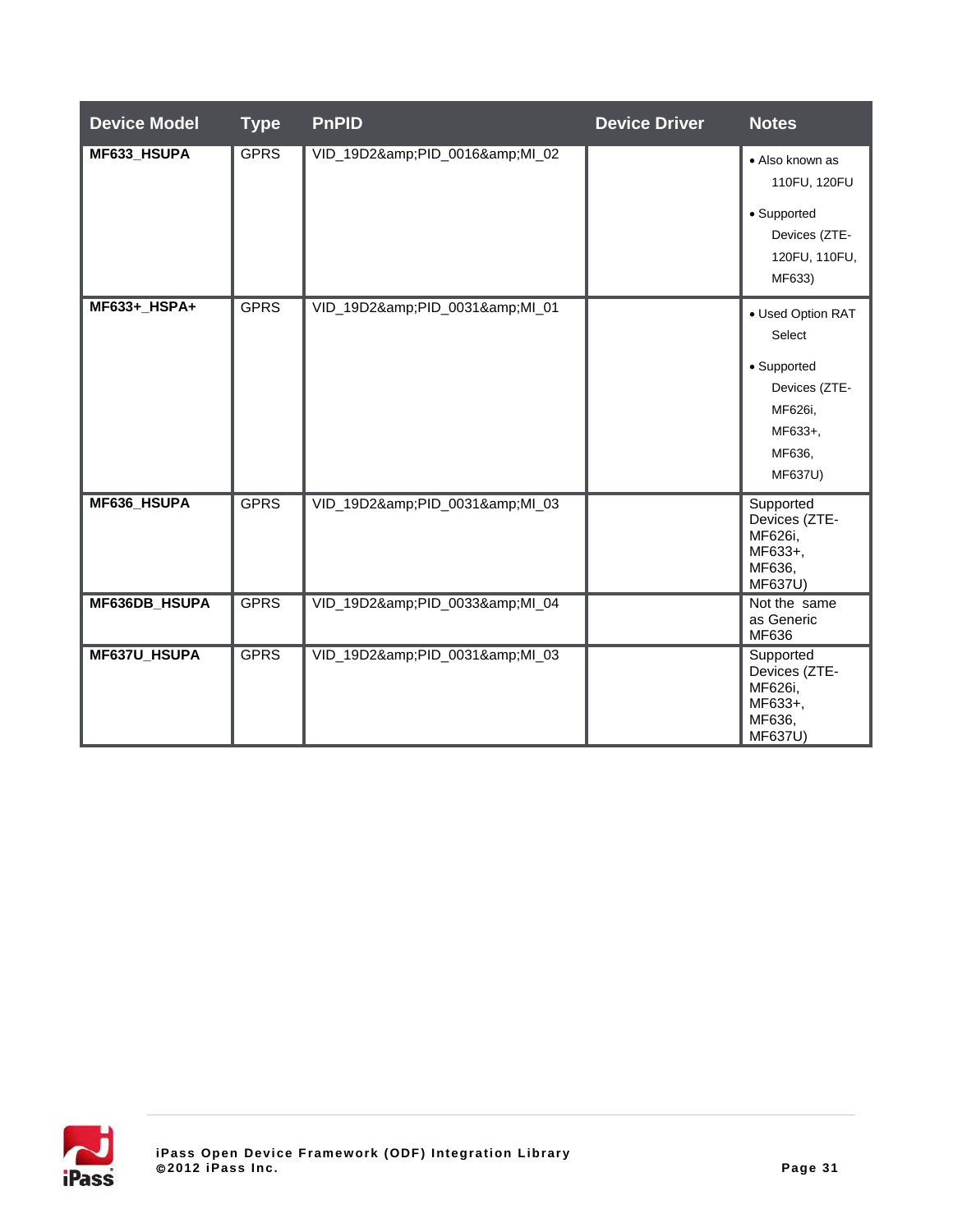## **ZTE (Onda)**

| Device Model Type PnPID |        |                         | <b>Device Driver</b> | <b>Notes</b>                 |
|-------------------------|--------|-------------------------|----------------------|------------------------------|
| MF632_HSUPA             | ∥ GPRS | VID_19D2&PID_0002&MI_02 |                      | Also known as<br>I ONDA M505 |

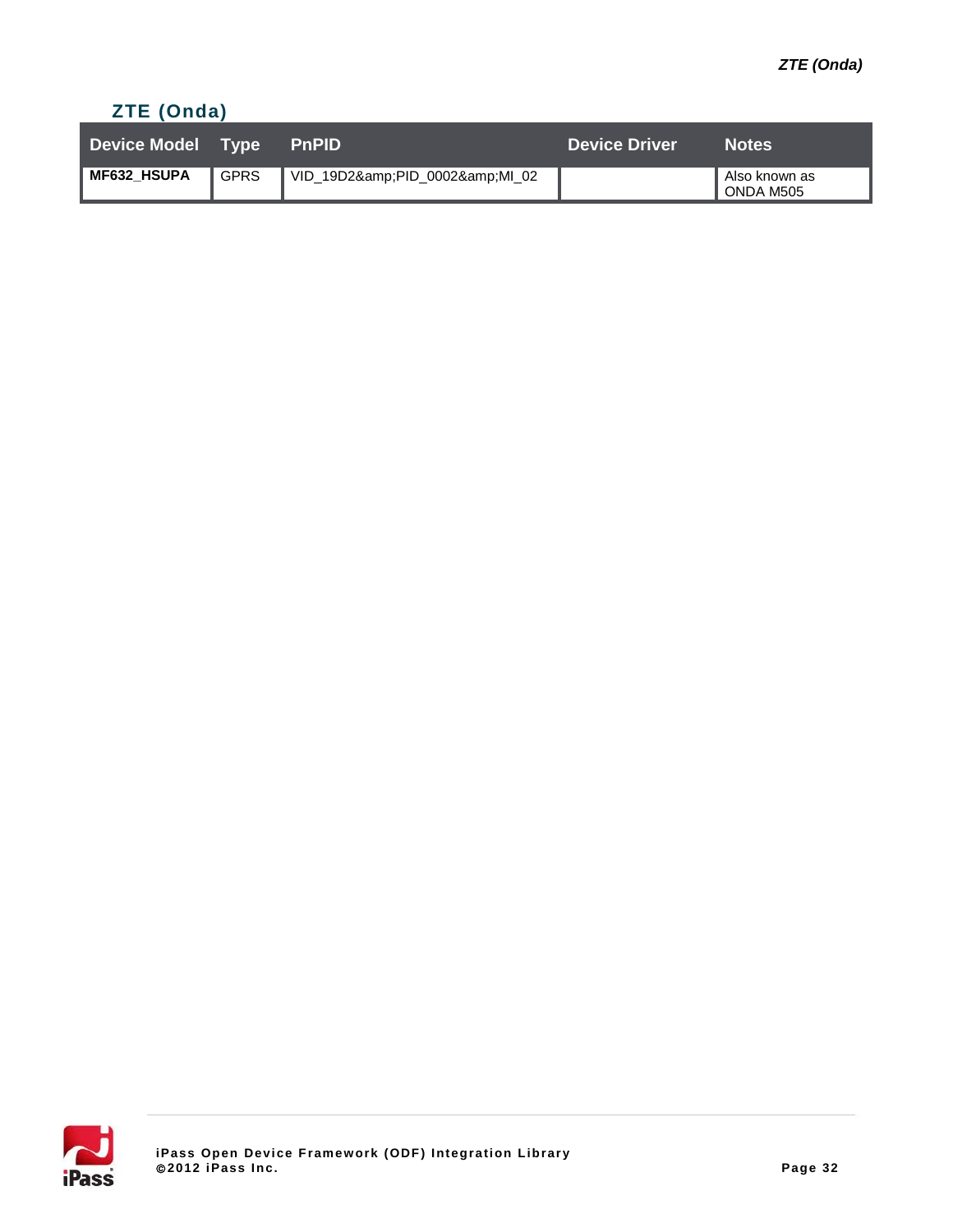## **Embedded Devices**

This section contains the complete list of currently available Open Directory Framework (ODF) integrations for Embedded devices to be used with Open Mobile.



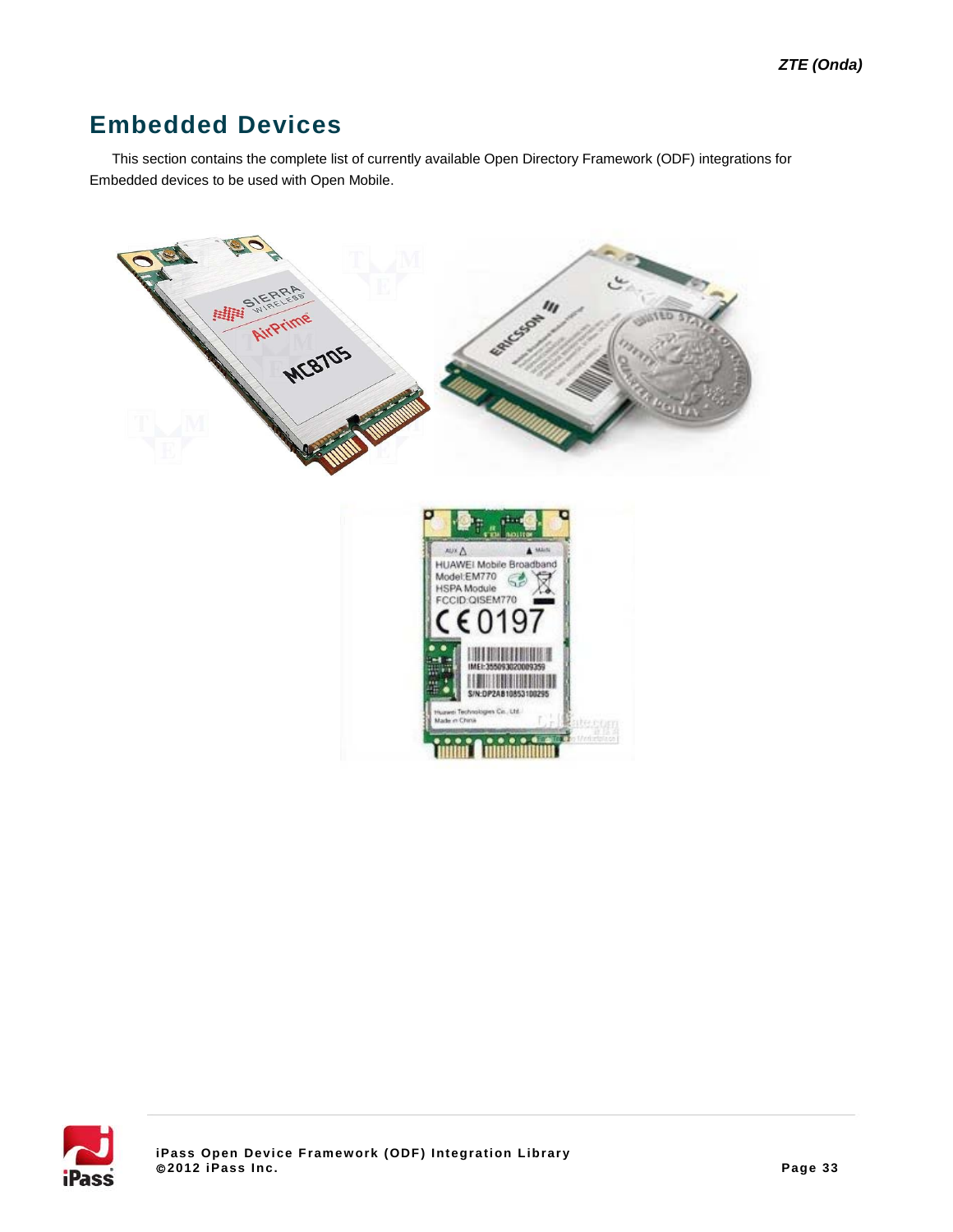### **Dell**

| <b>Device Model Type</b> |             | <b>PnPID</b>            | <b>Device</b><br><b>Driver</b> | <b>Notes</b>                                                           |
|--------------------------|-------------|-------------------------|--------------------------------|------------------------------------------------------------------------|
| 5505_HSDPA               | <b>GPRS</b> | VID_413C&PID_8116&MI_00 |                                | Embedded                                                               |
| 5520 HSDPA               | <b>GPRS</b> | VID 413C&PID 8136&MI 00 |                                | Embedded                                                               |
| 5530_HSDPA               | <b>GPRS</b> | VID_413C&PID_8147&MI_05 |                                | Embedded                                                               |
| <b>5540 HSPA</b>         | <b>GPRS</b> | VID_413C&PID_8183&MI_01 |                                | Embedded                                                               |
| 5550                     | <b>GPRS</b> | VID_413C&PID_818D       |                                | Ericsson OEM                                                           |
| <b>5600 EVDO</b>         | <b>CDMA</b> | VID_413C&PID_8172&MI_02 |                                | • Network Name set to "EV-DO"<br>Network".<br>• MBLiteCdma set "InUse" |
| 5600_HSPA                | <b>GPRS</b> | VID_413C&PID_8172&MI_02 |                                | MBLiteGprs set "InUse"                                                 |
| 5600_Sprint              | <b>CDMA</b> | VID_413C&PID_8172&MI_02 |                                | • Network Name set to "Sprint".<br>• MBLiteCdma set "InUse"            |
| 5600_Verizon             | <b>CDMA</b> | VID_413C&PID_8172&MI_02 |                                | • Network Name set to "Verizon".<br>• MBLiteCdma set "InUse"           |
| 5620 EVDO                | <b>CDMA</b> | VID_413C&PID_8186&MI_02 |                                | • Network Name set to "EV-DO<br>Network".<br>• MBLiteCdma set "InUse"  |
| 5620_HSPA                | <b>GPRS</b> | VID_413C&PID_8186&MI_02 |                                | MBLiteGprs set "InUse"                                                 |
| 5620_Sprint              | <b>CDMA</b> | VID_413C&PID_8186&MI_02 |                                | • Network Name set to "Sprint".<br>• MBLiteCdma set "InUse"            |
| 5620_Verizon             | <b>CDMA</b> | VID_413C&PID_8186&MI_02 |                                | • Network Name set to "Verizon".<br>· MBLiteCdma set "InUse"           |
| 5720 EVDO                | <b>CDMA</b> | VID 413C&PID 8133&MI 00 |                                | Network Name set to "EV-<br>DO Network"                                |
| 5720_Verizon             | <b>CDMA</b> | VID_413C&PID_8133&MI_00 |                                | Network Name set to<br>"Verizon".                                      |

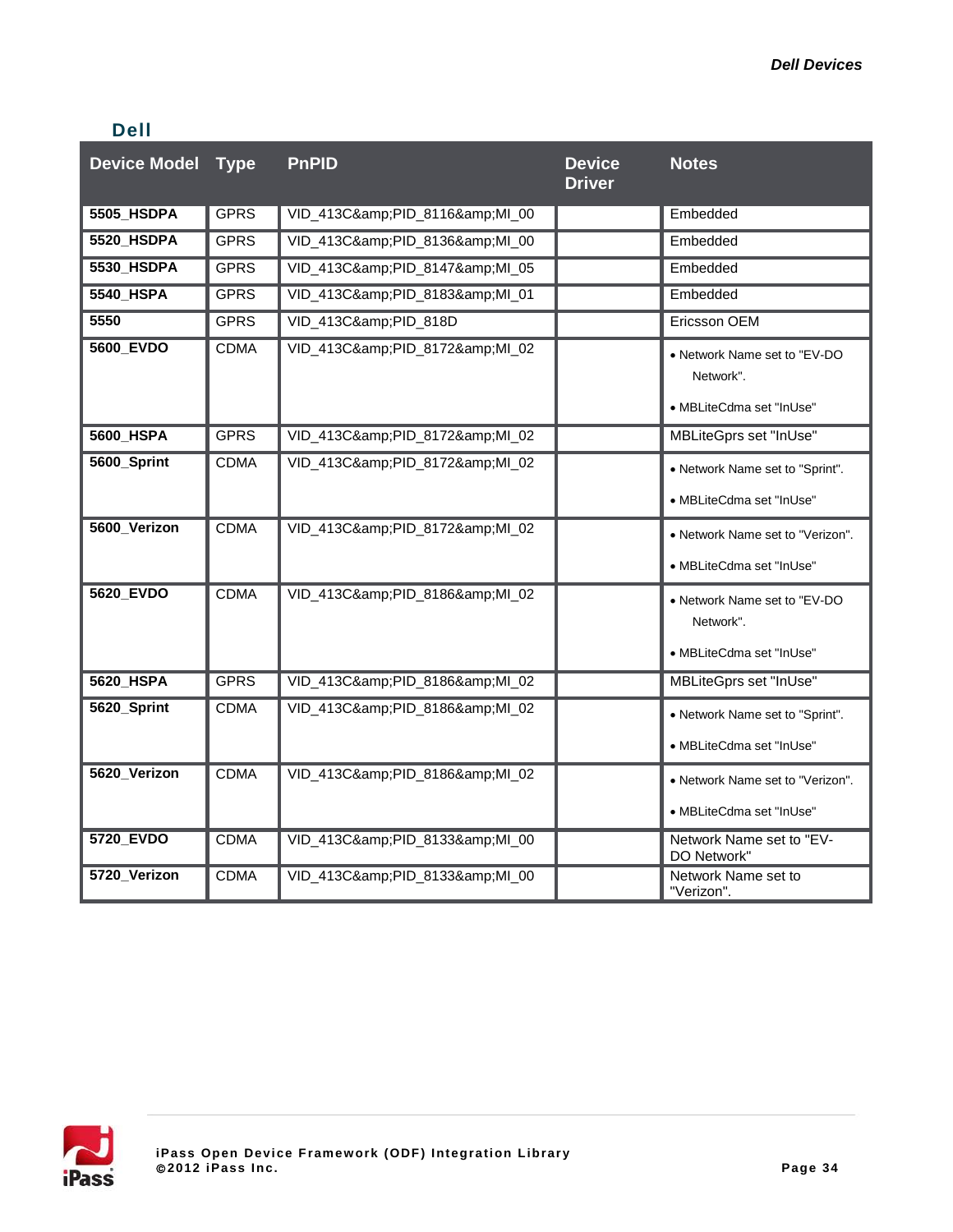### **Ericsson**

| Device Model Type |             | <b>PnPID</b>            | <b>Device Driver</b> | <b>Notes</b> |
|-------------------|-------------|-------------------------|----------------------|--------------|
| F3507g_HSDPA      | <b>GPRS</b> | VID_0BDB&PID_1902&MI_01 |                      |              |
| F607gw_HSPA       | <b>GPRS</b> | VID_0BDB&PID_1904&MI_01 |                      |              |

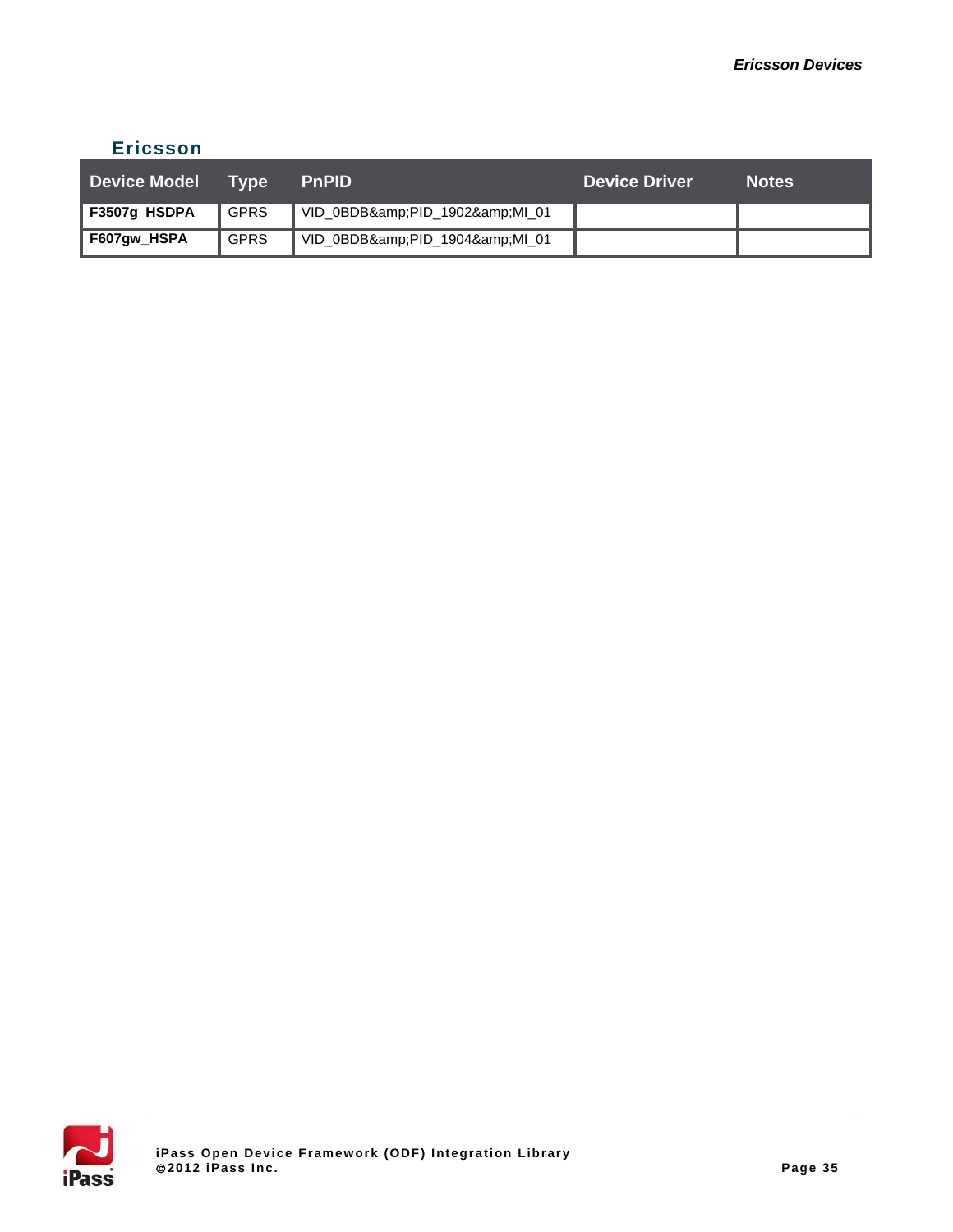## **Hewlett-Packard**

| <b>Device Model</b> | <b>Type</b> | <b>PnPID</b>                                       | <b>Device Driver</b>                                                             | <b>Notes</b>                                                                   |
|---------------------|-------------|----------------------------------------------------|----------------------------------------------------------------------------------|--------------------------------------------------------------------------------|
| <b>UN2400_EVDO</b>  | <b>CDMA</b> | VID_03F0&PID_1F1D&MI<br>$\overline{\phantom{0}}02$ | <b>HP Mobile</b><br><b>Broadband</b><br><b>DriversQualcom</b><br>m Gobi1000 2.00 | • Network<br>Name set<br>to "EV-DO<br>Network".<br>• MBLiteCdma<br>set "InUse" |
| UN2400_Sprint       | <b>CDMA</b> | VID_03F0&PID_1F1D&MI<br>$\_02$                     | <b>HP Mobile</b><br>Broadband<br>DriversQualcom<br>m Gobi1000 2.00               | • Network<br>Name set<br>to "Sprint".<br>• MBLiteCdma<br>set "InUse"           |
| UN2400_Verizon      | <b>CDMA</b> | VID_03F0&PID_1F1D&MI<br>$\overline{\phantom{0}}02$ | <b>HP Mobile</b><br>Broadband<br>DriversQualcom<br>m Gobi1000 2.00               | • Network<br>Name set<br>to<br>"Verizon".<br>• MBLiteCdma<br>set "InUse"       |
| <b>UN2420_EVDO</b>  | <b>CDMA</b> | VID_03F0&PID_251D&MI_<br>02                        |                                                                                  | • Network<br>Name set<br>to "EV-DO<br>Network".<br>• MBLiteCdma<br>set "InUse" |
| UN2420_Sprint       | <b>CDMA</b> | VID_03F0&PID_251D&MI_<br>02                        |                                                                                  | • Network<br>Name set<br>to "Sprint".<br>• MBLiteCdma<br>set "InUse"           |
| UN2420_Verizon      | <b>CDMA</b> | VID_03F0&PID_251D&MI_<br>02                        |                                                                                  | • Network<br>Name set<br>to<br>"Verizon".<br>• MBLiteCdma<br>set "InUse"       |

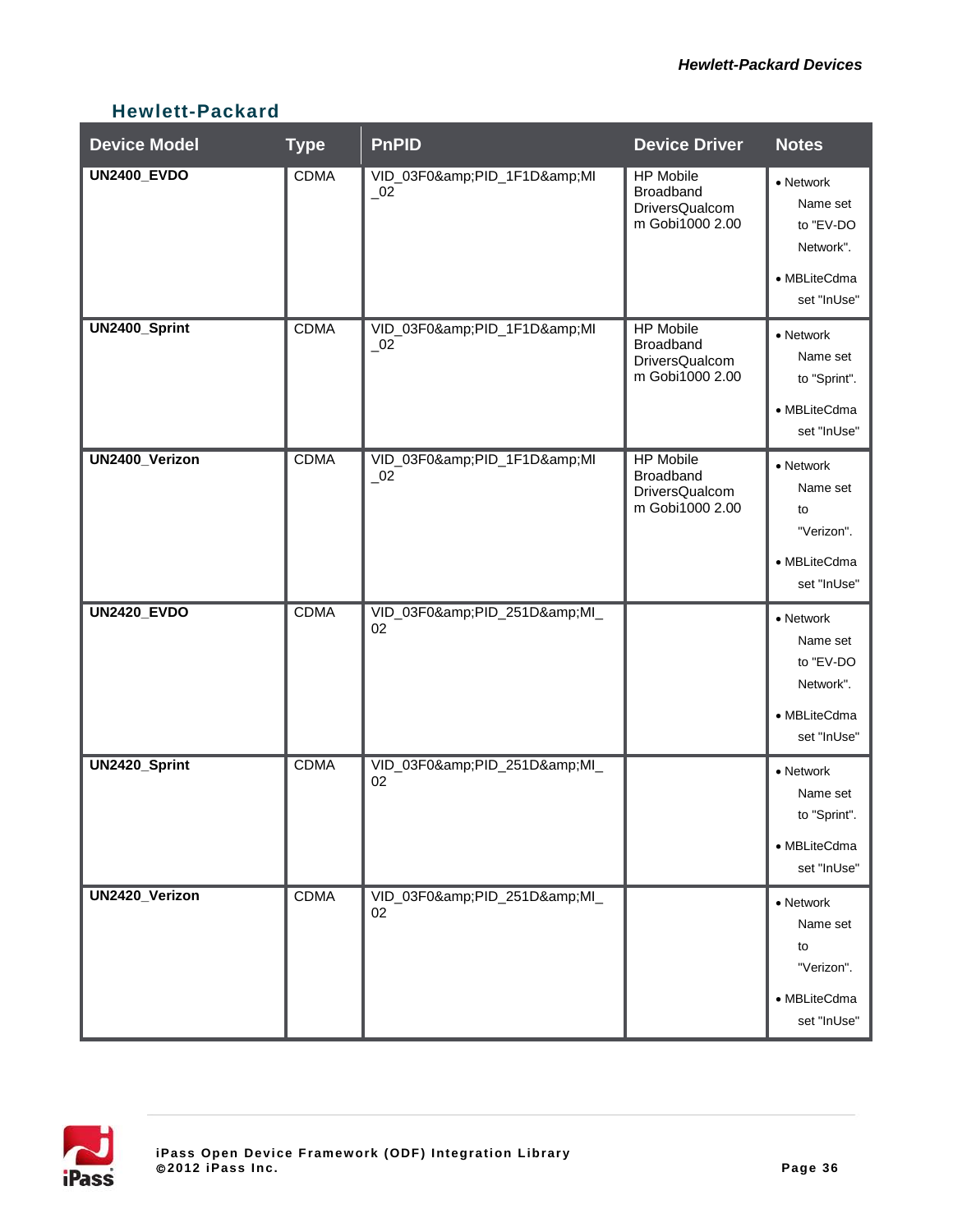#### *Hewlett-Packard Devices*

| <b>Device Model</b>  | Type        | <b>PnPID</b>                        | <b>Device Driver</b>                                                      | <b>Notes</b>                         |
|----------------------|-------------|-------------------------------------|---------------------------------------------------------------------------|--------------------------------------|
| <b>UN2400 HSPA</b>   | <b>GPRS</b> | VID_03F0&PID_1F1D&MI<br>$\sqrt{02}$ | <b>HP Mobile</b><br>Broadband<br><b>DriversQualcom</b><br>m Gobi1000 2.00 | <b>MBLiteGpr</b><br>s set<br>"InUse" |
| UN2420 HSPA          | <b>GPRS</b> | VID_03F0&PID_251D&MI_<br>02         |                                                                           | <b>MBLiteGpr</b><br>s set<br>"InUse" |
| un2430 Gobi3000 EVDO | <b>CDMA</b> | VID_03F0&PID_371D                   |                                                                           | Gobi 3000<br><b>EVDO</b><br>Active   |

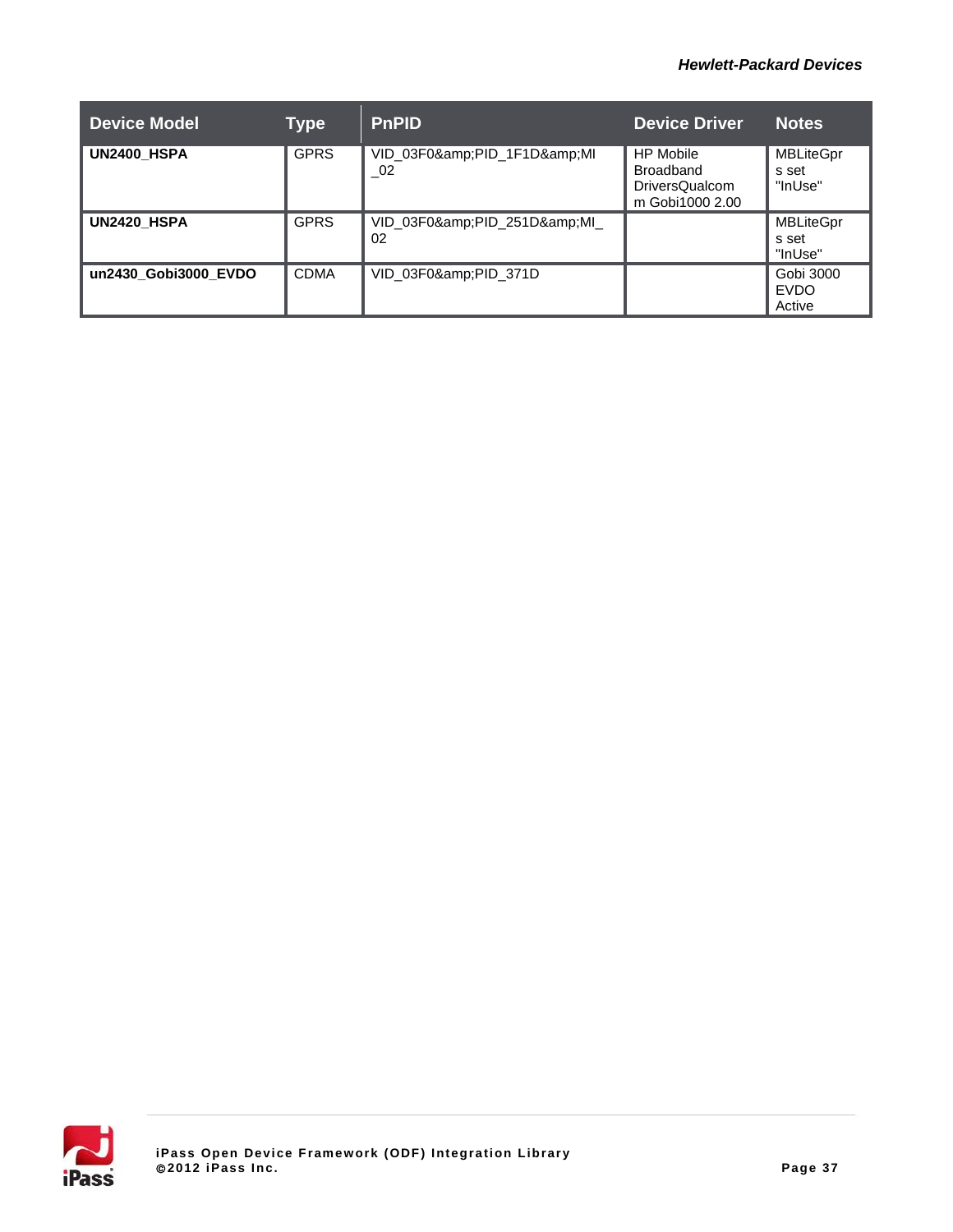### **Lenovo**

| <b>Device Model</b>     | <b>Type</b> | <b>PnPID</b>                           | <b>Device Driver</b> | <b>Notes</b>                                                           |
|-------------------------|-------------|----------------------------------------|----------------------|------------------------------------------------------------------------|
| F3507g_HSDPA            | <b>GPRS</b> | VID_0BDB&PID_1900&<br>amp;MI_03        |                      |                                                                        |
| <b>HS-USB 9202 EVDO</b> | <b>CDMA</b> | VID_05C6&PID_9202&a<br>mp;MI_02        |                      | • Network Name set to "EV-<br>DO Network".<br>• MBLiteCdma set "InUse" |
| HS-USB_9202_HSDPA       | <b>GPRS</b> | VID_05C6&PID_9202&a<br>$mp;$ MI $_0$ 2 |                      | • MBLiteGprs set "InUse"                                               |
| HS-USB_9202_Sprint      | <b>CDMA</b> | VID 05C6&PID 9202&a<br>mp;MI_02        |                      | • Network Name set to<br>"Sprint".<br>MBLiteCdma set<br>"InUse"        |
| HS-USB_9202_Verizon     | <b>CDMA</b> | VID_05C6&PID_9202&a<br>mp;MI_02        |                      | • Network Name set to<br>"Verizon".<br>• MBLiteCdma set "InUse"        |
| <b>HS-USB 9205 EVDO</b> | <b>CDMA</b> | VID_05C6&PID_9205&a<br>mp;MI_02        |                      | • Network Name set to "EV-<br>DO Network".<br>• MBLiteCdma set "InUse" |
| HS-USB_9205_HSDPA       | <b>GPRS</b> | VID_05C6&PID_9205&a<br>$mp;MI_02$      |                      | • MBLiteGprs set "InUse"                                               |
| HS-USB_9205_Sprint      | <b>CDMA</b> | VID_05C6&PID_9205&a<br>mp;MI_02        |                      | • Network Name set to<br>"Sprint".<br><b>MBLiteCdma set</b><br>"InUse" |
| HS-USB_9205_Verizon     | <b>CDMA</b> | VID_05C6&PID_9205&a<br>mp;MI_02        |                      | • Network Name set to<br>"Verizon".<br>• MBLiteCdma set "InUse"        |

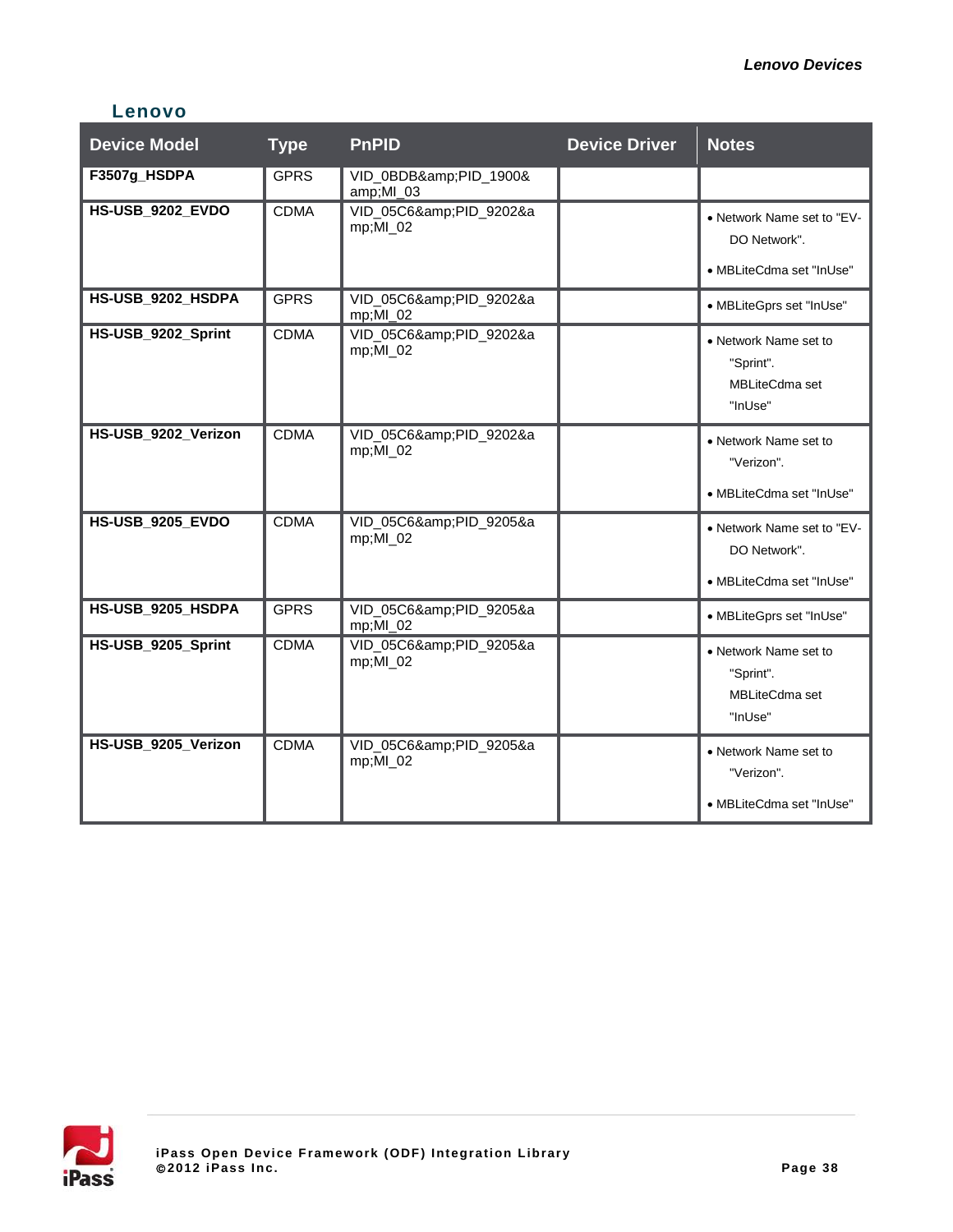## **Lenovo (with Sierra Wireless Module)**

| <b>Device Model</b>  | Type PnPID        | <b>Device Driver</b> | <b>Notes</b>             |
|----------------------|-------------------|----------------------|--------------------------|
| MC8355_Gobi3000_EVDO | VID_1199&PID_9013 |                      | Gobi 3000 EVDO<br>Active |
| MC8355 Gobi3000 HSPA | VID_1199&PID_9013 |                      | Gobi 3000 HSPA<br>Active |